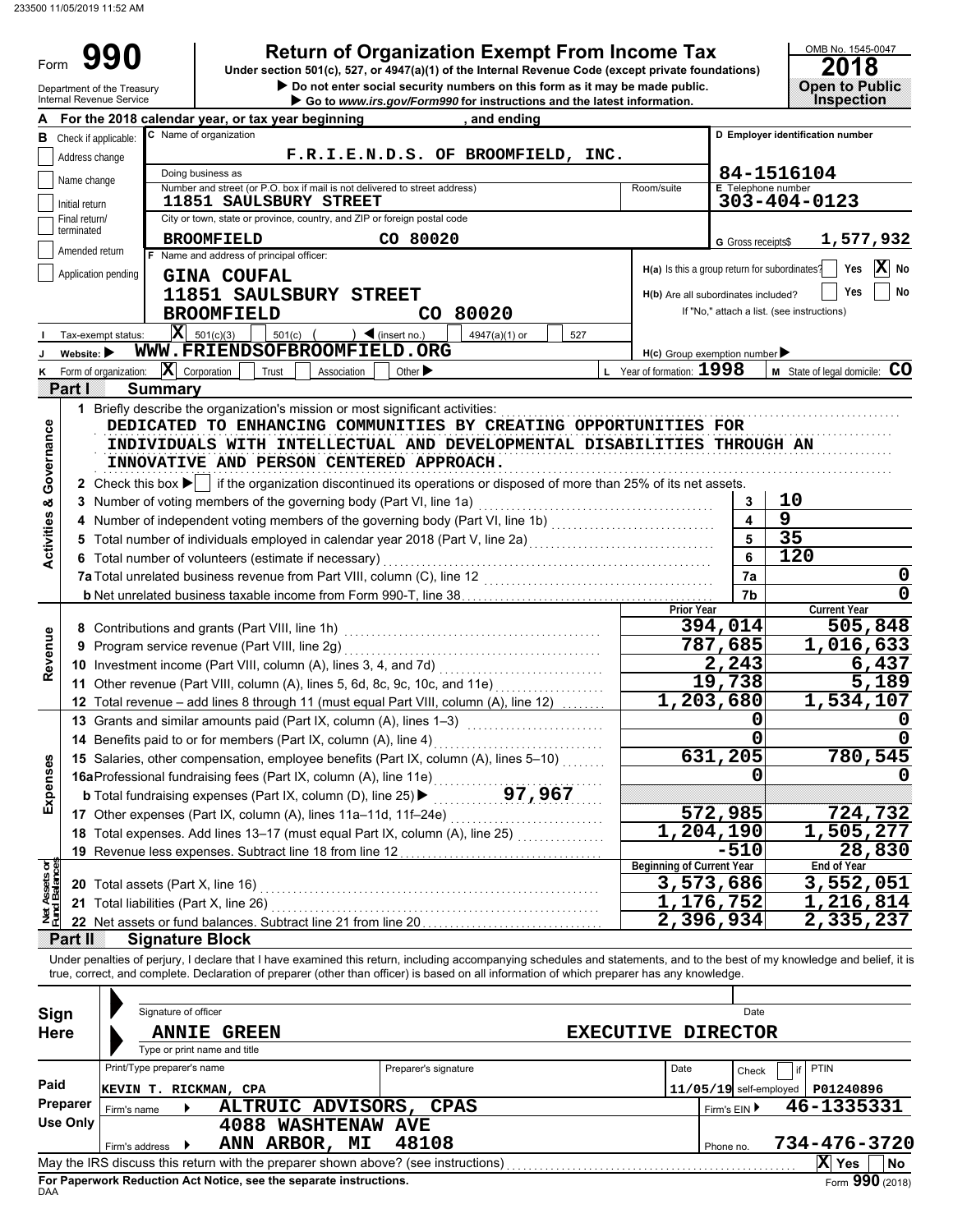| Form 990 (2018) $F.R.I.E.N.D.S.$ OF BROOMFIELD, INC. 84-1516104                                                                                                                                                                                                                                                                                                                                                                                       | Page 2                  |
|-------------------------------------------------------------------------------------------------------------------------------------------------------------------------------------------------------------------------------------------------------------------------------------------------------------------------------------------------------------------------------------------------------------------------------------------------------|-------------------------|
| <b>Statement of Program Service Accomplishments</b><br>Part III                                                                                                                                                                                                                                                                                                                                                                                       | $\overline{\mathbf{x}}$ |
| Check if Schedule O contains a response or note to any line in this Part III<br>1                                                                                                                                                                                                                                                                                                                                                                     |                         |
| Briefly describe the organization's mission:<br>DEDICATED TO ENHANCING COMMUNITIES BY CREATING OPPORTUNITIES FOR<br>INDIVIDUALS WITH INTELLECTUAL AND DEVELOPMENTAL DISABILITIES THROUGH AN<br>INNOVATIVE AND PERSON CENTERED APPROACH.                                                                                                                                                                                                               |                         |
|                                                                                                                                                                                                                                                                                                                                                                                                                                                       |                         |
| 2 Did the organization undertake any significant program services during the year which were not listed on the<br>prior Form 990 or 990-EZ?                                                                                                                                                                                                                                                                                                           | $ X $ Yes<br>No         |
| If "Yes," describe these new services on Schedule O.                                                                                                                                                                                                                                                                                                                                                                                                  |                         |
| Did the organization cease conducting, or make significant changes in how it conducts, any program<br>3<br>services?                                                                                                                                                                                                                                                                                                                                  | Yes $\overline{X}$ No   |
| If "Yes," describe these changes on Schedule O.                                                                                                                                                                                                                                                                                                                                                                                                       |                         |
| Describe the organization's program service accomplishments for each of its three largest program services, as measured by<br>expenses. Section 501(c)(3) and 501(c)(4) organizations are required to report the amount of grants and allocations to others,<br>the total expenses, and revenue, if any, for each program service reported.                                                                                                           |                         |
| $672$ , $908$ including grants of \$<br>) (Expenses \$<br>4a (Code:<br>) (Revenue \$<br>FRIENDS UNLIMITED DAY PROGRAM - THIS PROGRAM PROVIDES SUPPORT WITH<br>ACQUISITION, RETENTION OR IMPROVEMENT IN SKILLS FOR DAILY LIVING.<br>PARTICIPANTS HAVE THE OPPORTUNITY TO CREATE INDIVIDUALIZED CALENDARS THAT                                                                                                                                          | $524,059$ )             |
| INCLUDE A VARIETY OF UNIQUE AND EXCITING ACTIVITIES OF THEIR CHOOSING,<br>FOCUSED ON MENTAL, PHYSICAL AND SOCIAL HEALTH. CLASSES CAN TAKE PLACE AT<br>THE CENTER OR IN THE COMMUNITY, WITH TRANSPORTATION PROVIDED. PERSONAL<br>GOALS ARE TRACKED AND ARE DESIGNED WITH AN EMPHASIS ON ACHIEVING<br>INDEPENDENCE AND COMMUNITY INCLUSION.                                                                                                             |                         |
|                                                                                                                                                                                                                                                                                                                                                                                                                                                       |                         |
|                                                                                                                                                                                                                                                                                                                                                                                                                                                       |                         |
|                                                                                                                                                                                                                                                                                                                                                                                                                                                       |                         |
| FRIENDS RESIDENTIAL PROGRAM -<br>THE FOCUS OF THIS PROGRAM IS TO MOVE FROM<br>DEPENDENCY IN THE FAMILY HOME TO SELF-RELIANCE IN THE COMMUNITY THROUGH<br>SEVERAL RESIDENTIAL MODELS. FRIENDS SUPPORTS THE INDIVIDUAL IN ACQUIRING<br>INDEPENDENT LIVING SKILLS BY PROVIDING ONE TO ONE MENTORSHIP, PERSONAL CARE<br>PARTICIPANTS ALSO HAVE ACCESS TO 24 HOUR SUPPORT<br>AND HOMEMAKER SERVICES.<br>THROUGH THE FAMILY CAREGIVER AND HOST HOME MODELS. |                         |
|                                                                                                                                                                                                                                                                                                                                                                                                                                                       |                         |
|                                                                                                                                                                                                                                                                                                                                                                                                                                                       |                         |
|                                                                                                                                                                                                                                                                                                                                                                                                                                                       |                         |
|                                                                                                                                                                                                                                                                                                                                                                                                                                                       |                         |
| $224$ , $302$ including grants of \$<br>) (Revenue \$<br>4c (Code:<br>) (Expenses \$                                                                                                                                                                                                                                                                                                                                                                  | 12,829                  |
| - THIS IS AN APPROACH TO VOCATIONAL<br>FRIENDS SUPPORTED EMPLOYMENT<br>REHABILITATION THAT EMPHASIZES SUPPORTING PARTICIPANTS IN OBTAINING<br>MEANINGFUL AND GAINFUL EMPLOYMENT IN THE COMMUNITY. SERVICES INCLUDE<br>INTEREST INVENTORIES AND SKILLS ASSESSMENTS, RESUME WRITING AND JOB<br>DEVELOPMENT, INTERVIEWING AND ONGOING JOB SUPPORT. THE GOAL IS TO PLACE AN<br>INDIVIDUAL IN A JOB OF THEIR CHOICE THAT OFFERS OPPORTUNITY FOR SKILL      |                         |
|                                                                                                                                                                                                                                                                                                                                                                                                                                                       |                         |
|                                                                                                                                                                                                                                                                                                                                                                                                                                                       |                         |
|                                                                                                                                                                                                                                                                                                                                                                                                                                                       |                         |
|                                                                                                                                                                                                                                                                                                                                                                                                                                                       |                         |
| DEVELOPMENT, ADVANCEMENT, LONG TERM EMPLOYMENT, SELF-SUFFICIENCY AND<br>PERSONAL CONTRIBUTION.<br>4d Other program services (Describe in Schedule O.)<br>346,114<br>$239,117$ including grants of \$<br>(Expenses \$<br>(Revenue \$                                                                                                                                                                                                                   |                         |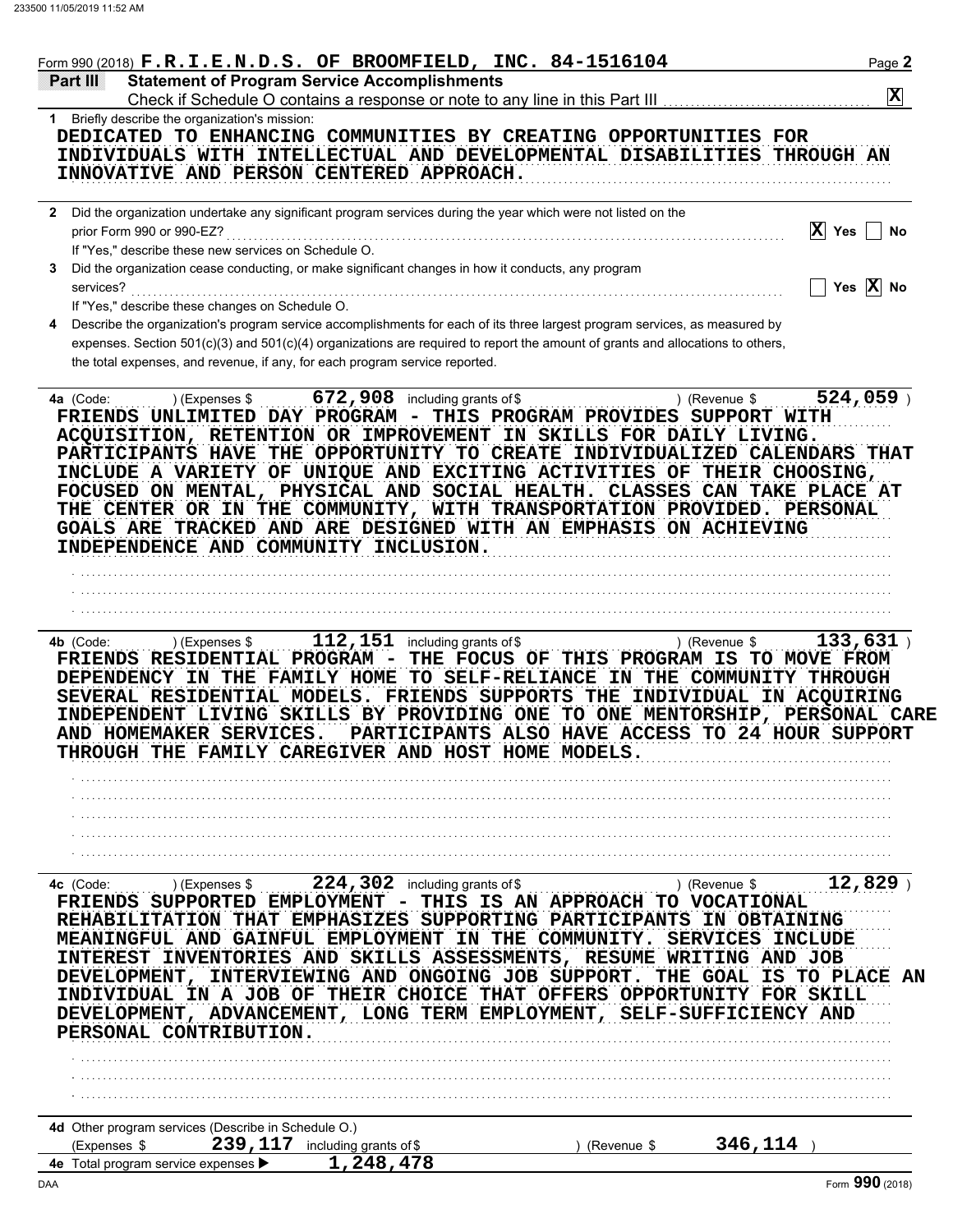#### Form 990 (2018) Page **3 F.R.I.E.N.D.S. OF BROOMFIELD, INC. 84-1516104**

**Part IV Checklist of Required Schedules**

|--|

|     |                                                                                                                                                                                                         |              | <b>Yes</b> | No |
|-----|---------------------------------------------------------------------------------------------------------------------------------------------------------------------------------------------------------|--------------|------------|----|
| 1   | Is the organization described in section $501(c)(3)$ or $4947(a)(1)$ (other than a private foundation)? If "Yes,"                                                                                       |              |            |    |
|     | complete Schedule A                                                                                                                                                                                     | 1            | х          |    |
| 2   | Is the organization required to complete Schedule B, Schedule of Contributors (see instructions)?                                                                                                       | $\mathbf{2}$ | X          |    |
| 3   | Did the organization engage in direct or indirect political campaign activities on behalf of or in opposition to                                                                                        |              |            |    |
|     | candidates for public office? If "Yes," complete Schedule C, Part I                                                                                                                                     | 3            |            | X. |
| 4   | Section 501(c)(3) organizations. Did the organization engage in lobbying activities, or have a section 501(h)                                                                                           |              |            |    |
|     | election in effect during the tax year? If "Yes," complete Schedule C, Part II                                                                                                                          | 4            |            | x  |
| 5   | Is the organization a section $501(c)(4)$ , $501(c)(5)$ , or $501(c)(6)$ organization that receives membership dues,                                                                                    |              |            |    |
|     | assessments, or similar amounts as defined in Revenue Procedure 98-19? If "Yes," complete Schedule C, Part III                                                                                          | 5            |            | X  |
| 6   | Did the organization maintain any donor advised funds or any similar funds or accounts for which donors                                                                                                 |              |            |    |
|     | have the right to provide advice on the distribution or investment of amounts in such funds or accounts? If                                                                                             |              |            |    |
|     | "Yes," complete Schedule D, Part I                                                                                                                                                                      | 6            |            | X. |
| 7   | Did the organization receive or hold a conservation easement, including easements to preserve open space,                                                                                               |              |            |    |
|     | the environment, historic land areas, or historic structures? If "Yes," complete Schedule D, Part II                                                                                                    | 7            |            | X. |
| 8   | Did the organization maintain collections of works of art, historical treasures, or other similar assets? If "Yes,"                                                                                     |              |            |    |
|     | complete Schedule D, Part III                                                                                                                                                                           | 8            |            | X  |
| 9   | Did the organization report an amount in Part X, line 21, for escrow or custodial account liability, serve as a                                                                                         |              |            |    |
|     | custodian for amounts not listed in Part X; or provide credit counseling, debt management, credit repair, or                                                                                            |              |            |    |
|     | debt negotiation services? If "Yes," complete Schedule D, Part IV                                                                                                                                       | 9            |            | X. |
| 10  | Did the organization, directly or through a related organization, hold assets in temporarily restricted                                                                                                 |              |            |    |
|     | endowments, permanent endowments, or quasi-endowments? If "Yes," complete Schedule D, Part V                                                                                                            | 10           | x          |    |
| 11  | If the organization's answer to any of the following questions is "Yes," then complete Schedule D, Parts VI,                                                                                            |              |            |    |
|     | VII, VIII, IX, or X as applicable.                                                                                                                                                                      |              |            |    |
| a   | Did the organization report an amount for land, buildings, and equipment in Part X, line 10? If "Yes,"                                                                                                  |              | x          |    |
|     | complete Schedule D, Part VI                                                                                                                                                                            | 11a          |            |    |
|     | <b>b</b> Did the organization report an amount for investments—other securities in Part X, line 12 that is 5% or more                                                                                   | 11b          |            | X. |
|     | of its total assets reported in Part X, line 16? If "Yes," complete Schedule D, Part VII<br>Did the organization report an amount for investments—program related in Part X, line 13 that is 5% or more |              |            |    |
|     | of its total assets reported in Part X, line 16? If "Yes," complete Schedule D, Part VIII [[[[[[[[[[[[[[[[[[[                                                                                           | 11c          |            | X. |
| d   | Did the organization report an amount for other assets in Part X, line 15 that is 5% or more of its total assets                                                                                        |              |            |    |
|     | reported in Part X, line 16? If "Yes," complete Schedule D, Part IX                                                                                                                                     | 11d          |            | X  |
|     | Did the organization report an amount for other liabilities in Part X, line 25? If "Yes," complete Schedule D, Part X                                                                                   | 11e          | X          |    |
| f   | Did the organization's separate or consolidated financial statements for the tax year include a footnote that addresses                                                                                 |              |            |    |
|     | the organization's liability for uncertain tax positions under FIN 48 (ASC 740)? If "Yes," complete Schedule D, Part X                                                                                  | 11f          |            | X  |
|     | 12a Did the organization obtain separate, independent audited financial statements for the tax year? If "Yes," complete                                                                                 |              |            |    |
|     | Schedule D, Parts XI and XII [11] [12] Schedule D, Parts XI and XII [12] And XII [12] And XII [12] And XII [12                                                                                          | 12a          | X          |    |
| b   | Was the organization included in consolidated, independent audited financial statements for the tax year? If                                                                                            |              |            |    |
|     | "Yes," and if the organization answered "No" to line 12a, then completing Schedule D, Parts XI and XII is optional                                                                                      | 12b          |            | X  |
| 13  |                                                                                                                                                                                                         | 13           |            | X  |
| 14a |                                                                                                                                                                                                         | 14a          |            | х  |
| b   | Did the organization have aggregate revenues or expenses of more than \$10,000 from grantmaking,                                                                                                        |              |            |    |
|     | fundraising, business, investment, and program service activities outside the United States, or aggregate                                                                                               |              |            |    |
|     | foreign investments valued at \$100,000 or more? If "Yes," complete Schedule F, Parts I and IV                                                                                                          | 14b          |            | X  |
| 15  | Did the organization report on Part IX, column (A), line 3, more than \$5,000 of grants or other assistance to or                                                                                       |              |            |    |
|     | for any foreign organization? If "Yes," complete Schedule F, Parts II and IV                                                                                                                            | 15           |            | X  |
| 16  | Did the organization report on Part IX, column (A), line 3, more than \$5,000 of aggregate grants or other                                                                                              |              |            |    |
|     | assistance to or for foreign individuals? If "Yes," complete Schedule F, Parts III and IV                                                                                                               | 16           |            | X  |
| 17  | Did the organization report a total of more than \$15,000 of expenses for professional fundraising services on                                                                                          |              |            |    |
|     |                                                                                                                                                                                                         | 17           |            | X  |
| 18  | Did the organization report more than \$15,000 total of fundraising event gross income and contributions on                                                                                             |              |            |    |
|     | Part VIII, lines 1c and 8a? If "Yes," complete Schedule G, Part II                                                                                                                                      | 18           | Х          |    |
| 19  | Did the organization report more than \$15,000 of gross income from gaming activities on Part VIII, line 9a?                                                                                            |              |            |    |
|     |                                                                                                                                                                                                         | 19           |            | X  |
| 20a |                                                                                                                                                                                                         | 20a          |            | x  |
| b   |                                                                                                                                                                                                         | 20b          |            |    |
| 21  | Did the organization report more than \$5,000 of grants or other assistance to any domestic organization or                                                                                             |              |            |    |
|     |                                                                                                                                                                                                         | 21           |            | X  |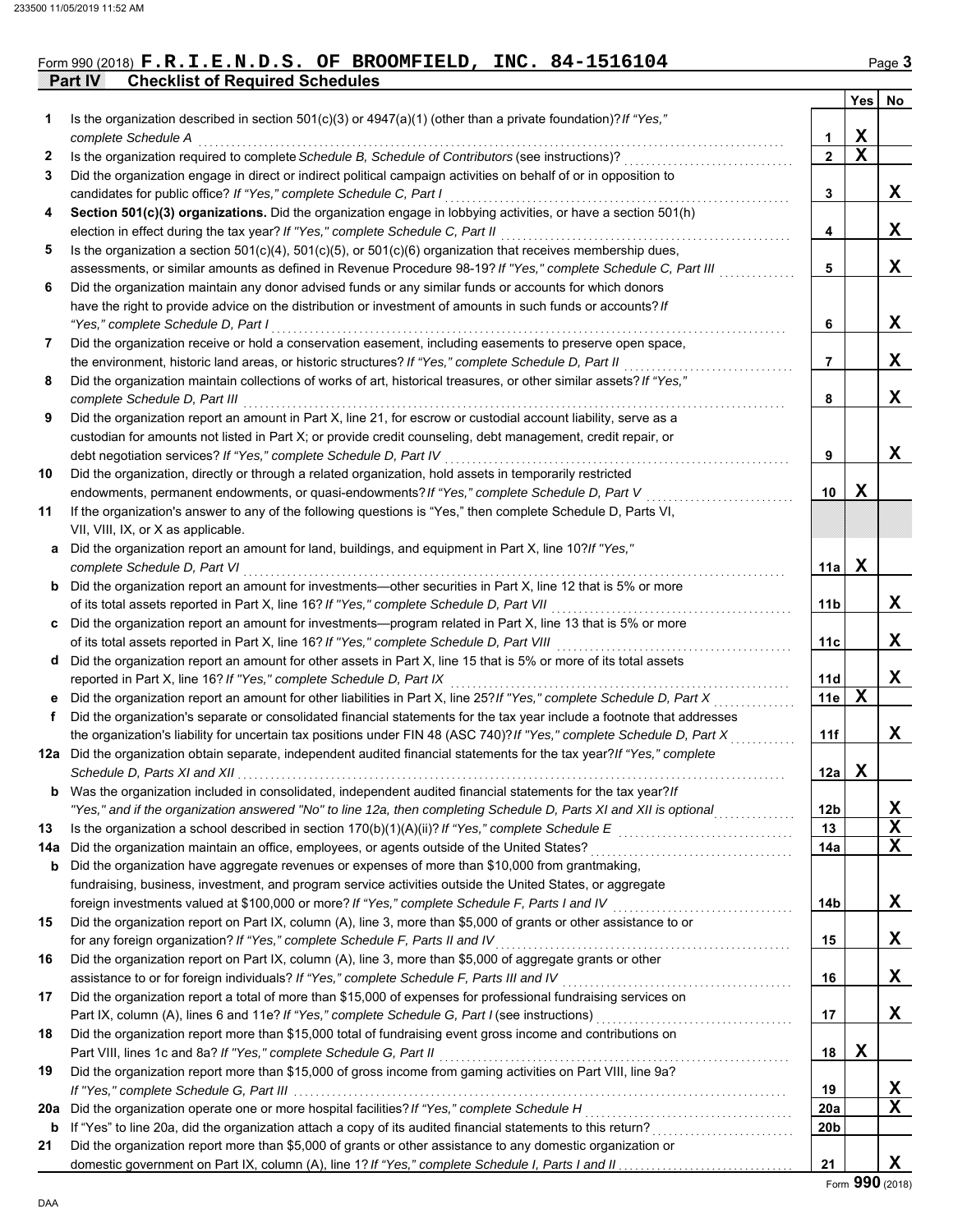#### Form 990 (2018)  $\mathbf{F} \cdot \mathbf{R} \cdot \mathbf{I} \cdot \mathbf{E} \cdot \mathbf{N} \cdot \mathbf{D} \cdot \mathbf{S}$  **OF BROOMFIELD, INC. 84-1516104** Page 4 **F.R.I.E.N.D.S. OF BROOMFIELD, INC. 84-1516104**

|          | Part IV<br><b>Checklist of Required Schedules (continued)</b>                                                                                                                                                      |                 |            |        |
|----------|--------------------------------------------------------------------------------------------------------------------------------------------------------------------------------------------------------------------|-----------------|------------|--------|
|          |                                                                                                                                                                                                                    |                 | Yes        | No     |
| 22       | Did the organization report more than \$5,000 of grants or other assistance to or for domestic individuals on                                                                                                      |                 |            |        |
|          | Part IX, column (A), line 2? If "Yes," complete Schedule I, Parts I and III                                                                                                                                        | 22              |            | X      |
| 23       | Did the organization answer "Yes" to Part VII, Section A, line 3, 4, or 5 about compensation of the                                                                                                                |                 |            |        |
|          | organization's current and former officers, directors, trustees, key employees, and highest compensated                                                                                                            |                 |            |        |
|          | employees? If "Yes," complete Schedule J                                                                                                                                                                           | 23              |            | X      |
| 24a      | Did the organization have a tax-exempt bond issue with an outstanding principal amount of more than                                                                                                                |                 |            |        |
|          | \$100,000 as of the last day of the year, that was issued after December 31, 2002? If "Yes," answer lines 24b                                                                                                      |                 |            | X      |
| b        | through 24d and complete Schedule K. If "No," go to line 25a<br>Did the organization invest any proceeds of tax-exempt bonds beyond a temporary period exception?                                                  | 24a<br>24b      |            |        |
|          | Did the organization maintain an escrow account other than a refunding escrow at any time during the year                                                                                                          |                 |            |        |
|          | to defease any tax-exempt bonds?                                                                                                                                                                                   | 24c             |            |        |
| d        | Did the organization act as an "on behalf of" issuer for bonds outstanding at any time during the year?                                                                                                            | 24d             |            |        |
|          | 25a Section 501(c)(3), 501(c)(4), and 501(c)(29) organizations. Did the organization engage in an excess benefit                                                                                                   |                 |            |        |
|          | transaction with a disqualified person during the year? If "Yes," complete Schedule L, Part I                                                                                                                      | 25a             |            | X      |
| b        | Is the organization aware that it engaged in an excess benefit transaction with a disqualified person in a prior                                                                                                   |                 |            |        |
|          | year, and that the transaction has not been reported on any of the organization's prior Forms 990 or 990-EZ?                                                                                                       |                 |            |        |
|          | If "Yes," complete Schedule L, Part I                                                                                                                                                                              | 25b             |            | X      |
| 26       | Did the organization report any amount on Part X, line 5, 6, or 22 for receivables from or payables to any                                                                                                         |                 |            |        |
|          | current or former officers, directors, trustees, key employees, highest compensated employees, or                                                                                                                  |                 |            |        |
|          | disqualified persons? If "Yes," complete Schedule L, Part II                                                                                                                                                       | 26              |            | X      |
| 27       | Did the organization provide a grant or other assistance to an officer, director, trustee, key employee,                                                                                                           |                 |            |        |
|          | substantial contributor or employee thereof, a grant selection committee member, or to a 35% controlled                                                                                                            |                 |            |        |
|          | entity or family member of any of these persons? If "Yes," complete Schedule L, Part III                                                                                                                           | 27              |            | X      |
| 28       | Was the organization a party to a business transaction with one of the following parties (see Schedule L,                                                                                                          |                 |            |        |
|          | Part IV instructions for applicable filing thresholds, conditions, and exceptions):                                                                                                                                |                 |            |        |
| а        | A current or former officer, director, trustee, or key employee? If "Yes," complete Schedule L, Part IV                                                                                                            | 28a             |            | X      |
| b        | A family member of a current or former officer, director, trustee, or key employee? If "Yes," complete                                                                                                             |                 |            |        |
|          | Schedule L, Part IV                                                                                                                                                                                                | 28b             |            | X      |
| С        | An entity of which a current or former officer, director, trustee, or key employee (or a family member thereof)                                                                                                    |                 |            |        |
|          | was an officer, director, trustee, or direct or indirect owner? If "Yes," complete Schedule L, Part IV<br>Did the organization receive more than \$25,000 in non-cash contributions? If "Yes," complete Schedule M | 28c<br>29       |            | X<br>X |
| 29<br>30 | Did the organization receive contributions of art, historical treasures, or other similar assets, or qualified                                                                                                     |                 |            |        |
|          | conservation contributions? If "Yes," complete Schedule M                                                                                                                                                          | 30              |            | X      |
| 31       | Did the organization liquidate, terminate, or dissolve and cease operations? If "Yes," complete Schedule N, Part I                                                                                                 | 31              |            | X      |
| 32       | Did the organization sell, exchange, dispose of, or transfer more than 25% of its net assets? If "Yes,"                                                                                                            |                 |            |        |
|          | complete Schedule N, Part II                                                                                                                                                                                       | 32              |            | X      |
| 33       | Did the organization own 100% of an entity disregarded as separate from the organization under Regulations                                                                                                         |                 |            |        |
|          | sections 301.7701-2 and 301.7701-3? If "Yes," complete Schedule R, Part I                                                                                                                                          | 33              |            | X      |
| 34       | Was the organization related to any tax-exempt or taxable entity? If "Yes," complete Schedule R, Part II, III,                                                                                                     |                 |            |        |
|          | or IV, and Part V, line 1                                                                                                                                                                                          | 34              |            | Х      |
| 35а      | Did the organization have a controlled entity within the meaning of section 512(b)(13)?                                                                                                                            | 35a             |            | X      |
| b        | If "Yes" to line 35a, did the organization receive any payment from or engage in any transaction with a                                                                                                            |                 |            |        |
|          | controlled entity within the meaning of section 512(b)(13)? If "Yes," complete Schedule R, Part V, line 2                                                                                                          | 35 <sub>b</sub> |            |        |
| 36       | Section 501(c)(3) organizations. Did the organization make any transfers to an exempt non-charitable                                                                                                               |                 |            |        |
|          | related organization? If "Yes," complete Schedule R, Part V, line 2                                                                                                                                                | 36              |            | X      |
| 37       | Did the organization conduct more than 5% of its activities through an entity that is not a related organization                                                                                                   |                 |            |        |
|          | and that is treated as a partnership for federal income tax purposes? If "Yes," complete Schedule R, Part VI                                                                                                       | 37              |            | X      |
| 38       | Did the organization complete Schedule O and provide explanations in Schedule O for Part VI, lines 11b and                                                                                                         |                 |            |        |
|          | 19? Note. All Form 990 filers are required to complete Schedule O.                                                                                                                                                 | 38              | X          |        |
|          | <b>Statements Regarding Other IRS Filings and Tax Compliance</b><br>Part V                                                                                                                                         |                 |            |        |
|          | Check if Schedule O contains a response or note to any line in this Part V                                                                                                                                         |                 |            |        |
|          |                                                                                                                                                                                                                    |                 | <b>Yes</b> | No     |
| 1a       | 6<br>Enter the number reported in Box 3 of Form 1096. Enter -0- if not applicable<br>1a<br>$\mathbf 0$<br>1 <sub>b</sub>                                                                                           |                 |            |        |
| b<br>c   | Enter the number of Forms W-2G included in line 1a. Enter -0- if not applicable<br>Did the organization comply with backup withholding rules for reportable payments to vendors and                                |                 |            |        |
|          |                                                                                                                                                                                                                    | 1c              | X          |        |
|          |                                                                                                                                                                                                                    |                 |            |        |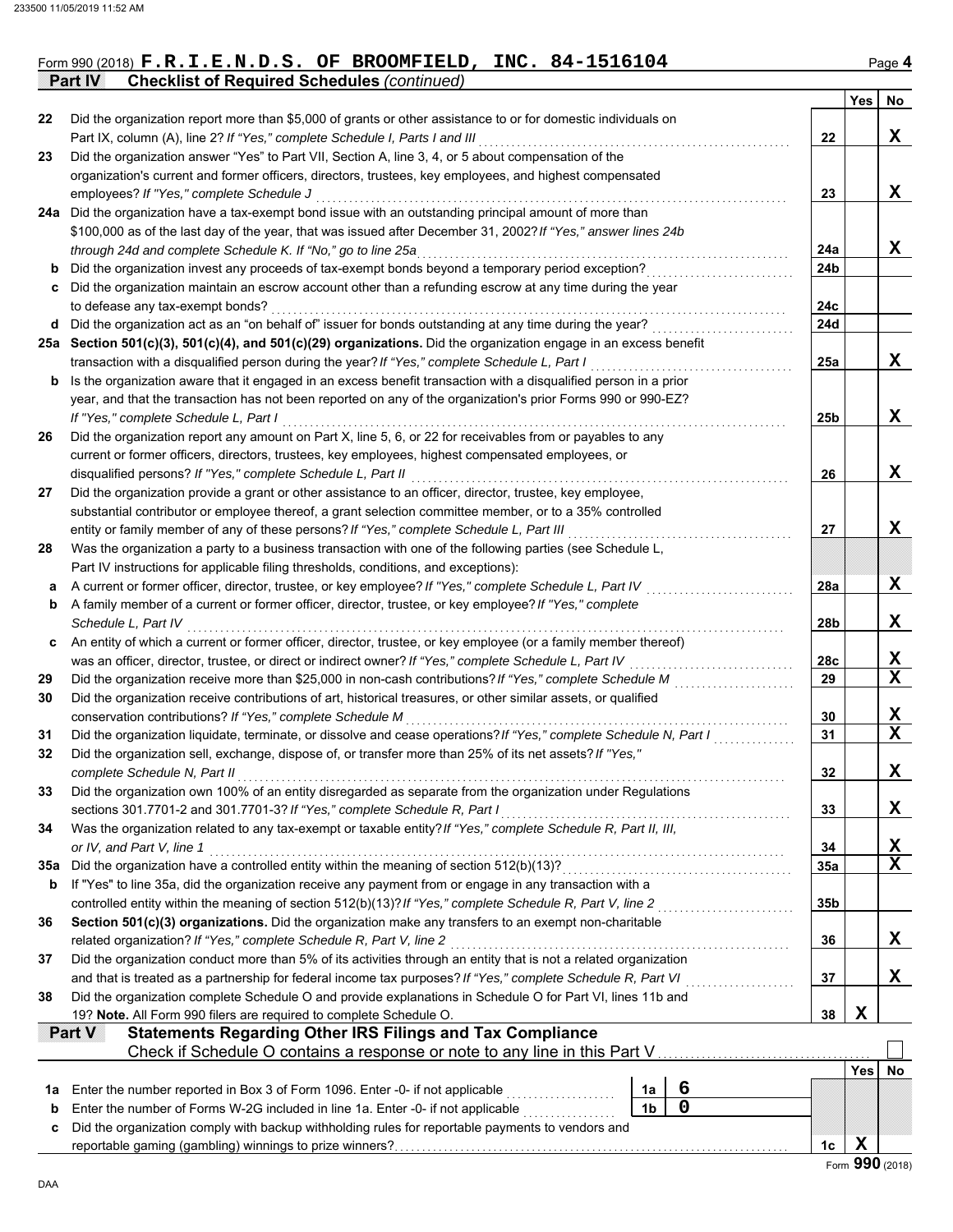|     | Form 990 (2018) $F.R.I.E.N.D.S.$ OF BROOMFIELD, INC. 84-1516104                                                                    |                 |    |                |             | Page 5           |  |  |  |
|-----|------------------------------------------------------------------------------------------------------------------------------------|-----------------|----|----------------|-------------|------------------|--|--|--|
|     | Statements Regarding Other IRS Filings and Tax Compliance (continued)<br>Part V                                                    |                 |    |                |             |                  |  |  |  |
|     |                                                                                                                                    |                 |    |                |             | Yes No           |  |  |  |
| 2a  | Enter the number of employees reported on Form W-3, Transmittal of Wage and Tax                                                    |                 |    |                |             |                  |  |  |  |
|     | Statements, filed for the calendar year ending with or within the year covered by this return                                      | 2a              | 35 |                |             |                  |  |  |  |
| b   | If at least one is reported on line 2a, did the organization file all required federal employment tax returns?                     |                 |    | 2b             | X           |                  |  |  |  |
|     | Note. If the sum of lines 1a and 2a is greater than 250, you may be required to e-file (see instructions)                          |                 |    |                |             |                  |  |  |  |
| За  | Did the organization have unrelated business gross income of \$1,000 or more during the year?                                      |                 |    | 3a             |             | X                |  |  |  |
| b   | If "Yes," has it filed a Form 990-T for this year? If "No" to line 3b, provide an explanation in Schedule O                        |                 |    | 3 <sub>b</sub> |             |                  |  |  |  |
| 4a  | At any time during the calendar year, did the organization have an interest in, or a signature or other authority over,            |                 |    |                |             |                  |  |  |  |
|     | a financial account in a foreign country (such as a bank account, securities account, or other financial account)?                 |                 |    |                |             |                  |  |  |  |
| b   | If "Yes," enter the name of the foreign country: ▶                                                                                 |                 |    |                |             |                  |  |  |  |
|     | See instructions for filing requirements for FinCEN Form 114, Report of Foreign Bank and Financial Accounts (FBAR).                |                 |    |                |             |                  |  |  |  |
| 5a  | Was the organization a party to a prohibited tax shelter transaction at any time during the tax year?                              |                 |    | 5a             |             | <u>x</u>         |  |  |  |
| b   | Did any taxable party notify the organization that it was or is a party to a prohibited tax shelter transaction?                   |                 |    | 5b             |             | $\mathbf x$      |  |  |  |
| с   | If "Yes" to line 5a or 5b, did the organization file Form 8886-T?                                                                  |                 | .  | 5c             |             |                  |  |  |  |
| 6а  | Does the organization have annual gross receipts that are normally greater than \$100,000, and did the                             |                 |    |                |             |                  |  |  |  |
|     | organization solicit any contributions that were not tax deductible as charitable contributions?                                   |                 |    | 6a             |             | X                |  |  |  |
| b   | If "Yes," did the organization include with every solicitation an express statement that such contributions or                     |                 |    |                |             |                  |  |  |  |
|     | gifts were not tax deductible?                                                                                                     |                 |    | 6b             |             |                  |  |  |  |
| 7   | Organizations that may receive deductible contributions under section 170(c).                                                      |                 |    |                |             |                  |  |  |  |
| а   | Did the organization receive a payment in excess of \$75 made partly as a contribution and partly for goods                        |                 |    |                |             |                  |  |  |  |
|     | and services provided to the payor?                                                                                                |                 |    | 7a             | X           |                  |  |  |  |
| b   | If "Yes," did the organization notify the donor of the value of the goods or services provided?                                    |                 |    | 7b             | $\mathbf X$ |                  |  |  |  |
| c   | Did the organization sell, exchange, or otherwise dispose of tangible personal property for which it was                           |                 |    |                |             |                  |  |  |  |
|     | required to file Form 8282?                                                                                                        |                 |    | 7с             |             | X                |  |  |  |
| d   | If "Yes," indicate the number of Forms 8282 filed during the year                                                                  | 7d              |    |                |             |                  |  |  |  |
| е   | Did the organization receive any funds, directly or indirectly, to pay premiums on a personal benefit contract?                    |                 |    | 7e             |             | X                |  |  |  |
| f   | Did the organization, during the year, pay premiums, directly or indirectly, on a personal benefit contract?                       |                 |    | 7f             |             | X                |  |  |  |
| g   | If the organization received a contribution of qualified intellectual property, did the organization file Form 8899 as required?   |                 |    |                |             |                  |  |  |  |
| h   | If the organization received a contribution of cars, boats, airplanes, or other vehicles, did the organization file a Form 1098-C? |                 |    | 7g<br>7h       |             | X<br>$\mathbf x$ |  |  |  |
| 8   | Sponsoring organizations maintaining donor advised funds. Did a donor advised fund maintained by the                               |                 |    |                |             |                  |  |  |  |
|     | sponsoring organization have excess business holdings at any time during the year?                                                 |                 |    | 8              |             |                  |  |  |  |
| 9   | Sponsoring organizations maintaining donor advised funds.                                                                          |                 |    |                |             |                  |  |  |  |
| а   | Did the sponsoring organization make any taxable distributions under section 4966?                                                 |                 |    | 9а             |             |                  |  |  |  |
| b   | Did the sponsoring organization make a distribution to a donor, donor advisor, or related person?                                  |                 |    | 9b             |             |                  |  |  |  |
| 10  | Section 501(c)(7) organizations. Enter:                                                                                            |                 |    |                |             |                  |  |  |  |
|     | Initiation fees and capital contributions included on Part VIII, line 12                                                           | <b>10a</b>      |    |                |             |                  |  |  |  |
| b   | Gross receipts, included on Form 990, Part VIII, line 12, for public use of club facilities                                        | 10 <sub>b</sub> |    |                |             |                  |  |  |  |
| 11  | Section 501(c)(12) organizations. Enter:                                                                                           |                 |    |                |             |                  |  |  |  |
|     | Gross income from members or shareholders                                                                                          | 11a             |    |                |             |                  |  |  |  |
| a   | Gross income from other sources (Do not net amounts due or paid to other sources                                                   |                 |    |                |             |                  |  |  |  |
| b   |                                                                                                                                    | 11 <sub>b</sub> |    |                |             |                  |  |  |  |
|     | against amounts due or received from them.)                                                                                        |                 |    |                |             |                  |  |  |  |
| 12a | Section 4947(a)(1) non-exempt charitable trusts. Is the organization filing Form 990 in lieu of Form 1041?                         |                 |    | 12a            |             |                  |  |  |  |
| b   | If "Yes," enter the amount of tax-exempt interest received or accrued during the year                                              | 12 <sub>b</sub> |    |                |             |                  |  |  |  |
| 13  | Section 501(c)(29) qualified nonprofit health insurance issuers.                                                                   |                 |    |                |             |                  |  |  |  |
| a   | Is the organization licensed to issue qualified health plans in more than one state?                                               |                 |    | 13а            |             |                  |  |  |  |
|     | Note. See the instructions for additional information the organization must report on Schedule O.                                  |                 |    |                |             |                  |  |  |  |
| b   | Enter the amount of reserves the organization is required to maintain by the states in which                                       |                 |    |                |             |                  |  |  |  |
|     | the organization is licensed to issue qualified health plans                                                                       | 13 <sub>b</sub> |    |                |             |                  |  |  |  |
| c   | Enter the amount of reserves on hand                                                                                               | 13 <sub>c</sub> |    |                |             |                  |  |  |  |
| 14a | Did the organization receive any payments for indoor tanning services during the tax year?                                         |                 |    | 14a            |             | X                |  |  |  |
| b   | If "Yes," has it filed a Form 720 to report these payments? If "No," provide an explanation in Schedule O                          |                 |    | 14b            |             |                  |  |  |  |
| 15  | Is the organization subject to the section 4960 tax on payment(s) of more than \$1,000,000 in remuneration or                      |                 |    |                |             |                  |  |  |  |
|     | excess parachute payment(s) during the year?                                                                                       |                 |    | 15             |             | x                |  |  |  |
|     | If "Yes," see instructions and file Form 4720, Schedule N.                                                                         |                 |    |                |             |                  |  |  |  |
| 16  | Is the organization an educational institution subject to the section 4968 excise tax on net investment income?                    |                 |    | 16             |             | х                |  |  |  |
|     | If "Yes," complete Form 4720, Schedule O.                                                                                          |                 |    |                |             |                  |  |  |  |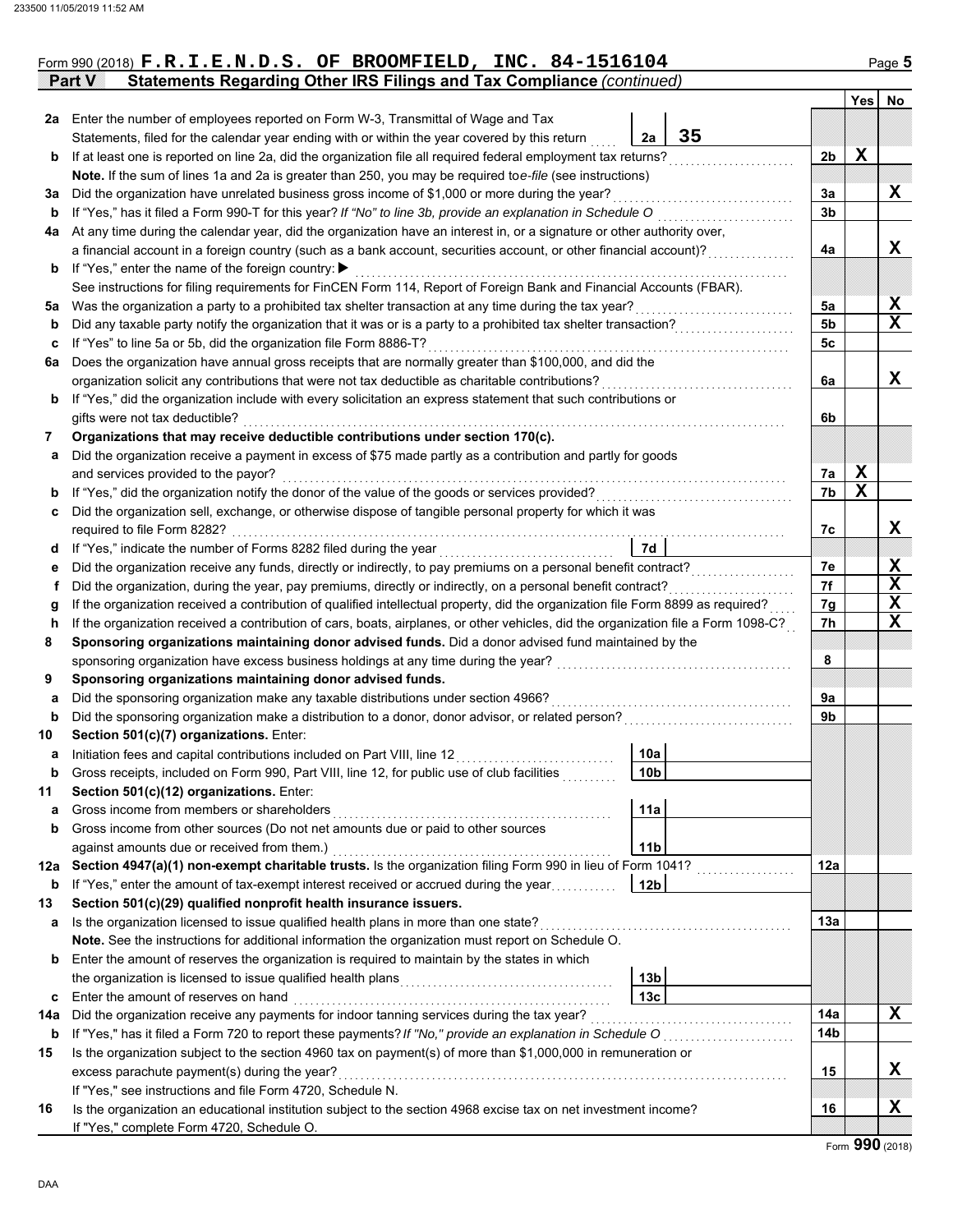|              | 500 11/05/2019 11:52 AM                                                                                                           |                |    |              |            |                         |
|--------------|-----------------------------------------------------------------------------------------------------------------------------------|----------------|----|--------------|------------|-------------------------|
|              | Form 990 (2018) F.R.I.E.N.D.S. OF BROOMFIELD, INC. 84-1516104                                                                     |                |    |              |            | Page 6                  |
|              | Part VI<br>Governance, Management, and Disclosure For each "Yes" response to lines 2 through 7b below, and for a "No"             |                |    |              |            |                         |
|              | response to line 8a, 8b, or 10b below, describe the circumstances, processes, or changes in Schedule O. See instructions.         |                |    |              |            |                         |
|              |                                                                                                                                   |                |    |              |            | X                       |
|              | <b>Section A. Governing Body and Management</b>                                                                                   |                |    |              |            |                         |
|              |                                                                                                                                   |                |    |              | <b>Yes</b> | No                      |
| 1a           | Enter the number of voting members of the governing body at the end of the tax year                                               | 1a             | 10 |              |            |                         |
|              | If there are material differences in voting rights among members of the governing body, or                                        |                |    |              |            |                         |
|              | if the governing body delegated broad authority to an executive committee or similar                                              |                |    |              |            |                         |
|              | committee, explain in Schedule O.                                                                                                 |                |    |              |            |                         |
| b            | Enter the number of voting members included in line 1a, above, who are independent                                                | 1 <sub>b</sub> | 9  |              |            |                         |
| $\mathbf{2}$ | Did any officer, director, trustee, or key employee have a family relationship or a business relationship with                    |                |    |              |            |                         |
|              | any other officer, director, trustee, or key employee?                                                                            |                |    | $\mathbf{2}$ |            | x                       |
| 3            | Did the organization delegate control over management duties customarily performed by or under the direct                         |                |    |              |            |                         |
|              | supervision of officers, directors, or trustees, or key employees to a management company or other person?                        |                |    | 3            |            | X                       |
| 4            |                                                                                                                                   |                |    | 4            |            | $\overline{\mathbf{x}}$ |
| 5            |                                                                                                                                   |                |    | 5            |            | $\mathbf x$             |
| 6            | Did the organization have members or stockholders?                                                                                |                |    | 6            |            | $\mathbf x$             |
| 7a           | Did the organization have members, stockholders, or other persons who had the power to elect or appoint                           |                |    |              |            |                         |
|              | one or more members of the governing body?                                                                                        |                |    | 7a           |            | x                       |
| b            | Are any governance decisions of the organization reserved to (or subject to approval by) members,                                 |                |    |              |            |                         |
|              | stockholders, or persons other than the governing body?                                                                           |                |    | 7b           |            | x                       |
| 8            | Did the organization contemporaneously document the meetings held or written actions undertaken during the year by the following: |                |    |              |            |                         |
| a            | The governing body?                                                                                                               |                |    | 8a           | X          |                         |
| b            | Each committee with authority to act on behalf of the governing body?                                                             |                |    | 8b           | X          |                         |
| 9            | Is there any officer, director, trustee, or key employee listed in Part VII, Section A, who cannot be reached at                  |                |    |              |            |                         |
|              |                                                                                                                                   |                |    | 9            |            | X                       |
|              | Section B. Policies (This Section B requests information about policies not required by the Internal Revenue Code.)               |                |    |              |            |                         |

|       |                                                                                                                                     |                 | <b>Yes</b>  | No          |
|-------|-------------------------------------------------------------------------------------------------------------------------------------|-----------------|-------------|-------------|
| 10a l | Did the organization have local chapters, branches, or affiliates?                                                                  | 10a             |             | X           |
| b     | If "Yes," did the organization have written policies and procedures governing the activities of such chapters,                      |                 |             |             |
|       | affiliates, and branches to ensure their operations are consistent with the organization's exempt purposes?                         | 10 <sub>b</sub> |             |             |
| 11a   | Has the organization provided a complete copy of this Form 990 to all members of its governing body before filing the form?         | 11a             | $\mathbf X$ |             |
| b     | Describe in Schedule O the process, if any, used by the organization to review this Form 990.                                       |                 |             |             |
| 12a   | Did the organization have a written conflict of interest policy? If "No," go to line 13                                             | 12a             | Х           |             |
| b     | Were officers, directors, or trustees, and key employees required to disclose annually interests that could give rise to conflicts? | 12 <sub>b</sub> | X           |             |
| c     | Did the organization regularly and consistently monitor and enforce compliance with the policy? If "Yes,"                           |                 |             |             |
|       | describe in Schedule O how this was done                                                                                            | 12 <sub>c</sub> | х           |             |
| 13    | Did the organization have a written whistleblower policy?                                                                           | 13              | X           |             |
| 14    | Did the organization have a written document retention and destruction policy?                                                      | 14              | X           |             |
| 15    | Did the process for determining compensation of the following persons include a review and approval by                              |                 |             |             |
|       | independent persons, comparability data, and contemporaneous substantiation of the deliberation and decision?                       |                 |             |             |
| a     | The organization's CEO, Executive Director, or top management official                                                              | 15a             | х           |             |
| b     | Other officers or key employees of the organization                                                                                 | 15 <sub>b</sub> |             | $\mathbf x$ |
|       | If "Yes" to line 15a or 15b, describe the process in Schedule O (see instructions).                                                 |                 |             |             |
| 16а   | Did the organization invest in, contribute assets to, or participate in a joint venture or similar arrangement                      |                 |             |             |
|       | with a taxable entity during the year?                                                                                              | 16a             |             | x           |
| b     | If "Yes," did the organization follow a written policy or procedure requiring the organization to evaluate its                      |                 |             |             |
|       | participation in joint venture arrangements under applicable federal tax law, and take steps to safeguard the                       |                 |             |             |
|       |                                                                                                                                     | 16b             |             |             |
|       | <b>Section C. Disclosure</b>                                                                                                        |                 |             |             |

| 17 | List the states with which a copy of this Form 990 is required to be filed $\triangleright$ NONE                                                  |
|----|---------------------------------------------------------------------------------------------------------------------------------------------------|
| 18 | Section 6104 requires an organization to make its Forms 1023 (1024 or 1024-A if applicable), 990, and 990-T (Section 501(c)                       |
|    | (3) sonly) available for public inspection. Indicate how you made these available. Check all that apply.                                          |
|    | Own website $\boxed{\mathbf{X}}$ Another's website $\boxed{\mathbf{X}}$ Upon request $\boxed{\phantom{\mathbf{X}}}$ Other (explain in Schedule O) |
| 19 | Describe in Schedule O whether (and if so, how) the organization made its governing documents, conflict of interest policy, and                   |
|    | financial statements available to the public during the tax year.                                                                                 |
| 20 | State the name, address, and telephone number of the person who possesses the organization's books and records                                    |
|    |                                                                                                                                                   |

#### THE ORGANIZATION 11851 SAULSBURY STREET<br>BROOMFIELD CO 80020 **BROOMFIELD CO 80020 303-404-0123**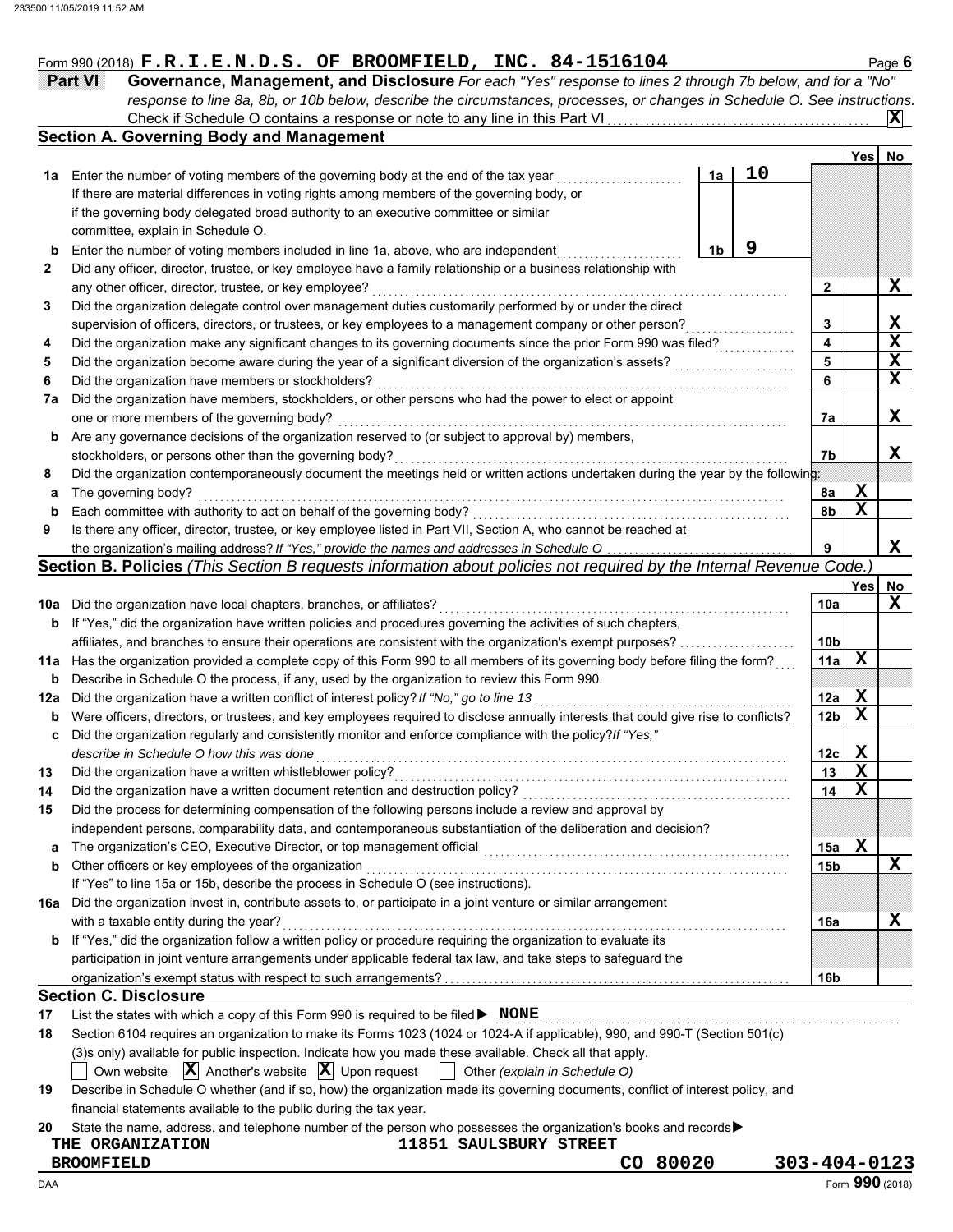## Form 990 (2018) Page **7 F.R.I.E.N.D.S. OF BROOMFIELD, INC. 84-1516104**

| Part VII Compensation of Officers, Directors, Trustees, Key Employees, Highest Compensated Employees, and |  |
|-----------------------------------------------------------------------------------------------------------|--|
| <b>Independent Contractors</b>                                                                            |  |
| Check if Schedule O contains a response or note to any line in this Part VII                              |  |

**Section A. Officers, Directors, Trustees, Key Employees, and Highest Compensated Employees**

**1a** Complete this table for all persons required to be listed. Report compensation for the calendar year ending with or within the organization's tax year.

 $\bullet$  List all of the organization's **current** officers, directors, trustees (whether individuals or organizations), regardless of amount of compensation. Enter -0- in columns (D), (E), and (F) if no compensation was paid.

List all of the organization's **current** key employees, if any. See instructions for definition of "key employee."

■ List all of the organization's **current** key employees, if any. See instructions for definition of "key employee."<br>■ List the organization's five **current** highest compensated employees (other than an officer, director,

who received reportable compensation (Box 5 of Form W-2 and/or Box 7 of Form 1099-MISC) of more than \$100,000 from the organization and any related organizations.

• List all of the organization's **former** officers, key employees, and highest compensated employees who received more than<br>00,000 of reportable compensation from the erganization and any related erganizations. \$100,000 of reportable compensation from the organization and any related organizations.

• List all of the organization's **former directors or trustees** that received, in the capacity as a former director or trustee of the principle compared in the cropical and any related errorizations. organization, more than \$10,000 of reportable compensation from the organization and any related organizations. List persons in the following order: individual trustees or directors; institutional trustees; officers; key employees; highest

compensated employees; and former such persons.

Check this box if neither the organization nor any related organization compensated any current officer, director, or trustee.

| (A)<br>Name and Title                   | (B)<br>Average<br>hours per<br>week<br>(list any<br>hours for |                                   | (C)<br>Position<br>(do not check more than one<br>box, unless person is both an<br>officer and a director/trustee) |             |              |                                 |        | (D)<br>Reportable<br>compensation<br>from<br>the<br>organization | (E)<br>Reportable<br>compensation from<br>related<br>organizations<br>(W-2/1099-MISC) | (F)<br>Estimated<br>amount of<br>other<br>compensation<br>from the |  |
|-----------------------------------------|---------------------------------------------------------------|-----------------------------------|--------------------------------------------------------------------------------------------------------------------|-------------|--------------|---------------------------------|--------|------------------------------------------------------------------|---------------------------------------------------------------------------------------|--------------------------------------------------------------------|--|
|                                         | related<br>organizations<br>below dotted<br>line)             | Individual trustee<br>or director | Institutional trustee                                                                                              | Officer     | Key employee | Highest compensated<br>employee | Former | (W-2/1099-MISC)                                                  |                                                                                       | organization<br>and related<br>organizations                       |  |
| (1) GINA COUFAL                         |                                                               |                                   |                                                                                                                    |             |              |                                 |        |                                                                  |                                                                                       |                                                                    |  |
| ED OF DEVELOPMENT                       | 40.00<br>0.00                                                 | $\mathbf x$                       |                                                                                                                    | $\mathbf x$ |              |                                 |        | 73,333                                                           | 0                                                                                     | 1,338                                                              |  |
| $\overline{(2)}$ TIM HYNEK              |                                                               |                                   |                                                                                                                    |             |              |                                 |        |                                                                  |                                                                                       |                                                                    |  |
| <b>PRESIDENT</b>                        | 2.00<br>0.00                                                  | X                                 |                                                                                                                    | $\mathbf x$ |              |                                 |        | 0                                                                | 0                                                                                     | $\mathbf 0$                                                        |  |
| (3) MIKE BLACK                          |                                                               |                                   |                                                                                                                    |             |              |                                 |        |                                                                  |                                                                                       |                                                                    |  |
|                                         | 2.00                                                          |                                   |                                                                                                                    |             |              |                                 |        |                                                                  |                                                                                       |                                                                    |  |
| <b>VICE PRESIDENT</b>                   | 0.00                                                          | $\mathbf x$                       |                                                                                                                    | $\mathbf x$ |              |                                 |        | 0                                                                | 0                                                                                     | $\mathbf 0$                                                        |  |
| (4) TY FOUCHEY                          | 2.00                                                          |                                   |                                                                                                                    |             |              |                                 |        |                                                                  |                                                                                       |                                                                    |  |
| <b>SECRETARY</b>                        | 0.00                                                          | $\mathbf x$                       |                                                                                                                    | $\mathbf x$ |              |                                 |        | 0                                                                | 0                                                                                     | $\mathbf 0$                                                        |  |
| (5) CARL BARANOWSKI                     |                                                               |                                   |                                                                                                                    |             |              |                                 |        |                                                                  |                                                                                       |                                                                    |  |
| <b>TREASURER</b>                        | 2.00<br>0.00                                                  | $\mathbf x$                       |                                                                                                                    | $\mathbf x$ |              |                                 |        | 0                                                                | 0                                                                                     | $\mathbf 0$                                                        |  |
| (6) MELINDA BREWER                      |                                                               |                                   |                                                                                                                    |             |              |                                 |        |                                                                  |                                                                                       |                                                                    |  |
|                                         | 1.00                                                          |                                   |                                                                                                                    |             |              |                                 |        |                                                                  |                                                                                       |                                                                    |  |
| <b>DIRECTOR</b>                         | 0.00                                                          | $\mathbf x$                       |                                                                                                                    |             |              |                                 |        | 0                                                                | 0                                                                                     | $\mathbf 0$                                                        |  |
| (7) ELIZABETH ANDERSON                  |                                                               |                                   |                                                                                                                    |             |              |                                 |        |                                                                  |                                                                                       |                                                                    |  |
|                                         | 1.00                                                          |                                   |                                                                                                                    |             |              |                                 |        |                                                                  |                                                                                       |                                                                    |  |
| <b>DIRECTOR</b><br>(8) JOHN BERTAGNOLLI | 0.00                                                          | $\mathbf x$                       |                                                                                                                    |             |              |                                 |        | 0                                                                | 0                                                                                     | $\mathbf 0$                                                        |  |
|                                         | 1.00                                                          |                                   |                                                                                                                    |             |              |                                 |        |                                                                  |                                                                                       |                                                                    |  |
| <b>DIRECTOR</b>                         | 0.00                                                          | $\mathbf x$                       |                                                                                                                    |             |              |                                 |        | 0                                                                | 0                                                                                     | $\mathbf 0$                                                        |  |
| (9) POLLY MENDOZA                       |                                                               |                                   |                                                                                                                    |             |              |                                 |        |                                                                  |                                                                                       |                                                                    |  |
|                                         | 1.00                                                          |                                   |                                                                                                                    |             |              |                                 |        |                                                                  |                                                                                       |                                                                    |  |
| <b>DIRECTOR</b>                         | 0.00                                                          | $\mathbf x$                       |                                                                                                                    |             |              |                                 |        | 0                                                                | 0                                                                                     | $\mathbf 0$                                                        |  |
| (10) LORI SCHULT                        |                                                               |                                   |                                                                                                                    |             |              |                                 |        |                                                                  |                                                                                       |                                                                    |  |
|                                         | 1.00                                                          |                                   |                                                                                                                    |             |              |                                 |        |                                                                  |                                                                                       |                                                                    |  |
| <b>DIRECTOR</b><br>(11) ANNIE GREEN     | 0.00                                                          | $\mathbf x$                       |                                                                                                                    |             |              |                                 |        | 0                                                                | 0                                                                                     | $\mathbf 0$                                                        |  |
|                                         | 40.00                                                         |                                   |                                                                                                                    |             |              |                                 |        |                                                                  |                                                                                       |                                                                    |  |
| <b>EXECUTIVE DIRECTOR</b>               | 0.00                                                          |                                   |                                                                                                                    | X           |              |                                 |        | 57,598                                                           | 0                                                                                     | 1,704                                                              |  |
| <b>DAA</b>                              |                                                               |                                   |                                                                                                                    |             |              |                                 |        |                                                                  |                                                                                       | Form 990 (2018)                                                    |  |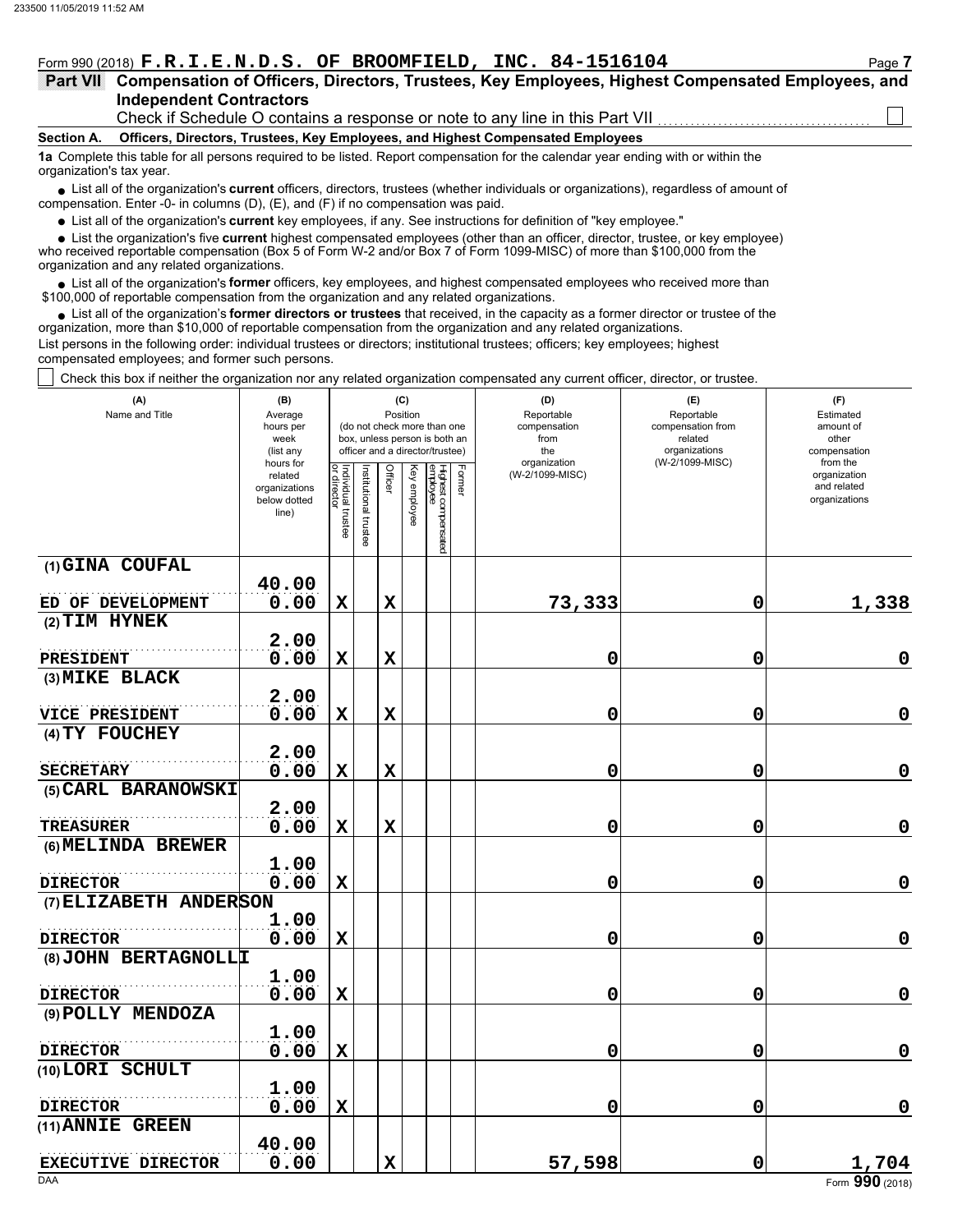|                  | Form 990 (2018) F.R.I.E.N.D.S. OF BROOMFIELD, INC. 84-1516104                                                                                                                                                                                                                                                                                                                                                            |                                                               |                                                                                                                    |                     |         |              |                                 |                                                                  |                                                                                                        |                                                                                       | Page 8                                                             |
|------------------|--------------------------------------------------------------------------------------------------------------------------------------------------------------------------------------------------------------------------------------------------------------------------------------------------------------------------------------------------------------------------------------------------------------------------|---------------------------------------------------------------|--------------------------------------------------------------------------------------------------------------------|---------------------|---------|--------------|---------------------------------|------------------------------------------------------------------|--------------------------------------------------------------------------------------------------------|---------------------------------------------------------------------------------------|--------------------------------------------------------------------|
| <b>Part VIII</b> |                                                                                                                                                                                                                                                                                                                                                                                                                          |                                                               |                                                                                                                    |                     |         |              |                                 |                                                                  | Section A. Officers, Directors, Trustees, Key Employees, and Highest Compensated Employees (continued) |                                                                                       |                                                                    |
|                  | (A)<br>Name and title                                                                                                                                                                                                                                                                                                                                                                                                    | (B)<br>Average<br>hours per<br>week<br>(list any<br>hours for | (C)<br>Position<br>(do not check more than one<br>box, unless person is both an<br>officer and a director/trustee) |                     |         |              |                                 | (D)<br>Reportable<br>compensation<br>from<br>the<br>organization |                                                                                                        | (E)<br>Reportable<br>compensation from<br>related<br>organizations<br>(W-2/1099-MISC) | (F)<br>Estimated<br>amount of<br>other<br>compensation<br>from the |
|                  |                                                                                                                                                                                                                                                                                                                                                                                                                          | related<br>organizations<br>below dotted<br>line)             | Individual trustee<br>or director                                                                                  | nstitutional truste | Officer | Key employee | Highest compensated<br>employee | Former                                                           | (W-2/1099-MISC)                                                                                        |                                                                                       | organization<br>and related<br>organizations                       |
| (12)             | <b>HELEN MACIAS</b>                                                                                                                                                                                                                                                                                                                                                                                                      | 30.00                                                         |                                                                                                                    |                     |         |              |                                 |                                                                  |                                                                                                        |                                                                                       |                                                                    |
|                  | <b>FINANCE DIRECTOR</b>                                                                                                                                                                                                                                                                                                                                                                                                  | 0.00                                                          |                                                                                                                    |                     | Х       |              |                                 |                                                                  | 62,842                                                                                                 | 0                                                                                     | <u>1,163</u>                                                       |
|                  |                                                                                                                                                                                                                                                                                                                                                                                                                          |                                                               |                                                                                                                    |                     |         |              |                                 |                                                                  |                                                                                                        |                                                                                       |                                                                    |
|                  |                                                                                                                                                                                                                                                                                                                                                                                                                          |                                                               |                                                                                                                    |                     |         |              |                                 |                                                                  |                                                                                                        |                                                                                       |                                                                    |
|                  |                                                                                                                                                                                                                                                                                                                                                                                                                          |                                                               |                                                                                                                    |                     |         |              |                                 |                                                                  |                                                                                                        |                                                                                       |                                                                    |
|                  |                                                                                                                                                                                                                                                                                                                                                                                                                          |                                                               |                                                                                                                    |                     |         |              |                                 |                                                                  |                                                                                                        |                                                                                       |                                                                    |
|                  |                                                                                                                                                                                                                                                                                                                                                                                                                          |                                                               |                                                                                                                    |                     |         |              |                                 |                                                                  |                                                                                                        |                                                                                       |                                                                    |
|                  |                                                                                                                                                                                                                                                                                                                                                                                                                          |                                                               |                                                                                                                    |                     |         |              |                                 |                                                                  |                                                                                                        |                                                                                       |                                                                    |
|                  |                                                                                                                                                                                                                                                                                                                                                                                                                          |                                                               |                                                                                                                    |                     |         |              |                                 |                                                                  |                                                                                                        |                                                                                       |                                                                    |
|                  | c Total from continuation sheets to Part VII, Section A                                                                                                                                                                                                                                                                                                                                                                  |                                                               |                                                                                                                    |                     |         |              |                                 |                                                                  | 193,773                                                                                                |                                                                                       | 4,205                                                              |
| $\mathbf{2}$     | Total number of individuals (including but not limited to those listed above) who received more than \$100,000 of                                                                                                                                                                                                                                                                                                        |                                                               |                                                                                                                    |                     |         |              |                                 |                                                                  | 193,773                                                                                                |                                                                                       | 4,205                                                              |
|                  | reportable compensation from the organization $\triangleright$ 0                                                                                                                                                                                                                                                                                                                                                         |                                                               |                                                                                                                    |                     |         |              |                                 |                                                                  |                                                                                                        |                                                                                       | Yes<br>$\overline{N}$                                              |
| 3<br>4           | Did the organization list any former officer, director, or trustee, key employee, or highest compensated<br>employee on line 1a? If "Yes," complete Schedule J for such individual<br>For any individual listed on line 1a, is the sum of reportable compensation and other compensation from the<br>organization and related organizations greater than \$150,000? If "Yes," complete Schedule J for such<br>individual |                                                               |                                                                                                                    |                     |         |              |                                 |                                                                  |                                                                                                        |                                                                                       | X<br>3<br>x<br>4                                                   |
| 5                | Did any person listed on line 1a receive or accrue compensation from any unrelated organization or individual                                                                                                                                                                                                                                                                                                            |                                                               |                                                                                                                    |                     |         |              |                                 |                                                                  |                                                                                                        |                                                                                       | X<br>5                                                             |
|                  | <b>Section B. Independent Contractors</b>                                                                                                                                                                                                                                                                                                                                                                                |                                                               |                                                                                                                    |                     |         |              |                                 |                                                                  |                                                                                                        |                                                                                       |                                                                    |
| 1                | Complete this table for your five highest compensated independent contractors that received more than \$100,000 of<br>compensation from the organization. Report compensation for the calendar year ending with or within the organization's tax year.                                                                                                                                                                   |                                                               |                                                                                                                    |                     |         |              |                                 |                                                                  |                                                                                                        |                                                                                       |                                                                    |
|                  |                                                                                                                                                                                                                                                                                                                                                                                                                          | (A)<br>Name and business address                              |                                                                                                                    |                     |         |              |                                 |                                                                  |                                                                                                        | (B)<br>Description of services                                                        | (C)<br>Compensation                                                |
|                  |                                                                                                                                                                                                                                                                                                                                                                                                                          |                                                               |                                                                                                                    |                     |         |              |                                 |                                                                  |                                                                                                        |                                                                                       |                                                                    |
|                  |                                                                                                                                                                                                                                                                                                                                                                                                                          |                                                               |                                                                                                                    |                     |         |              |                                 |                                                                  |                                                                                                        |                                                                                       |                                                                    |
|                  |                                                                                                                                                                                                                                                                                                                                                                                                                          |                                                               |                                                                                                                    |                     |         |              |                                 |                                                                  |                                                                                                        |                                                                                       |                                                                    |
|                  |                                                                                                                                                                                                                                                                                                                                                                                                                          |                                                               |                                                                                                                    |                     |         |              |                                 |                                                                  |                                                                                                        |                                                                                       |                                                                    |
| 2                | Total number of independent contractors (including but not limited to those listed above) who<br>received more than \$100,000 of compensation from the organization ▶                                                                                                                                                                                                                                                    |                                                               |                                                                                                                    |                     |         |              |                                 |                                                                  |                                                                                                        | 0                                                                                     |                                                                    |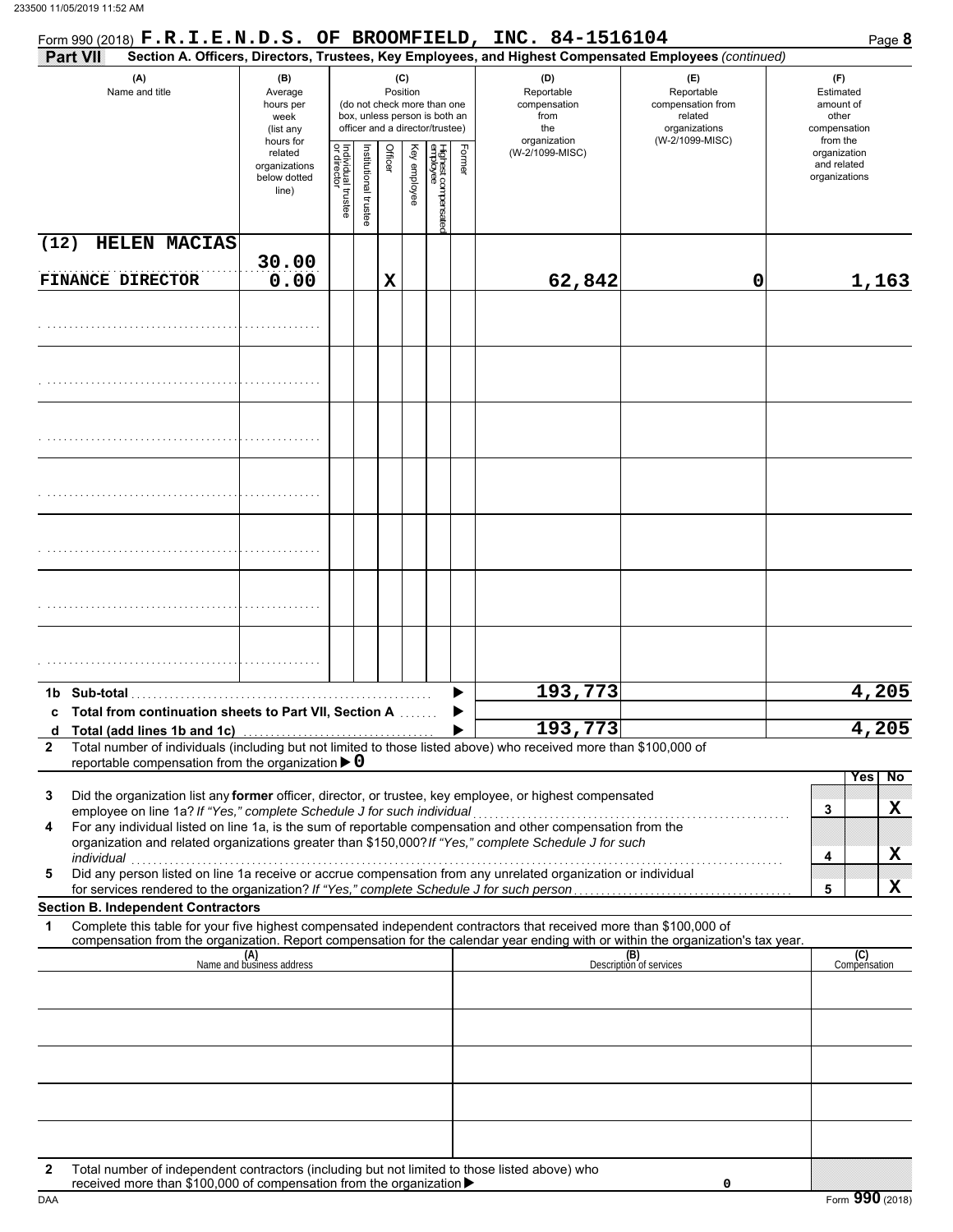#### Form 990 (2018) Page **9 F.R.I.E.N.D.S. OF BROOMFIELD, INC. 84-1516104**

#### **Part VIII Statement of Revenue**

|                                                                                                                                         |     | Check if Schedule O contains a response or note to any line in this Part VIII             |                |                   |               |                                                    |                                         |                                                                  |
|-----------------------------------------------------------------------------------------------------------------------------------------|-----|-------------------------------------------------------------------------------------------|----------------|-------------------|---------------|----------------------------------------------------|-----------------------------------------|------------------------------------------------------------------|
|                                                                                                                                         |     |                                                                                           |                |                   | Total revenue | (B)<br>Related or<br>exempt<br>function<br>revenue | (C)<br>Unrelated<br>business<br>revenue | (D)<br>Revenue<br>excluded from tax<br>under sections<br>512-514 |
| Program Service Revenue <mark>l Contributions, Gifts, Grants</mark><br>Program Service Revenue <mark>l and Other Similar Amounts</mark> |     | 1a Federated campaigns                                                                    | 1a             |                   |               |                                                    |                                         |                                                                  |
|                                                                                                                                         |     | <b>b</b> Membership dues                                                                  | 1 <sub>b</sub> |                   |               |                                                    |                                         |                                                                  |
|                                                                                                                                         |     | c Fundraising events                                                                      | 1 <sub>c</sub> | 54,622            |               |                                                    |                                         |                                                                  |
|                                                                                                                                         |     | d Related organizations                                                                   | 1 <sub>d</sub> |                   |               |                                                    |                                         |                                                                  |
|                                                                                                                                         |     | <b>e</b> Government grants (contributions)                                                | 1e             |                   |               |                                                    |                                         |                                                                  |
|                                                                                                                                         |     | f All other contributions, gifts, grants,                                                 |                |                   |               |                                                    |                                         |                                                                  |
|                                                                                                                                         |     | and similar amounts not included above                                                    | 1f             | 451,226           |               |                                                    |                                         |                                                                  |
|                                                                                                                                         |     | <b>q</b> Noncash contributions included in lines 1a-1f: \$                                |                | 9,553             |               |                                                    |                                         |                                                                  |
|                                                                                                                                         |     | h Total. Add lines 1a-1f                                                                  |                |                   | 505,848       |                                                    |                                         |                                                                  |
|                                                                                                                                         |     |                                                                                           |                | Busn. Code        |               |                                                    |                                         |                                                                  |
|                                                                                                                                         | 2a  | PROGRAM FEES                                                                              |                | 624100            | 1,016,633     | 1,016,633                                          |                                         |                                                                  |
|                                                                                                                                         | b   |                                                                                           |                |                   |               |                                                    |                                         |                                                                  |
|                                                                                                                                         | с   |                                                                                           |                |                   |               |                                                    |                                         |                                                                  |
|                                                                                                                                         | d   |                                                                                           |                |                   |               |                                                    |                                         |                                                                  |
|                                                                                                                                         |     |                                                                                           |                |                   |               |                                                    |                                         |                                                                  |
|                                                                                                                                         |     | <b>f</b> All other program service revenue $\ldots$                                       |                |                   |               |                                                    |                                         |                                                                  |
|                                                                                                                                         |     |                                                                                           |                | ▶                 | 1,016,633     |                                                    |                                         |                                                                  |
|                                                                                                                                         | 3   | Investment income (including dividends, interest,                                         |                |                   |               |                                                    |                                         |                                                                  |
|                                                                                                                                         |     | and other similar amounts)                                                                |                |                   | 6,247         |                                                    |                                         | 6, 247                                                           |
|                                                                                                                                         | 4   | Income from investment of tax-exempt bond proceed                                         |                |                   |               |                                                    |                                         |                                                                  |
|                                                                                                                                         | 5   |                                                                                           |                |                   |               |                                                    |                                         |                                                                  |
|                                                                                                                                         |     | (i) Real                                                                                  |                | (ii) Personal     |               |                                                    |                                         |                                                                  |
|                                                                                                                                         | 6a  | Gross rents                                                                               |                |                   |               |                                                    |                                         |                                                                  |
|                                                                                                                                         | b   | Less: rental exps.                                                                        |                |                   |               |                                                    |                                         |                                                                  |
|                                                                                                                                         | С   | Rental inc. or (loss)                                                                     |                |                   |               |                                                    |                                         |                                                                  |
|                                                                                                                                         | d   | Net rental income or (loss)<br><b>7a</b> Gross amount from                                |                |                   |               |                                                    |                                         |                                                                  |
|                                                                                                                                         |     | (i) Securities<br>sales of assets                                                         |                | (ii) Other        |               |                                                    |                                         |                                                                  |
|                                                                                                                                         |     | other than inventory                                                                      | 9,954          |                   |               |                                                    |                                         |                                                                  |
|                                                                                                                                         |     | Less: cost or other                                                                       |                |                   |               |                                                    |                                         |                                                                  |
|                                                                                                                                         |     | basis & sales exps.                                                                       | 9,764          |                   |               |                                                    |                                         |                                                                  |
|                                                                                                                                         |     | c Gain or (loss)                                                                          | 190            |                   |               |                                                    |                                         |                                                                  |
|                                                                                                                                         |     |                                                                                           |                |                   | 190           |                                                    |                                         | 190                                                              |
| ٩                                                                                                                                       |     | 8a Gross income from fundraising events                                                   |                |                   |               |                                                    |                                         |                                                                  |
|                                                                                                                                         |     | (not including \$ $54,622$                                                                |                |                   |               |                                                    |                                         |                                                                  |
|                                                                                                                                         |     | of contributions reported on line 1c).                                                    |                | 39,250            |               |                                                    |                                         |                                                                  |
| Other Reven                                                                                                                             |     | See Part IV, line 18<br>.                                                                 | a<br>b         | 34,061            |               |                                                    |                                         |                                                                  |
|                                                                                                                                         |     | <b>b</b> Less: direct expenses [[1][1][1]                                                 |                |                   | 5,189         |                                                    |                                         | 5,189                                                            |
|                                                                                                                                         |     | c Net income or (loss) from fundraising events<br>9a Gross income from gaming activities. |                |                   |               |                                                    |                                         |                                                                  |
|                                                                                                                                         |     | See Part IV, line 19                                                                      | a              |                   |               |                                                    |                                         |                                                                  |
|                                                                                                                                         |     | <b>b</b> Less: direct expenses                                                            | b              |                   |               |                                                    |                                         |                                                                  |
|                                                                                                                                         |     | c Net income or (loss) from gaming activities                                             |                |                   |               |                                                    |                                         |                                                                  |
|                                                                                                                                         |     | 10a Gross sales of inventory, less                                                        |                |                   |               |                                                    |                                         |                                                                  |
|                                                                                                                                         |     | returns and allowances                                                                    | a              |                   |               |                                                    |                                         |                                                                  |
|                                                                                                                                         |     | .<br><b>b</b> Less: cost of goods sold                                                    | b              |                   |               |                                                    |                                         |                                                                  |
|                                                                                                                                         |     | c Net income or (loss) from sales of inventory                                            |                |                   |               |                                                    |                                         |                                                                  |
|                                                                                                                                         |     | Miscellaneous Revenue                                                                     |                | <b>Busn. Code</b> |               |                                                    |                                         |                                                                  |
|                                                                                                                                         | 11a |                                                                                           |                |                   |               |                                                    |                                         |                                                                  |
|                                                                                                                                         | b   |                                                                                           |                |                   |               |                                                    |                                         |                                                                  |
|                                                                                                                                         | c   |                                                                                           |                |                   |               |                                                    |                                         |                                                                  |
|                                                                                                                                         | d   | All other revenue                                                                         |                |                   |               |                                                    |                                         |                                                                  |
|                                                                                                                                         | е   | Total. Add lines 11a-11d                                                                  |                |                   |               |                                                    |                                         |                                                                  |
|                                                                                                                                         | 12  | Total revenue. See instructions.                                                          |                |                   | 1,534,107     | 1,016,633                                          | 0                                       | 11,626                                                           |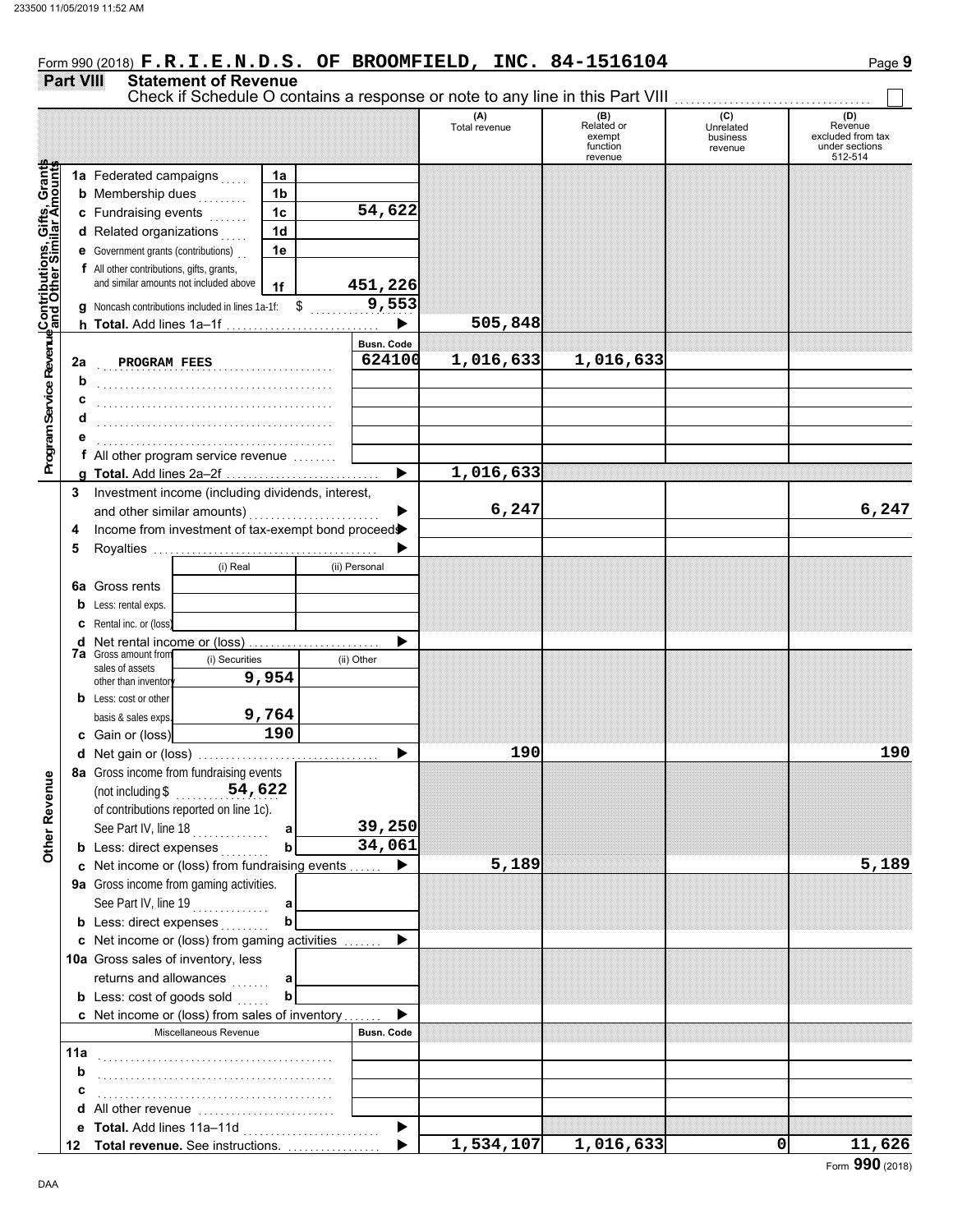## Form 990 (2018) Page **10 F.R.I.E.N.D.S. OF BROOMFIELD, INC. 84-1516104**

**Part IX Statement of Functional Expenses** *Section 501(c)(3) and 501(c)(4) organizations must complete all columns. All other organizations must complete column (A). Do not include amounts reported on lines 6b, 7b, 8b, 9b, and 10b of Part VIII.* **1 2 3 4 5 6 7 8 9 10 11 a** Management ............................. **b c** Accounting . . . . . . . . . . . . . . . . . . . . . . . . . . . . . . . **d** Lobbying **e** Professional fundraising services. See Part IV, line 17 **f g** Other. (If line 11g amount exceeds 10% of line 25, column **12** Advertising and promotion . . . . . . . . . . . . . . **13 14 15 16 17 18 19 20 21 22 23 24 a b c d e** All other expenses . . . . . . . . . . . . . . . . . . . . . . . . **25 Total functional expenses.** Add lines 1 through 24e . . . **26** Grants and other assistance to domestic organizations and domestic governments. See Part IV, line 21 Grants and other assistance to domestic individuals. See Part IV, line 22 Grants and other assistance to foreign organizations, foreign governments, and foreign individuals. See Part IV, lines 15 and 16 . . . . . . . . Benefits paid to or for members . . . . . . . . . . Compensation of current officers, directors, trustees, and key employees Compensation not included above, to disqualified persons (as defined under section 4958(f)(1)) and persons described in section 4958(c)(3)(B) Other salaries and wages . . . . . . . . . . . . . . . . Pension plan accruals and contributions (include section 401(k) and 403(b) employer contributions) Other employee benefits . . . . . . . . . . . . . . . . . . Payroll taxes . . . . . . . . . . . . . . . . . . . . . . . . . . . . . . Fees for services (non-employees): Legal . . . . . . . . . . . . . . . . . . . . . . . . . . . . . . . . . . . . . Lobbying . . . . . . . . . . . . . . . . . . . . . . . . . . . . . . . . . . Investment management fees . . . . . . . . . . . . Office expenses . . . . . . . . . . . . . . . . . . . . . . . . . . Information technology . . . . . . . . . . . . . . . . . . . . Royalties . . . . . . . . . . . . . . . . . . . . . . . . . . . . . . . . . Occupancy . . . . . . . . . . . . . . . . . . . . . . . . . . . . . . . Travel . . . . . . . . . . . . . . . . . . . . . . . . . . . . . . . . . . . . Payments of travel or entertainment expenses for any federal, state, or local public officials Conferences, conventions, and meetings . Interest . . . . . . . . . . . . . . . . . . . . . . . . . . . . . . . . . . . Payments to affiliates . . . . . . . . . . . . . . . Depreciation, depletion, and amortization . Insurance . . . . . . . . . . . . . . . . . . . . . . . . . . . . . . . . . Other expenses. Itemize expenses not covered above (List miscellaneous expenses in line 24e. If line 24e amount exceeds 10% of line 25, column (A) amount, list line 24e expenses on Schedule O.) fundraising solicitation. Check here  $\blacktriangleright$  | if organization reported in column (B) joint costs from a combined educational campaign and **(A) (B) (C) (D)** Total expenses Program service Management and expenses and general expenses (D)<br>Fundraising expenses **TRAVEL PROGRAM EXPENSES** 126,966 126,966 **TRANSPORTATION** 55,561 55,561 **REPAIRS AND MAINTENANCE**  $\begin{array}{|c|c|c|c|c|c|}\n\hline\n & 46,015 & 41,414 & 3,681 & 920 \\
\hline\n\end{array}$ . . . . . . . . . . . . . . . . . . . . . . . . . . . . . . . . . . . . . . . . . . . **PROGRAM EXPENSES 38,619 38,619** Check if Schedule O contains a response or note to any line in this Part IX **Joint costs.** Complete this line only if the (A) amount, list line 11g expenses on Schedule O.) . . . . . . . **193,773 82,487 77,510 33,776 523,733 513,043 8,591 2,099 4,414 3,663 530 221 58,625 48,659 7,035 2,931 12,910 8,589 4,321 68,392 45,368 23,024 54,290 46,146 7,058 1,086 32,532 27,652 4,880 59,273 59,273 114,872 97,641 17,231 43,349 41,182 2,167 71,953 20,804 21,560 29,589 1,505,277 1,248,478 158,832 97,967**

following SOP 98-2 (ASC 958-720)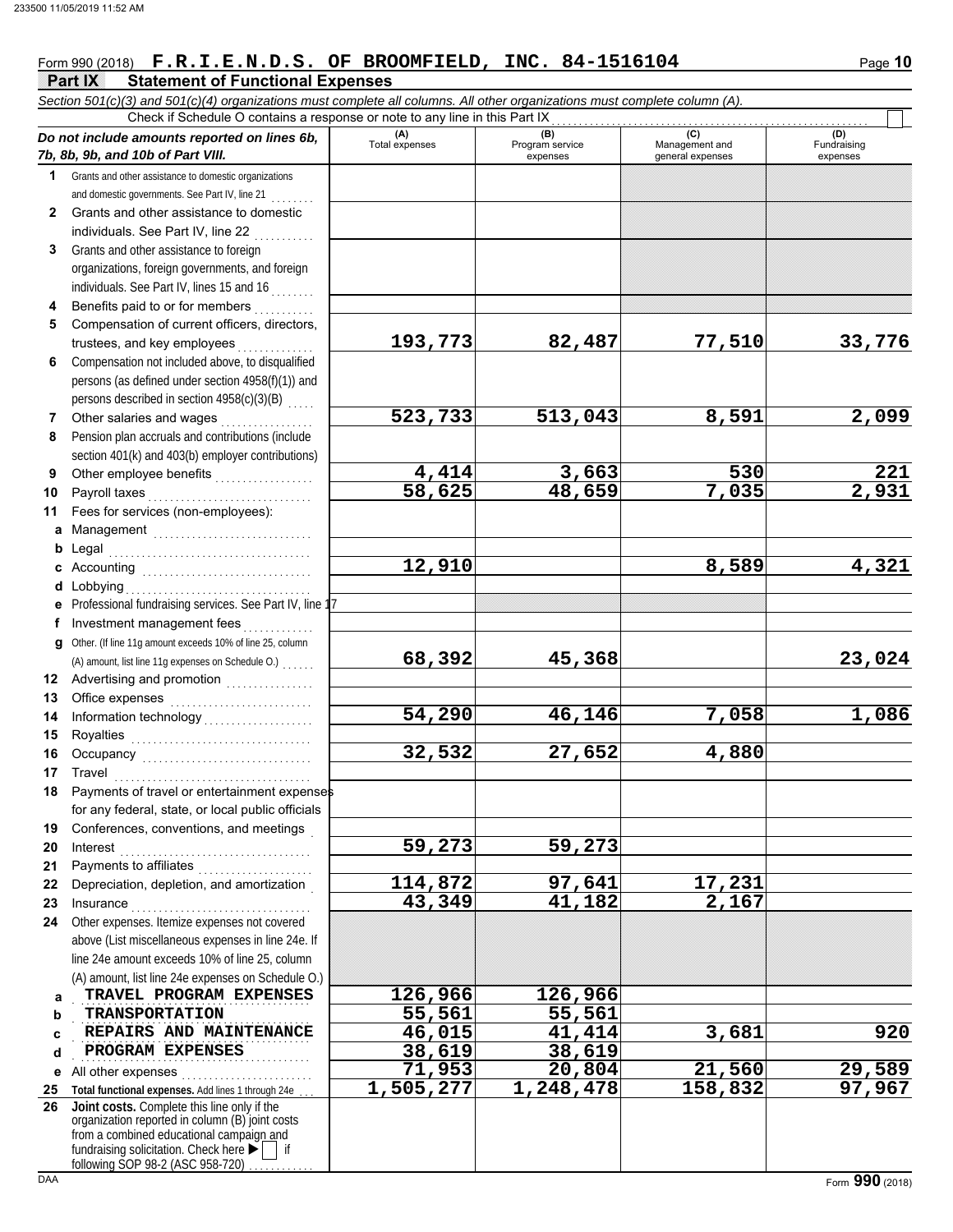## Form 990 (2018) Page **11 F.R.I.E.N.D.S. OF BROOMFIELD, INC. 84-1516104**

|                             | Part X | <b>Balance Sheet</b>                                                                                                                                                                                                                                                                   |                 |                             |                        |                         |                         |
|-----------------------------|--------|----------------------------------------------------------------------------------------------------------------------------------------------------------------------------------------------------------------------------------------------------------------------------------------|-----------------|-----------------------------|------------------------|-------------------------|-------------------------|
|                             |        | Check if Schedule O contains a response or note to any line in this Part X                                                                                                                                                                                                             |                 |                             |                        |                         |                         |
|                             |        |                                                                                                                                                                                                                                                                                        |                 |                             | (A)                    |                         | (B)                     |
|                             |        |                                                                                                                                                                                                                                                                                        |                 |                             | Beginning of year      |                         | End of year             |
|                             | 1      | Cash-non-interest bearing                                                                                                                                                                                                                                                              |                 |                             | $\overline{212,530}$   | $\blacksquare$ 1        | 247,460                 |
|                             | 2      |                                                                                                                                                                                                                                                                                        |                 |                             | $10,180$ 2             |                         | 160, 719                |
|                             | 3      |                                                                                                                                                                                                                                                                                        |                 |                             | 185, 313               | $\mathbf{3}$            | 90,924                  |
|                             | 4      | Accounts receivable, net                                                                                                                                                                                                                                                               |                 |                             | 177,623                | $\overline{\mathbf{4}}$ | 130,992                 |
|                             | 5      | Loans and other receivables from current and former officers, directors,                                                                                                                                                                                                               |                 |                             |                        |                         |                         |
|                             |        | trustees, key employees, and highest compensated employees.                                                                                                                                                                                                                            |                 |                             |                        |                         |                         |
|                             |        | Complete Part II of Schedule L                                                                                                                                                                                                                                                         |                 |                             |                        | 5                       |                         |
|                             | 6      | Loans and other receivables from other disqualified persons (as defined under section                                                                                                                                                                                                  |                 |                             |                        |                         |                         |
|                             |        | 4958(f)(1)), persons described in section 4958(c)(3)(B), and contributing employers and                                                                                                                                                                                                |                 |                             |                        |                         |                         |
|                             |        | sponsoring organizations of section 501(c)(9) voluntary employees' beneficiary                                                                                                                                                                                                         |                 |                             |                        |                         |                         |
|                             |        | organizations (see instructions). Complete Part II of Schedule L                                                                                                                                                                                                                       |                 |                             |                        | 6                       |                         |
| Assets                      | 7      | Notes and loans receivable, net <b>constrained</b> and <b>constrained</b> and <b>constrained</b> and <b>constrained</b> and <b>constrained</b> and <b>constrained</b> and <b>constrained</b> and <b>constrained</b> and <b>constrained</b> and <b>constrained</b> and <b>constrain</b> |                 |                             |                        | $\overline{7}$          |                         |
|                             | 8      | Inventories for sale or use                                                                                                                                                                                                                                                            |                 |                             |                        | 8                       |                         |
|                             | 9      | Prepaid expenses and deferred charges                                                                                                                                                                                                                                                  |                 |                             | 5,949                  | 9                       | 15,219                  |
|                             |        | 10a Land, buildings, and equipment: cost or                                                                                                                                                                                                                                            |                 |                             |                        |                         |                         |
|                             |        | other basis. Complete Part VI of Schedule D                                                                                                                                                                                                                                            | 10a             | $\frac{3,499,169}{691,773}$ |                        |                         |                         |
|                             |        | <b>b</b> Less: accumulated depreciation<br>.                                                                                                                                                                                                                                           | 10 <sub>b</sub> |                             | 2,885,626 10c          |                         | 2,807,396<br>10,344     |
|                             | 11     |                                                                                                                                                                                                                                                                                        |                 |                             | $10, 145$ 11           |                         |                         |
|                             | 12     | Investments-other securities. See Part IV, line 11                                                                                                                                                                                                                                     |                 |                             |                        | 12                      |                         |
|                             | 13     |                                                                                                                                                                                                                                                                                        |                 |                             |                        | 13                      |                         |
|                             | 14     | Intangible assets                                                                                                                                                                                                                                                                      |                 |                             |                        | 14                      |                         |
|                             | 15     | Other assets. See Part IV, line 11                                                                                                                                                                                                                                                     |                 |                             | $86,320$ 15            |                         | 88,997                  |
|                             | 16     | Total assets. Add lines 1 through 15 (must equal line 34)                                                                                                                                                                                                                              |                 |                             | 3,573,686 16           |                         | 3,552,051               |
|                             | 17     |                                                                                                                                                                                                                                                                                        |                 |                             | $27, 179$ 17           |                         | 70,545                  |
|                             | 18     | Grants payable                                                                                                                                                                                                                                                                         |                 |                             |                        | 18                      |                         |
|                             | 19     | Deferred revenue                                                                                                                                                                                                                                                                       |                 |                             |                        | 19                      | 70,880                  |
|                             | 20     | Tax-exempt bond liabilities                                                                                                                                                                                                                                                            |                 |                             |                        | 20                      |                         |
|                             | 21     | Escrow or custodial account liability. Complete Part IV of Schedule D                                                                                                                                                                                                                  |                 |                             |                        | 21                      |                         |
| Liabilities                 | 22     | Loans and other payables to current and former officers, directors,                                                                                                                                                                                                                    |                 |                             |                        |                         |                         |
|                             |        | trustees, key employees, highest compensated employees, and                                                                                                                                                                                                                            |                 |                             |                        |                         |                         |
|                             |        | disqualified persons. Complete Part II of Schedule L                                                                                                                                                                                                                                   |                 |                             |                        | 22                      |                         |
|                             | 23     |                                                                                                                                                                                                                                                                                        |                 |                             | 1, 143, 763            | 23                      | 1,072,413               |
|                             | 24     | Unsecured notes and loans payable to unrelated third parties                                                                                                                                                                                                                           |                 |                             |                        | 24                      |                         |
|                             | 25     | Other liabilities (including federal income tax, payables to related third                                                                                                                                                                                                             |                 |                             |                        |                         |                         |
|                             |        | parties, and other liabilities not included on lines 17-24). Complete Part X<br>of Schedule D                                                                                                                                                                                          |                 |                             | $5,810$ 25             |                         |                         |
|                             | 26     |                                                                                                                                                                                                                                                                                        |                 |                             | 1,176,752              | 26                      | 2,976<br>1,216,814      |
|                             |        | Organizations that follow SFAS 117 (ASC 958), check here $\blacktriangleright$ $\boxed{X}$ and                                                                                                                                                                                         |                 |                             |                        |                         |                         |
|                             |        | complete lines 27 through 29, and lines 33 and 34.                                                                                                                                                                                                                                     |                 |                             |                        |                         |                         |
|                             | 27     | Unrestricted net assets                                                                                                                                                                                                                                                                |                 |                             | 1,924,038              | 27                      |                         |
|                             | 28     | Temporarily restricted net assets                                                                                                                                                                                                                                                      |                 |                             | 472,896                | 28                      | 2, 142, 422<br>192, 815 |
|                             | 29     | Permanently restricted net assets                                                                                                                                                                                                                                                      |                 |                             |                        | 29                      |                         |
|                             |        | Organizations that do not follow SFAS 117 (ASC 958), check here                                                                                                                                                                                                                        |                 | and                         |                        |                         |                         |
| Net Assets or Fund Balances |        | complete lines 30 through 34.                                                                                                                                                                                                                                                          |                 |                             |                        |                         |                         |
|                             | 30     | Capital stock or trust principal, or current funds                                                                                                                                                                                                                                     |                 |                             |                        | 30                      |                         |
|                             | 31     | Paid-in or capital surplus, or land, building, or equipment fund                                                                                                                                                                                                                       |                 |                             |                        | 31                      |                         |
|                             | 32     | Retained earnings, endowment, accumulated income, or other funds                                                                                                                                                                                                                       |                 |                             |                        | 32                      |                         |
|                             | 33     | Total net assets or fund balances                                                                                                                                                                                                                                                      |                 |                             | $\overline{2,396,934}$ | 33                      | 2,335,237               |
|                             | 34     |                                                                                                                                                                                                                                                                                        |                 |                             | 3,573,686 34           |                         | 3,552,051               |

Form **990** (2018)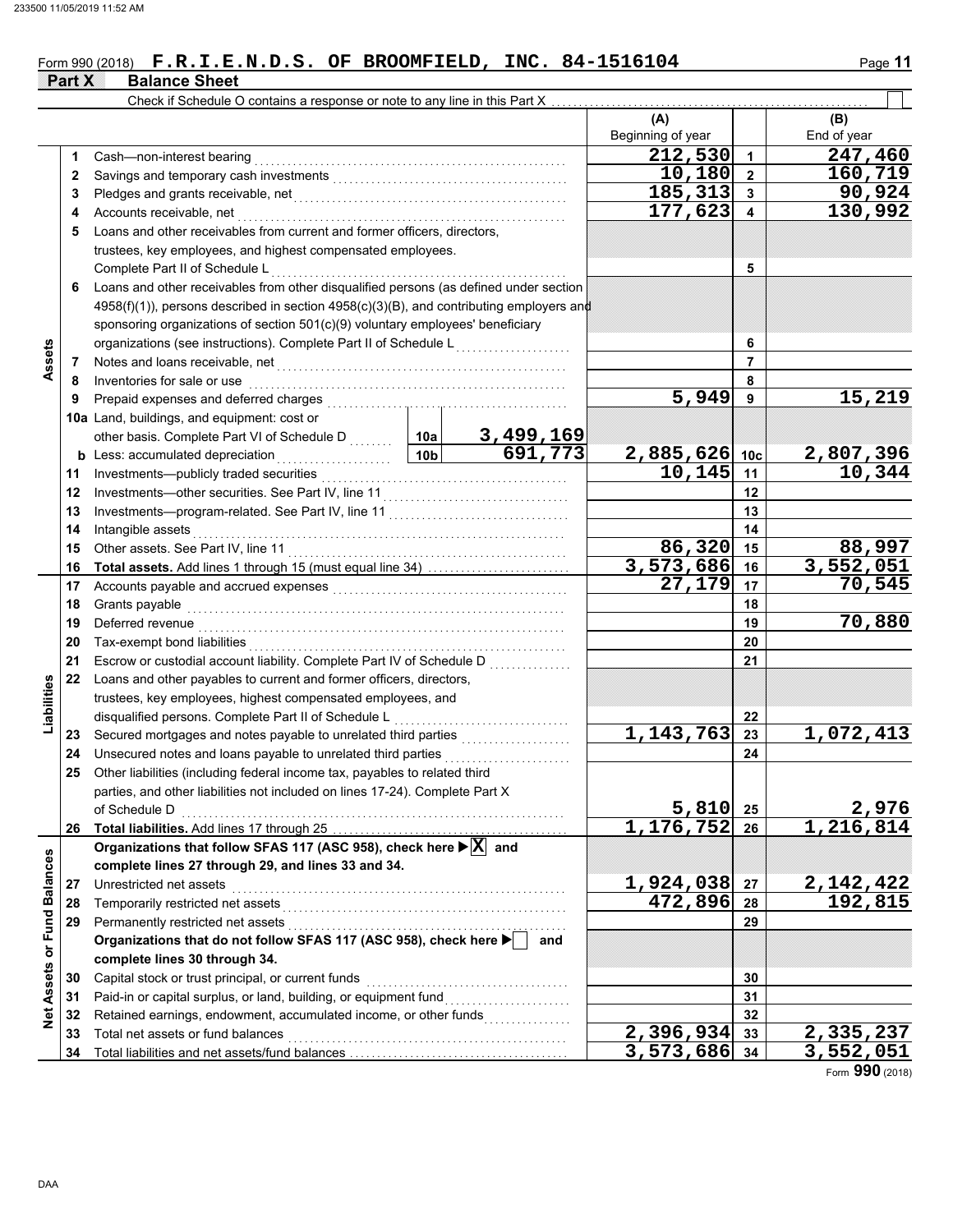|    | Form 990 (2018) $F.R.I.E.N.D.S.$ OF BROOMFIELD, INC. 84-1516104<br>Part XI<br><b>Reconciliation of Net Assets</b>                                                                                                              |                         |                |     | Page 12   |
|----|--------------------------------------------------------------------------------------------------------------------------------------------------------------------------------------------------------------------------------|-------------------------|----------------|-----|-----------|
|    |                                                                                                                                                                                                                                |                         |                |     |           |
|    |                                                                                                                                                                                                                                | $\mathbf{1}$            | 1,534,107      |     |           |
| 2  |                                                                                                                                                                                                                                | $\overline{2}$          | 1,505,277      |     |           |
| 3  | Revenue less expenses. Subtract line 2 from line 1                                                                                                                                                                             | $\overline{3}$          |                |     | 28,830    |
| 4  |                                                                                                                                                                                                                                | $\overline{\mathbf{4}}$ | 2,396,934      |     |           |
| 5  | Net unrealized gains (losses) on investments [11] with the content of the content of the content of the content of the content of the content of the content of the content of the content of the content of the content of th | 5                       |                |     | 2,551     |
| 6  |                                                                                                                                                                                                                                | 6                       |                |     | $-22,070$ |
| 7  |                                                                                                                                                                                                                                | $\overline{7}$          |                |     |           |
| 8  |                                                                                                                                                                                                                                | 8                       |                |     | $-71,008$ |
| 9  |                                                                                                                                                                                                                                | $\overline{9}$          |                |     |           |
| 10 | Net assets or fund balances at end of year. Combine lines 3 through 9 (must equal Part X, line                                                                                                                                 |                         |                |     |           |
|    | 33, column (B))                                                                                                                                                                                                                | 10                      | 2,335,237      |     |           |
|    | <b>Financial Statements and Reporting</b><br>Part XIII                                                                                                                                                                         |                         |                |     |           |
|    |                                                                                                                                                                                                                                |                         |                |     |           |
|    |                                                                                                                                                                                                                                |                         |                | Yes | No        |
|    | $\mathbf{X}$ Accrual<br>Accounting method used to prepare the Form 990:    <br>Cash<br>Other                                                                                                                                   |                         |                |     |           |
|    | If the organization changed its method of accounting from a prior year or checked "Other," explain in                                                                                                                          |                         |                |     |           |
|    | Schedule O.                                                                                                                                                                                                                    |                         |                |     |           |
|    | 2a Were the organization's financial statements compiled or reviewed by an independent accountant?                                                                                                                             |                         | 2a             |     | x         |
|    | If "Yes," check a box below to indicate whether the financial statements for the year were compiled or                                                                                                                         |                         |                |     |           |
|    | reviewed on a separate basis, consolidated basis, or both:                                                                                                                                                                     |                         |                |     |           |
|    | Separate basis<br>Consolidated basis<br>Both consolidated and separate basis                                                                                                                                                   |                         |                |     |           |
|    | b Were the organization's financial statements audited by an independent accountant?                                                                                                                                           |                         | 2b             | X   |           |
|    | If "Yes," check a box below to indicate whether the financial statements for the year were audited on a                                                                                                                        |                         |                |     |           |
|    | separate basis, consolidated basis, or both:                                                                                                                                                                                   |                         |                |     |           |
|    | $ \mathbf{X} $ Separate basis    <br>Consolidated basis<br>Both consolidated and separate basis                                                                                                                                |                         |                |     |           |
|    | c If "Yes" to line 2a or 2b, does the organization have a committee that assumes responsibility for oversight                                                                                                                  |                         |                |     |           |
|    | of the audit, review, or compilation of its financial statements and selection of an independent accountant?                                                                                                                   |                         | 2 <sub>c</sub> | X   |           |
|    | If the organization changed either its oversight process or selection process during the tax year, explain in                                                                                                                  |                         |                |     |           |
|    | Schedule O.                                                                                                                                                                                                                    |                         |                |     |           |
|    | 3a As a result of a federal award, was the organization required to undergo an audit or audits as set forth in                                                                                                                 |                         |                |     |           |
|    | the Single Audit Act and OMB Circular A-133?                                                                                                                                                                                   |                         | За             |     | X         |
|    | <b>b</b> If "Yes," did the organization undergo the required audit or audits? If the organization did not undergo the                                                                                                          |                         |                |     |           |
|    | required audit or audits, explain why in Schedule O and describe any steps taken to undergo such audits                                                                                                                        |                         | 3b             |     |           |

Form **990** (2018)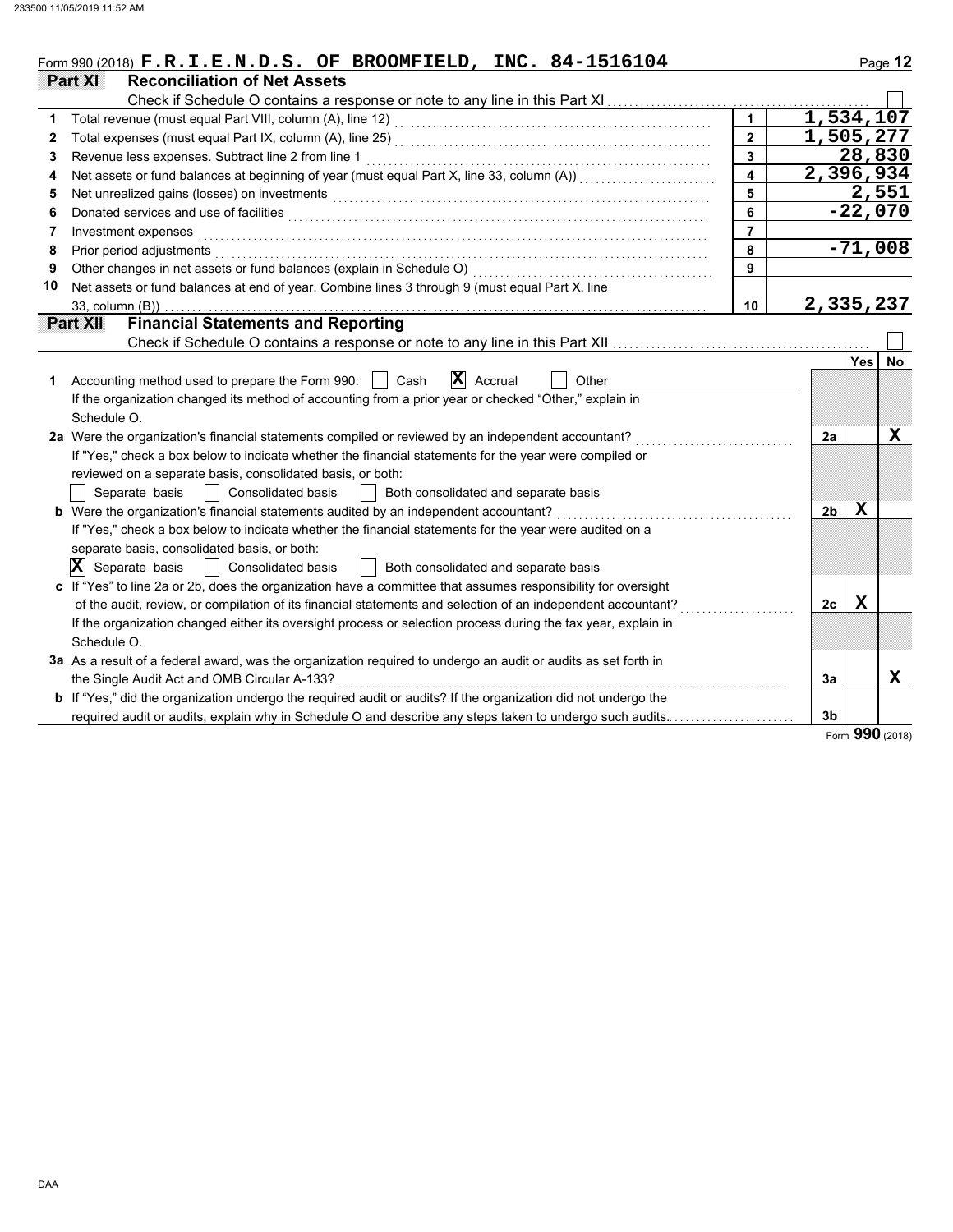| <b>SCHEDULE A</b>                                                                                                                                                                                                                                                                                                                                                                     |                                                                                                                                                                                                                                                                 | <b>Public Charity Status and Public Support</b>                                                                                                                                                                                                                |     |                                       |                               | OMB No. 1545-0047                     |  |  |
|---------------------------------------------------------------------------------------------------------------------------------------------------------------------------------------------------------------------------------------------------------------------------------------------------------------------------------------------------------------------------------------|-----------------------------------------------------------------------------------------------------------------------------------------------------------------------------------------------------------------------------------------------------------------|----------------------------------------------------------------------------------------------------------------------------------------------------------------------------------------------------------------------------------------------------------------|-----|---------------------------------------|-------------------------------|---------------------------------------|--|--|
| (Form 990 or 990-EZ)                                                                                                                                                                                                                                                                                                                                                                  |                                                                                                                                                                                                                                                                 | Complete if the organization is a section $501(c)(3)$ organization or a section $4947(a)(1)$ nonexempt charitable trust.                                                                                                                                       |     |                                       |                               | 2018                                  |  |  |
| Department of the Treasury                                                                                                                                                                                                                                                                                                                                                            |                                                                                                                                                                                                                                                                 | Attach to Form 990 or Form 990-EZ.                                                                                                                                                                                                                             |     |                                       |                               | <b>Open to Public</b>                 |  |  |
| Internal Revenue Service                                                                                                                                                                                                                                                                                                                                                              |                                                                                                                                                                                                                                                                 | Go to www.irs.gov/Form990 for instructions and the latest information.                                                                                                                                                                                         |     |                                       |                               | Inspection                            |  |  |
| Name of the organization                                                                                                                                                                                                                                                                                                                                                              |                                                                                                                                                                                                                                                                 |                                                                                                                                                                                                                                                                |     |                                       |                               | <b>Employer identification number</b> |  |  |
|                                                                                                                                                                                                                                                                                                                                                                                       |                                                                                                                                                                                                                                                                 | F.R.I.E.N.D.S. OF BROOMFIELD, INC.                                                                                                                                                                                                                             |     |                                       | 84-1516104                    |                                       |  |  |
| <b>Partil</b>                                                                                                                                                                                                                                                                                                                                                                         |                                                                                                                                                                                                                                                                 | Reason for Public Charity Status (All organizations must complete this part.) See instructions.                                                                                                                                                                |     |                                       |                               |                                       |  |  |
|                                                                                                                                                                                                                                                                                                                                                                                       |                                                                                                                                                                                                                                                                 | The organization is not a private foundation because it is: (For lines 1 through 12, check only one box.)                                                                                                                                                      |     |                                       |                               |                                       |  |  |
| 1                                                                                                                                                                                                                                                                                                                                                                                     |                                                                                                                                                                                                                                                                 | A church, convention of churches, or association of churches described in section 170(b)(1)(A)(i).                                                                                                                                                             |     |                                       |                               |                                       |  |  |
| 2                                                                                                                                                                                                                                                                                                                                                                                     |                                                                                                                                                                                                                                                                 | A school described in section 170(b)(1)(A)(ii). (Attach Schedule E (Form 990 or 990-EZ).)                                                                                                                                                                      |     |                                       |                               |                                       |  |  |
| 3<br>4                                                                                                                                                                                                                                                                                                                                                                                |                                                                                                                                                                                                                                                                 | A hospital or a cooperative hospital service organization described in section 170(b)(1)(A)(iii).<br>A medical research organization operated in conjunction with a hospital described insection 170(b)(1)(A)(iii). Enter the hospital's name,                 |     |                                       |                               |                                       |  |  |
| city, and state:                                                                                                                                                                                                                                                                                                                                                                      |                                                                                                                                                                                                                                                                 |                                                                                                                                                                                                                                                                |     |                                       |                               |                                       |  |  |
| 5                                                                                                                                                                                                                                                                                                                                                                                     |                                                                                                                                                                                                                                                                 | An organization operated for the benefit of a college or university owned or operated by a governmental unit described in                                                                                                                                      |     |                                       |                               |                                       |  |  |
|                                                                                                                                                                                                                                                                                                                                                                                       | section 170(b)(1)(A)(iv). (Complete Part II.)                                                                                                                                                                                                                   |                                                                                                                                                                                                                                                                |     |                                       |                               |                                       |  |  |
| 6                                                                                                                                                                                                                                                                                                                                                                                     |                                                                                                                                                                                                                                                                 | A federal, state, or local government or governmental unit described in section 170(b)(1)(A)(v).                                                                                                                                                               |     |                                       |                               |                                       |  |  |
| $ \mathbf{X} $<br>7                                                                                                                                                                                                                                                                                                                                                                   | described in section 170(b)(1)(A)(vi). (Complete Part II.)                                                                                                                                                                                                      | An organization that normally receives a substantial part of its support from a governmental unit or from the general public                                                                                                                                   |     |                                       |                               |                                       |  |  |
| 8                                                                                                                                                                                                                                                                                                                                                                                     |                                                                                                                                                                                                                                                                 | A community trust described in section 170(b)(1)(A)(vi). (Complete Part II.)                                                                                                                                                                                   |     |                                       |                               |                                       |  |  |
| 9<br>university:                                                                                                                                                                                                                                                                                                                                                                      | An agricultural research organization described in section 170(b)(1)(A)(ix) operated in conjunction with a land-grant college<br>or university or a non-land-grant college of agriculture (see instructions). Enter the name, city, and state of the college or |                                                                                                                                                                                                                                                                |     |                                       |                               |                                       |  |  |
| 10<br>An organization that normally receives: (1) more than 33 1/3% of its support from contributions, membership fees, and gross<br>receipts from activities related to its exempt functions—subject to certain exceptions, and (2) no more than 33 1/3% of its<br>support from gross investment income and unrelated business taxable income (less section 511 tax) from businesses |                                                                                                                                                                                                                                                                 |                                                                                                                                                                                                                                                                |     |                                       |                               |                                       |  |  |
|                                                                                                                                                                                                                                                                                                                                                                                       |                                                                                                                                                                                                                                                                 | acquired by the organization after June 30, 1975. See section 509(a)(2). (Complete Part III.)                                                                                                                                                                  |     |                                       |                               |                                       |  |  |
| 11                                                                                                                                                                                                                                                                                                                                                                                    |                                                                                                                                                                                                                                                                 | An organization organized and operated exclusively to test for public safety. Seesection 509(a)(4).                                                                                                                                                            |     |                                       |                               |                                       |  |  |
| 12                                                                                                                                                                                                                                                                                                                                                                                    |                                                                                                                                                                                                                                                                 | An organization organized and operated exclusively for the benefit of, to perform the functions of, or to carry out the purposes                                                                                                                               |     |                                       |                               |                                       |  |  |
|                                                                                                                                                                                                                                                                                                                                                                                       |                                                                                                                                                                                                                                                                 | of one or more publicly supported organizations described in section 509(a)(1) or section 509(a)(2). See section 509(a)(3).<br>Check the box in lines 12a through 12d that describes the type of supporting organization and complete lines 12e, 12f, and 12g. |     |                                       |                               |                                       |  |  |
| a                                                                                                                                                                                                                                                                                                                                                                                     |                                                                                                                                                                                                                                                                 | Type I. A supporting organization operated, supervised, or controlled by its supported organization(s), typically by giving                                                                                                                                    |     |                                       |                               |                                       |  |  |
|                                                                                                                                                                                                                                                                                                                                                                                       |                                                                                                                                                                                                                                                                 | the supported organization(s) the power to regularly appoint or elect a majority of the directors or trustees of the<br>supporting organization. You must complete Part IV, Sections A and B.                                                                  |     |                                       |                               |                                       |  |  |
| b                                                                                                                                                                                                                                                                                                                                                                                     |                                                                                                                                                                                                                                                                 | Type II. A supporting organization supervised or controlled in connection with its supported organization(s), by having                                                                                                                                        |     |                                       |                               |                                       |  |  |
|                                                                                                                                                                                                                                                                                                                                                                                       |                                                                                                                                                                                                                                                                 | control or management of the supporting organization vested in the same persons that control or manage the supported                                                                                                                                           |     |                                       |                               |                                       |  |  |
|                                                                                                                                                                                                                                                                                                                                                                                       |                                                                                                                                                                                                                                                                 | organization(s). You must complete Part IV, Sections A and C.                                                                                                                                                                                                  |     |                                       |                               |                                       |  |  |
| c                                                                                                                                                                                                                                                                                                                                                                                     |                                                                                                                                                                                                                                                                 | Type III functionally integrated. A supporting organization operated in connection with, and functionally integrated with,<br>its supported organization(s) (see instructions). You must complete Part IV, Sections A, D, and E.                               |     |                                       |                               |                                       |  |  |
| d                                                                                                                                                                                                                                                                                                                                                                                     |                                                                                                                                                                                                                                                                 | Type III non-functionally integrated. A supporting organization operated in connection with its supported organization(s)<br>that is not functionally integrated. The organization generally must satisfy a distribution requirement and an attentiveness      |     |                                       |                               |                                       |  |  |
|                                                                                                                                                                                                                                                                                                                                                                                       |                                                                                                                                                                                                                                                                 | requirement (see instructions). You must complete Part IV, Sections A and D, and Part V.<br>Check this box if the organization received a written determination from the IRS that it is a Type I, Type II, Type III                                            |     |                                       |                               |                                       |  |  |
| е                                                                                                                                                                                                                                                                                                                                                                                     |                                                                                                                                                                                                                                                                 | functionally integrated, or Type III non-functionally integrated supporting organization.                                                                                                                                                                      |     |                                       |                               |                                       |  |  |
| f                                                                                                                                                                                                                                                                                                                                                                                     | Enter the number of supported organizations                                                                                                                                                                                                                     |                                                                                                                                                                                                                                                                |     |                                       |                               |                                       |  |  |
| g                                                                                                                                                                                                                                                                                                                                                                                     |                                                                                                                                                                                                                                                                 | Provide the following information about the supported organization(s).                                                                                                                                                                                         |     |                                       |                               |                                       |  |  |
| (i) Name of supported                                                                                                                                                                                                                                                                                                                                                                 | (ii) EIN                                                                                                                                                                                                                                                        | (iii) Type of organization                                                                                                                                                                                                                                     |     | (iv) Is the organization              | (v) Amount of monetary        | (vi) Amount of                        |  |  |
| organization                                                                                                                                                                                                                                                                                                                                                                          |                                                                                                                                                                                                                                                                 | (described on lines 1-10<br>above (see instructions))                                                                                                                                                                                                          |     | listed in your governing<br>document? | support (see<br>instructions) | other support (see<br>instructions)   |  |  |
|                                                                                                                                                                                                                                                                                                                                                                                       |                                                                                                                                                                                                                                                                 |                                                                                                                                                                                                                                                                | Yes | No                                    |                               |                                       |  |  |
| (A)                                                                                                                                                                                                                                                                                                                                                                                   |                                                                                                                                                                                                                                                                 |                                                                                                                                                                                                                                                                |     |                                       |                               |                                       |  |  |
|                                                                                                                                                                                                                                                                                                                                                                                       |                                                                                                                                                                                                                                                                 |                                                                                                                                                                                                                                                                |     |                                       |                               |                                       |  |  |
| (B)                                                                                                                                                                                                                                                                                                                                                                                   |                                                                                                                                                                                                                                                                 |                                                                                                                                                                                                                                                                |     |                                       |                               |                                       |  |  |
| (C)                                                                                                                                                                                                                                                                                                                                                                                   |                                                                                                                                                                                                                                                                 |                                                                                                                                                                                                                                                                |     |                                       |                               |                                       |  |  |
| (D)                                                                                                                                                                                                                                                                                                                                                                                   |                                                                                                                                                                                                                                                                 |                                                                                                                                                                                                                                                                |     |                                       |                               |                                       |  |  |
| (E)                                                                                                                                                                                                                                                                                                                                                                                   |                                                                                                                                                                                                                                                                 |                                                                                                                                                                                                                                                                |     |                                       |                               |                                       |  |  |
|                                                                                                                                                                                                                                                                                                                                                                                       |                                                                                                                                                                                                                                                                 |                                                                                                                                                                                                                                                                |     |                                       |                               |                                       |  |  |
| <b>Total</b>                                                                                                                                                                                                                                                                                                                                                                          |                                                                                                                                                                                                                                                                 |                                                                                                                                                                                                                                                                |     |                                       |                               |                                       |  |  |
|                                                                                                                                                                                                                                                                                                                                                                                       |                                                                                                                                                                                                                                                                 |                                                                                                                                                                                                                                                                |     |                                       |                               |                                       |  |  |

**For Paperwork Reduction Act Notice, see the Instructions for Form 990 or 990-EZ.**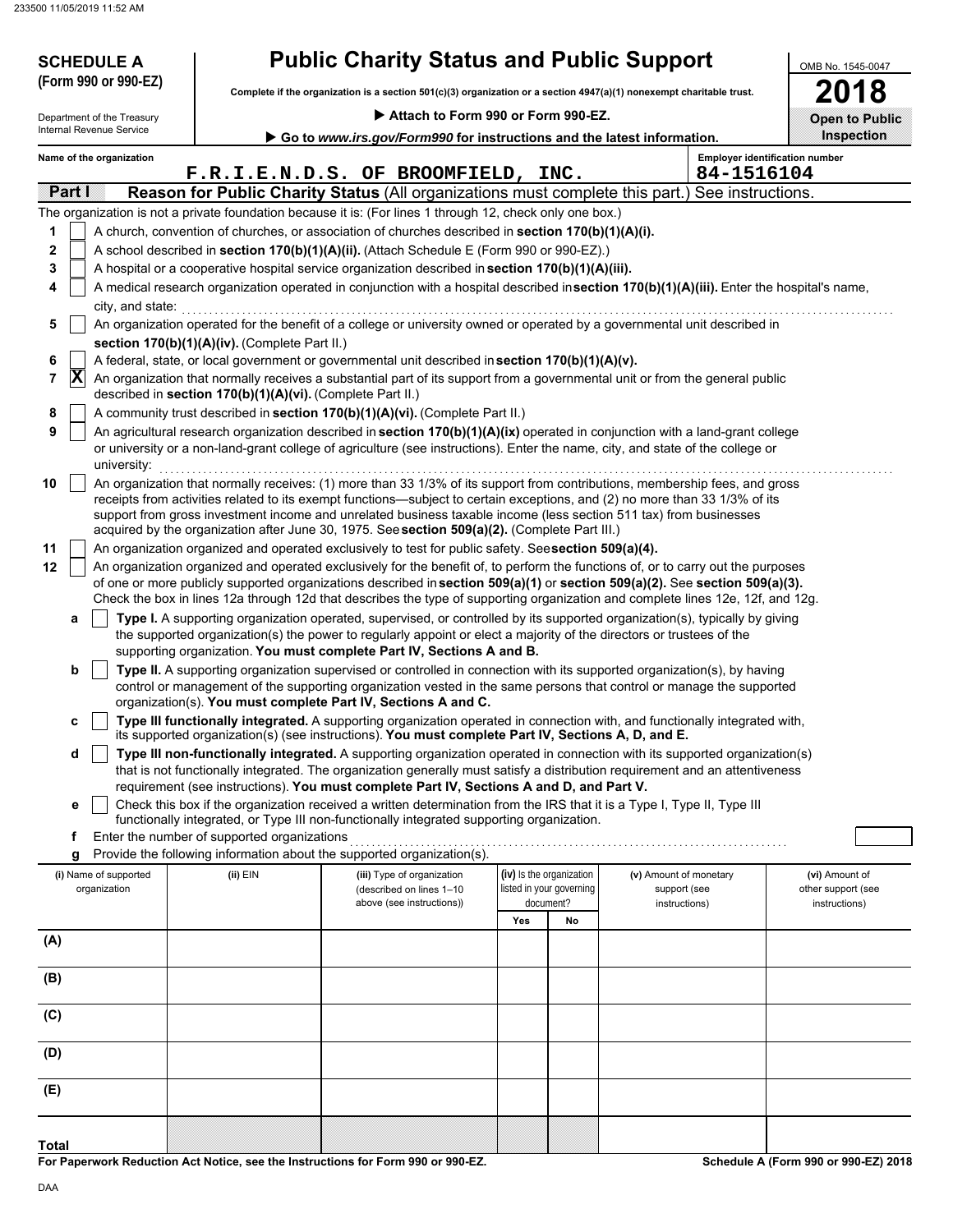|              | Schedule A (Form 990 or 990-EZ) 2018                                                                                               | F.R.I.E.N.D.S. OF BROOMFIELD, INC. 84-1516104 |          |            |            |          | Page 2                             |
|--------------|------------------------------------------------------------------------------------------------------------------------------------|-----------------------------------------------|----------|------------|------------|----------|------------------------------------|
|              | Support Schedule for Organizations Described in Sections 170(b)(1)(A)(iv) and 170(b)(1)(A)(vi)<br>Partii                           |                                               |          |            |            |          |                                    |
|              | (Complete only if you checked the box on line 5, 7, or 8 of Part I or if the organization failed to qualify under                  |                                               |          |            |            |          |                                    |
|              | Part III. If the organization fails to qualify under the tests listed below, please complete Part III.)                            |                                               |          |            |            |          |                                    |
|              | <b>Section A. Public Support</b>                                                                                                   |                                               |          |            |            |          |                                    |
|              | Calendar year (or fiscal year beginning in)                                                                                        | (a) 2014                                      | (b) 2015 | $(c)$ 2016 | $(d)$ 2017 | (e) 2018 | (f) Total                          |
| 1            | Gifts, grants, contributions, and                                                                                                  |                                               |          |            |            |          |                                    |
|              | membership fees received. (Do not                                                                                                  |                                               |          |            |            |          |                                    |
|              | include any "unusual grants.")                                                                                                     | 458,673                                       | 458,787  | 487,040    | 394,014    | 505,848  | 2,304,362                          |
| $\mathbf{2}$ | Tax revenues levied for the                                                                                                        |                                               |          |            |            |          |                                    |
|              | organization's benefit and either paid                                                                                             |                                               |          |            |            |          |                                    |
|              | to or expended on its behalf<br>.                                                                                                  |                                               |          |            |            |          |                                    |
| 3            | The value of services or facilities                                                                                                |                                               |          |            |            |          |                                    |
|              | furnished by a governmental unit to the                                                                                            |                                               |          |            |            |          |                                    |
|              | organization without charge<br>.                                                                                                   |                                               |          |            |            |          |                                    |
| 4            | Total. Add lines 1 through 3                                                                                                       | 458,673                                       | 458,787  | 487,040    | 394,014    | 505,848  | 2,304,362                          |
| 5            | The portion of total contributions by                                                                                              |                                               |          |            |            |          |                                    |
|              | each person (other than a<br>governmental unit or publicly                                                                         |                                               |          |            |            |          |                                    |
|              | supported organization) included on                                                                                                |                                               |          |            |            |          |                                    |
|              | line 1 that exceeds 2% of the amount                                                                                               |                                               |          |            |            |          |                                    |
|              | shown on line 11, column $(f)$                                                                                                     |                                               |          |            |            |          | 1,125,543                          |
| 6            | Public support. Subtract line 5 from line 4                                                                                        |                                               |          |            |            |          | 1,178,819                          |
|              | <b>Section B. Total Support</b>                                                                                                    |                                               |          |            |            |          |                                    |
|              | Calendar year (or fiscal year beginning in)                                                                                        | (a) 2014                                      | (b) 2015 | $(c)$ 2016 | $(d)$ 2017 | (e) 2018 | (f) Total                          |
| 7            | Amounts from line 4                                                                                                                | 458,673                                       | 458,787  | 487,040    | 394,014    | 505,848  | 2,304,362                          |
| 8            | Gross income from interest, dividends,<br>payments received on securities loans,                                                   |                                               |          |            |            |          |                                    |
|              | rents, royalties, and income from                                                                                                  |                                               |          |            |            |          |                                    |
|              | similar sources                                                                                                                    | 6,902                                         | 17       | 1,241      | 2,606      | 6,247    | 17,013                             |
| 9            | Net income from unrelated business                                                                                                 |                                               |          |            |            |          |                                    |
|              | activities, whether or not the business                                                                                            |                                               |          |            |            |          |                                    |
|              | is regularly carried on                                                                                                            |                                               |          |            |            |          |                                    |
| 10           | Other income. Do not include gain or                                                                                               |                                               |          |            |            |          |                                    |
|              | loss from the sale of capital assets                                                                                               | 59,238                                        | 84,673   | 63,004     | 33,590     | 39,250   | 279,755                            |
| 11           | (Explain in Part VI.)<br>Total support. Add lines 7 through 10                                                                     |                                               |          |            |            |          | 2,601,130                          |
| 12           | Gross receipts from related activities, etc. (see instructions)                                                                    |                                               |          |            |            | 12       | 4,315,029                          |
| 13           | First five years. If the Form 990 is for the organization's first, second, third, fourth, or fifth tax year as a section 501(c)(3) |                                               |          |            |            |          |                                    |
|              | organization, check this box and <b>stop here</b>                                                                                  |                                               |          |            |            |          | $\blacktriangleright \Box$         |
|              | <b>Section C. Computation of Public Support Percentage</b>                                                                         |                                               |          |            |            |          |                                    |
| 14           |                                                                                                                                    |                                               |          |            |            | 14       | 45.32%                             |
| 15           | Public support percentage from 2017 Schedule A, Part II, line 14                                                                   |                                               |          |            |            | 15       | 35.19%                             |
| 16a          | 33 1/3% support test-2018. If the organization did not check the box on line 13, and line 14 is 33 1/3% or more, check this        |                                               |          |            |            |          |                                    |
|              | box and stop here. The organization qualifies as a publicly supported organization                                                 |                                               |          |            |            |          | $\blacktriangleright \overline{X}$ |
| b            | 33 1/3% support test-2017. If the organization did not check a box on line 13 or 16a, and line 15 is 33 1/3% or more, check        |                                               |          |            |            |          |                                    |
|              | this box and stop here. The organization qualifies as a publicly supported organization                                            |                                               |          |            |            |          |                                    |
|              | 17a 10%-facts-and-circumstances test-2018. If the organization did not check a box on line 13, 16a, or 16b, and line 14 is         |                                               |          |            |            |          |                                    |
|              | 10% or more, and if the organization meets the "facts-and-circumstances" test, check this box and stop here. Explain in            |                                               |          |            |            |          |                                    |
|              | Part VI how the organization meets the "facts-and-circumstances" test. The organization qualifies as a publicly supported          |                                               |          |            |            |          |                                    |
|              | organization                                                                                                                       |                                               |          |            |            |          |                                    |
| b            | 10%-facts-and-circumstances test-2017. If the organization did not check a box on line 13, 16a, 16b, or 17a, and line              |                                               |          |            |            |          |                                    |
|              | 15 is 10% or more, and if the organization meets the "facts-and-circumstances" test, check this box and stop here.                 |                                               |          |            |            |          |                                    |
|              | Explain in Part VI how the organization meets the "facts-and-circumstances" test. The organization qualifies as a publicly         |                                               |          |            |            |          |                                    |
|              | supported organization                                                                                                             |                                               |          |            |            |          |                                    |
| 18           | Private foundation. If the organization did not check a box on line 13, 16a, 16b, 17a, or 17b, check this box and see              |                                               |          |            |            |          |                                    |
|              | instructions                                                                                                                       |                                               |          |            |            |          |                                    |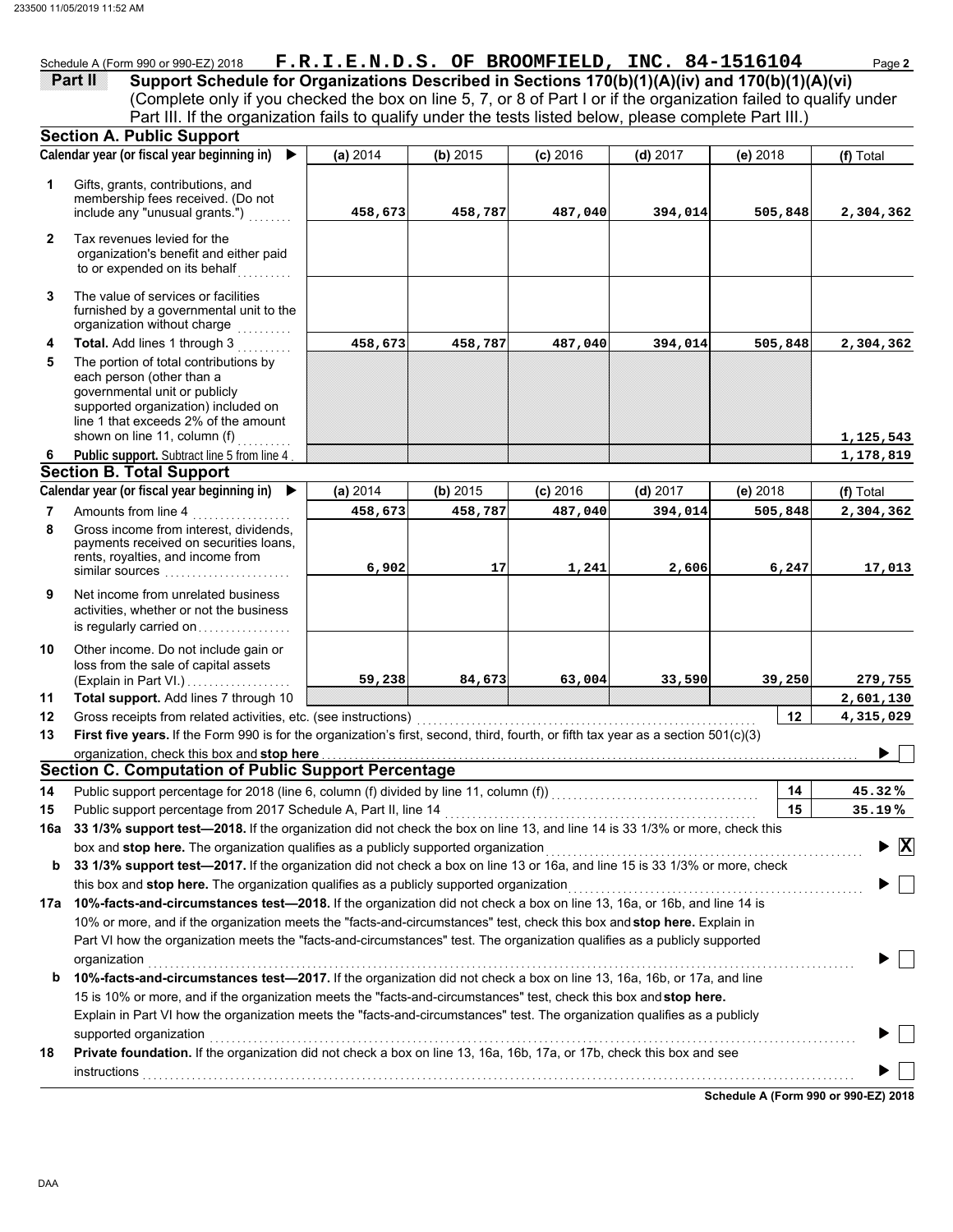|     | Schedule A (Form 990 or 990-EZ) 2018 $\qquad$ F.R.I.E.N.D.S. OF BROOMFIELD, INC. 84-1516104                                                                                       |          |          |            |            |            | Page 3    |
|-----|-----------------------------------------------------------------------------------------------------------------------------------------------------------------------------------|----------|----------|------------|------------|------------|-----------|
|     | Support Schedule for Organizations Described in Section 509(a)(2)<br>Part III                                                                                                     |          |          |            |            |            |           |
|     | (Complete only if you checked the box on line 10 of Part I or if the organization failed to qualify under Part II.                                                                |          |          |            |            |            |           |
|     | If the organization fails to qualify under the tests listed below, please complete Part II.)                                                                                      |          |          |            |            |            |           |
|     | <b>Section A. Public Support</b>                                                                                                                                                  |          |          |            |            |            |           |
|     | Calendar year (or fiscal year beginning in)                                                                                                                                       | (a) 2014 | (b) 2015 | $(c)$ 2016 | $(d)$ 2017 | $(e)$ 2018 | (f) Total |
| 1   | Gifts, grants, contributions, and membership<br>fees received. (Do not include any "unusual grants.")                                                                             |          |          |            |            |            |           |
| 2   | Gross receipts from admissions, merchandise<br>sold or services performed, or facilities<br>furnished in any activity that is related to the<br>organization's fax-exempt purpose |          |          |            |            |            |           |
| 3   | Gross receipts from activities that are not an<br>unrelated trade or business under section 513                                                                                   |          |          |            |            |            |           |
| 4   | Tax revenues levied for the<br>organization's benefit and either paid<br>to or expended on its behalf                                                                             |          |          |            |            |            |           |
| 5   | The value of services or facilities<br>furnished by a governmental unit to the<br>organization without charge                                                                     |          |          |            |            |            |           |
| 6   | Total. Add lines 1 through 5                                                                                                                                                      |          |          |            |            |            |           |
|     | <b>7a</b> Amounts included on lines 1, 2, and 3<br>received from disqualified persons                                                                                             |          |          |            |            |            |           |
| b   | Amounts included on lines 2 and 3<br>received from other than disqualified<br>persons that exceed the greater of \$5,000<br>or 1% of the amount on line 13 for the year           |          |          |            |            |            |           |
| c   | Add lines 7a and 7b                                                                                                                                                               |          |          |            |            |            |           |
| 8   | Public support. (Subtract line 7c from                                                                                                                                            |          |          |            |            |            |           |
|     | line $6.$ )                                                                                                                                                                       |          |          |            |            |            |           |
|     | <b>Section B. Total Support</b>                                                                                                                                                   |          |          |            |            |            |           |
|     | Calendar year (or fiscal year beginning in) $\blacktriangleright$                                                                                                                 | (a) 2014 | (b) 2015 | $(c)$ 2016 | $(d)$ 2017 | $(e)$ 2018 | (f) Total |
| 9   | Amounts from line 6                                                                                                                                                               |          |          |            |            |            |           |
|     | <b>10a</b> Gross income from interest, dividends,<br>payments received on securities loans, rents,<br>royalties, and income from similar sources.                                 |          |          |            |            |            |           |
| b   | Unrelated business taxable income (less<br>section 511 taxes) from businesses<br>acquired after June 30, 1975                                                                     |          |          |            |            |            |           |
| c   | Add lines 10a and 10b<br>.                                                                                                                                                        |          |          |            |            |            |           |
| 11  | Net income from unrelated business<br>activities not included in line 10b, whether<br>or not the business is regularly carried on.                                                |          |          |            |            |            |           |
| 12  | Other income. Do not include gain or<br>loss from the sale of capital assets<br>(Explain in Part VI.)                                                                             |          |          |            |            |            |           |
| 13  | Total support. (Add lines 9, 10c, 11,<br>and 12.) $\qquad \qquad$                                                                                                                 |          |          |            |            |            |           |
| 14  | First five years. If the Form 990 is for the organization's first, second, third, fourth, or fifth tax year as a section 501(c)(3)<br>organization, check this box and stop here  |          |          |            |            |            |           |
|     | <b>Section C. Computation of Public Support Percentage</b>                                                                                                                        |          |          |            |            |            |           |
| 15  |                                                                                                                                                                                   |          |          |            |            | 15         | %         |
| 16  |                                                                                                                                                                                   |          |          |            |            | 16         | $\%$      |
|     | Section D. Computation of Investment Income Percentage                                                                                                                            |          |          |            |            |            |           |
| 17  |                                                                                                                                                                                   |          |          |            |            | 17         | %         |
| 18  |                                                                                                                                                                                   |          |          |            |            | 18         | %         |
| 19a | 33 1/3% support tests-2018. If the organization did not check the box on line 14, and line 15 is more than 33 1/3%, and line                                                      |          |          |            |            |            |           |
|     |                                                                                                                                                                                   |          |          |            |            |            |           |
| b   | 33 1/3% support tests-2017. If the organization did not check a box on line 14 or line 19a, and line 16 is more than 33 1/3%, and                                                 |          |          |            |            |            |           |
|     | line 18 is not more than 33 1/3%, check this box and stop here. The organization qualifies as a publicly supported organization                                                   |          |          |            |            |            |           |
| 20  |                                                                                                                                                                                   |          |          |            |            |            |           |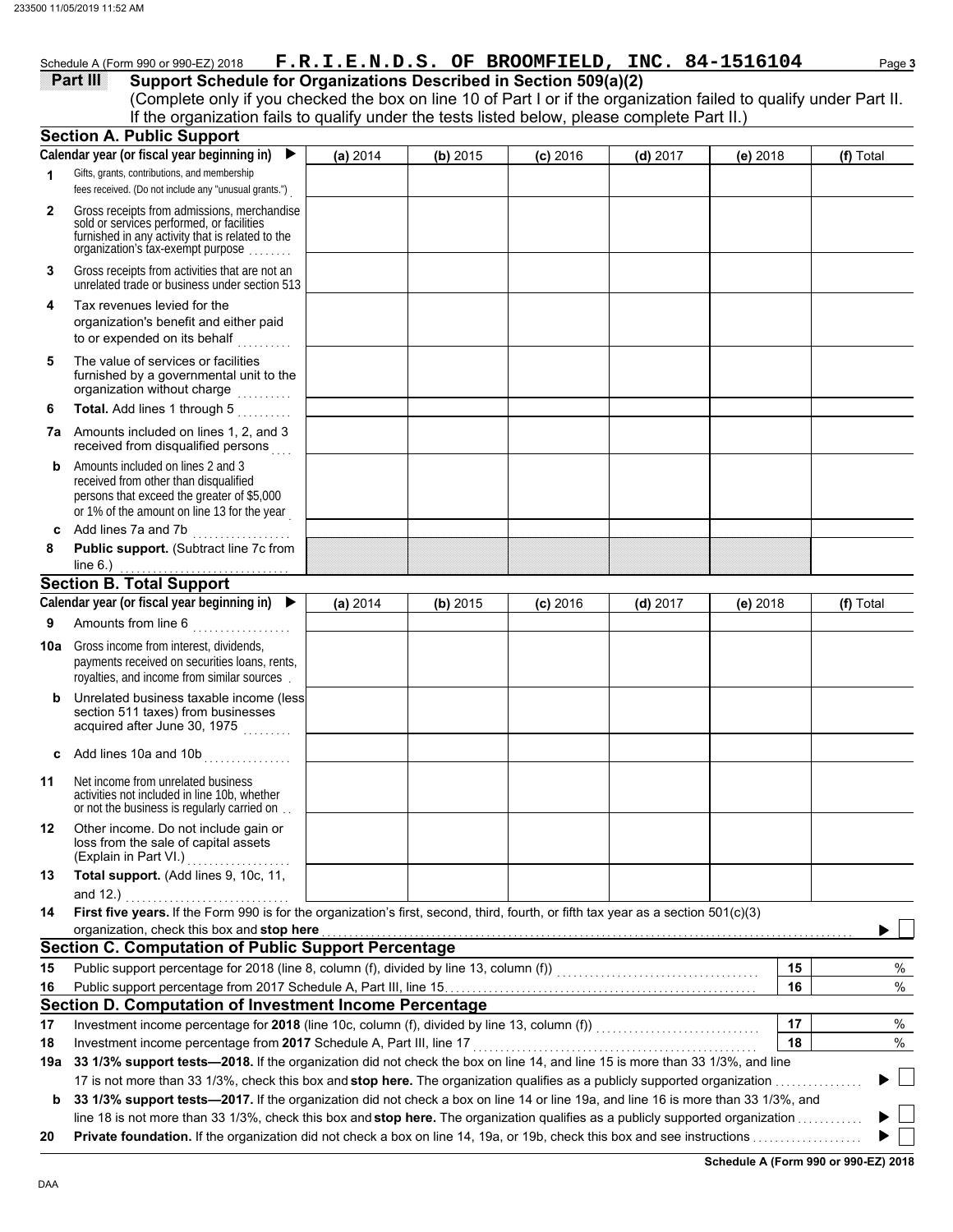## Schedule A (Form 990 or 990-EZ) 2018 **F.R.I.E.N.D.S. OF BROOMFIELD, INC. 84-1516104** Page 4

|     | Part IV<br><b>Supporting Organizations</b>                                                                          |                 |     |    |
|-----|---------------------------------------------------------------------------------------------------------------------|-----------------|-----|----|
|     | (Complete only if you checked a box in line 12 on Part I. If you checked 12a of Part I, complete Sections A         |                 |     |    |
|     | and B. If you checked 12b of Part I, complete Sections A and C. If you checked 12c of Part I, complete              |                 |     |    |
|     | Sections A, D, and E. If you checked 12d of Part I, complete Sections A and D, and complete Part V.)                |                 |     |    |
|     | <b>Section A. All Supporting Organizations</b>                                                                      |                 |     |    |
|     |                                                                                                                     |                 | Yes |    |
|     |                                                                                                                     |                 |     | No |
| 1   | Are all of the organization's supported organizations listed by name in the organization's governing                |                 |     |    |
|     | documents? If "No," describe in Part VI how the supported organizations are designated. If designated by            |                 |     |    |
|     | class or purpose, describe the designation. If historic and continuing relationship, explain.                       | 1               |     |    |
| 2   | Did the organization have any supported organization that does not have an IRS determination of status              |                 |     |    |
|     | under section 509(a)(1) or (2)? If "Yes," explain in Part VI how the organization determined that the supported     |                 |     |    |
|     | organization was described in section 509(a)(1) or (2).                                                             | $\mathbf{2}$    |     |    |
| За  | Did the organization have a supported organization described in section 501(c)(4), (5), or (6)? If "Yes," answer    |                 |     |    |
|     | $(b)$ and $(c)$ below.                                                                                              | 3a              |     |    |
| b   | Did the organization confirm that each supported organization qualified under section 501(c)(4), (5), or (6) and    |                 |     |    |
|     | satisfied the public support tests under section $509(a)(2)?$ If "Yes," describe in Part VI when and how the        |                 |     |    |
|     | organization made the determination.                                                                                | 3b              |     |    |
|     |                                                                                                                     |                 |     |    |
| c   | Did the organization ensure that all support to such organizations was used exclusively for section $170(c)(2)(B)$  |                 |     |    |
|     | purposes? If "Yes," explain in Part VI what controls the organization put in place to ensure such use.              | 3c              |     |    |
| 4a  | Was any supported organization not organized in the United States ("foreign supported organization")? If            |                 |     |    |
|     | "Yes," and if you checked 12a or 12b in Part I, answer (b) and (c) below.                                           | 4a              |     |    |
| b   | Did the organization have ultimate control and discretion in deciding whether to make grants to the foreign         |                 |     |    |
|     | supported organization? If "Yes," describe in Part VI how the organization had such control and discretion          |                 |     |    |
|     | despite being controlled or supervised by or in connection with its supported organizations.                        | 4b              |     |    |
| c   | Did the organization support any foreign supported organization that does not have an IRS determination             |                 |     |    |
|     | under sections 501(c)(3) and 509(a)(1) or (2)? If "Yes," explain in Part VI what controls the organization used     |                 |     |    |
|     | to ensure that all support to the foreign supported organization was used exclusively for section $170(c)(2)(B)$    |                 |     |    |
|     | purposes.                                                                                                           | 4c              |     |    |
| 5a  | Did the organization add, substitute, or remove any supported organizations during the tax year? If "Yes,"          |                 |     |    |
|     | answer (b) and (c) below (if applicable). Also, provide detail in Part VI, including (i) the names and EIN          |                 |     |    |
|     | numbers of the supported organizations added, substituted, or removed; (ii) the reasons for each such action;       |                 |     |    |
|     | (iii) the authority under the organization's organizing document authorizing such action; and (iv) how the action   |                 |     |    |
|     | was accomplished (such as by amendment to the organizing document).                                                 | 5a              |     |    |
|     |                                                                                                                     |                 |     |    |
| b   | Type I or Type II only. Was any added or substituted supported organization part of a class already                 |                 |     |    |
|     | designated in the organization's organizing document?                                                               | 5b              |     |    |
| c   | Substitutions only. Was the substitution the result of an event beyond the organization's control?                  | 5c              |     |    |
| 6   | Did the organization provide support (whether in the form of grants or the provision of services or facilities) to  |                 |     |    |
|     | anyone other than (i) its supported organizations, (ii) individuals that are part of the charitable class benefited |                 |     |    |
|     | by one or more of its supported organizations, or (iii) other supporting organizations that also support or         |                 |     |    |
|     | benefit one or more of the filing organization's supported organizations? If "Yes," provide detail in Part VI.      | 6               |     |    |
| 7   | Did the organization provide a grant, loan, compensation, or other similar payment to a substantial contributor     |                 |     |    |
|     | (as defined in section $4958(c)(3)(C)$ ), a family member of a substantial contributor, or a 35% controlled entity  |                 |     |    |
|     | with regard to a substantial contributor? If "Yes," complete Part I of Schedule L (Form 990 or 990-EZ).             | 7               |     |    |
| 8   | Did the organization make a loan to a disqualified person (as defined in section 4958) not described in line 7?     |                 |     |    |
|     | If "Yes," complete Part I of Schedule L (Form 990 or 990-EZ).                                                       | 8               |     |    |
| 9a  | Was the organization controlled directly or indirectly at any time during the tax year by one or more               |                 |     |    |
|     | disqualified persons as defined in section 4946 (other than foundation managers and organizations described         |                 |     |    |
|     | in section $509(a)(1)$ or (2))? If "Yes," provide detail in Part VI.                                                | 9a              |     |    |
| b   | Did one or more disqualified persons (as defined in line 9a) hold a controlling interest in any entity in which     |                 |     |    |
|     |                                                                                                                     |                 |     |    |
|     | the supporting organization had an interest? If "Yes," provide detail in Part VI.                                   | 9b              |     |    |
| c   | Did a disqualified person (as defined in line 9a) have an ownership interest in, or derive any personal benefit     |                 |     |    |
|     | from, assets in which the supporting organization also had an interest? If "Yes," provide detail in Part VI.        | 9c              |     |    |
| 10a | Was the organization subject to the excess business holdings rules of section 4943 because of section               |                 |     |    |
|     | 4943(f) (regarding certain Type II supporting organizations, and all Type III non-functionally integrated           |                 |     |    |
|     | supporting organizations)? If "Yes," answer 10b below.                                                              | 10a             |     |    |
| b   | Did the organization have any excess business holdings in the tax year? (Use Schedule C, Form 4720, to              |                 |     |    |
|     | determine whether the organization had excess business holdings.)                                                   | 10 <sub>b</sub> |     |    |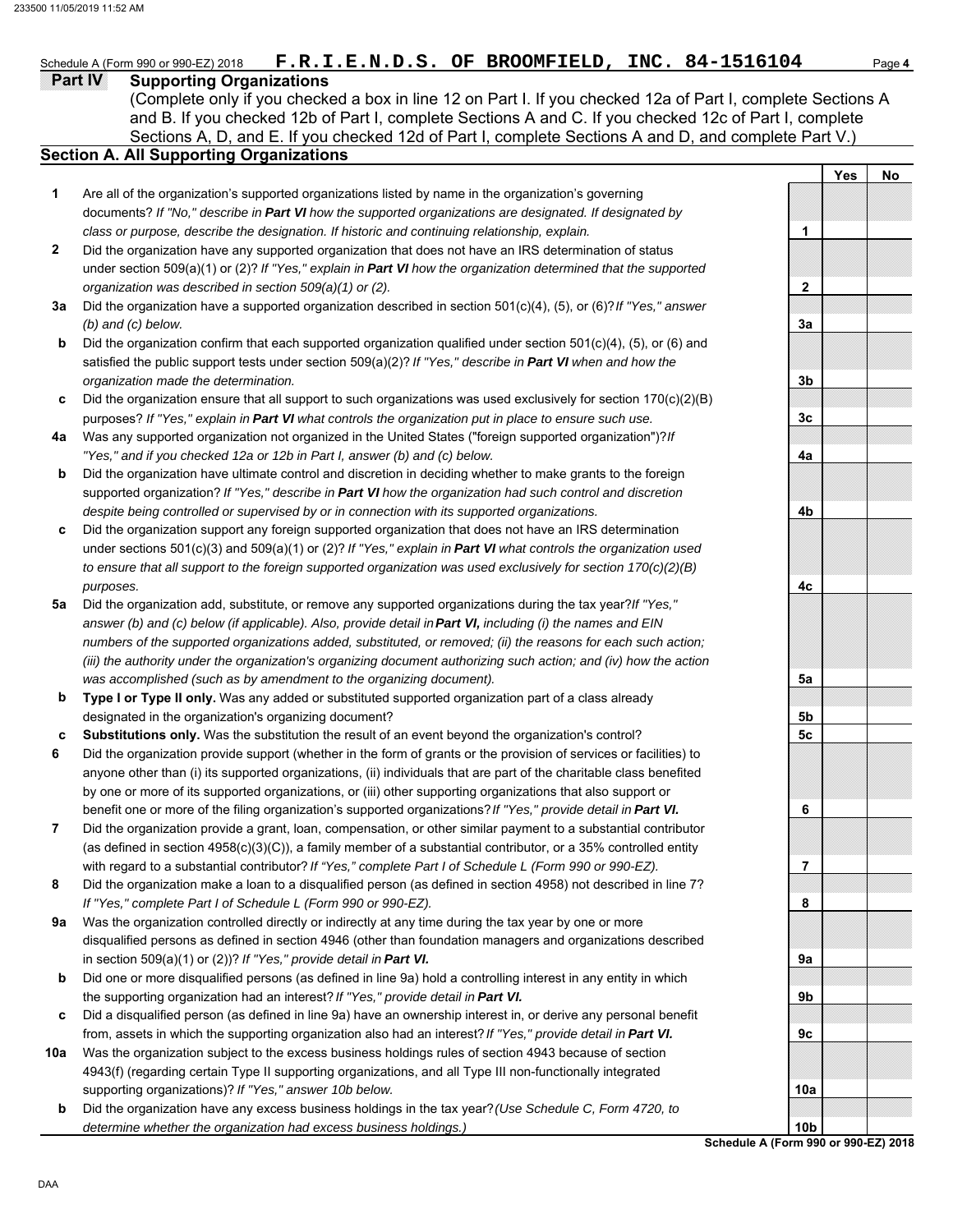|    | <b>Supporting Organizations (continued)</b><br>Part IV                                                                                                                                                              |                |     |    |
|----|---------------------------------------------------------------------------------------------------------------------------------------------------------------------------------------------------------------------|----------------|-----|----|
|    |                                                                                                                                                                                                                     |                | Yes | No |
| 11 | Has the organization accepted a gift or contribution from any of the following persons?                                                                                                                             |                |     |    |
| a  | A person who directly or indirectly controls, either alone or together with persons described in (b) and (c)                                                                                                        |                |     |    |
|    | below, the governing body of a supported organization?                                                                                                                                                              | 11a            |     |    |
|    | <b>b</b> A family member of a person described in (a) above?                                                                                                                                                        | 11b            |     |    |
|    | c A 35% controlled entity of a person described in (a) or (b) above? If "Yes" to a, b, or c, provide detail in Part VI.                                                                                             | 11c            |     |    |
|    | <b>Section B. Type I Supporting Organizations</b>                                                                                                                                                                   |                |     |    |
|    |                                                                                                                                                                                                                     |                | Yes | No |
| 1  | Did the directors, trustees, or membership of one or more supported organizations have the power to                                                                                                                 |                |     |    |
|    | regularly appoint or elect at least a majority of the organization's directors or trustees at all times during the                                                                                                  |                |     |    |
|    | tax year? If "No," describe in Part VI how the supported organization(s) effectively operated, supervised, or                                                                                                       |                |     |    |
|    | controlled the organization's activities. If the organization had more than one supported organization,                                                                                                             |                |     |    |
|    | describe how the powers to appoint and/or remove directors or trustees were allocated among the supported                                                                                                           |                |     |    |
|    | organizations and what conditions or restrictions, if any, applied to such powers during the tax year.                                                                                                              | 1              |     |    |
| 2  |                                                                                                                                                                                                                     |                |     |    |
|    | Did the organization operate for the benefit of any supported organization other than the supported                                                                                                                 |                |     |    |
|    | organization(s) that operated, supervised, or controlled the supporting organization? If "Yes," explain in Part                                                                                                     |                |     |    |
|    | <b>VI</b> how providing such benefit carried out the purposes of the supported organization(s) that operated,                                                                                                       |                |     |    |
|    | supervised, or controlled the supporting organization.                                                                                                                                                              | $\overline{2}$ |     |    |
|    | <b>Section C. Type II Supporting Organizations</b>                                                                                                                                                                  |                |     |    |
|    |                                                                                                                                                                                                                     |                | Yes | No |
| 1  | Were a majority of the organization's directors or trustees during the tax year also a majority of the directors                                                                                                    |                |     |    |
|    | or trustees of each of the organization's supported organization(s)? If "No," describe in <b>Part VI</b> how control                                                                                                |                |     |    |
|    | or management of the supporting organization was vested in the same persons that controlled or managed                                                                                                              |                |     |    |
|    | the supported organization(s).                                                                                                                                                                                      | 1              |     |    |
|    | <b>Section D. All Type III Supporting Organizations</b>                                                                                                                                                             |                |     |    |
|    |                                                                                                                                                                                                                     |                | Yes | No |
| 1  | Did the organization provide to each of its supported organizations, by the last day of the fifth month of the                                                                                                      |                |     |    |
|    | organization's tax year, (i) a written notice describing the type and amount of support provided during the prior tax                                                                                               |                |     |    |
|    | year, (ii) a copy of the Form 990 that was most recently filed as of the date of notification, and (iii) copies of the                                                                                              |                |     |    |
|    | organization's governing documents in effect on the date of notification, to the extent not previously provided?                                                                                                    | 1              |     |    |
| 2  | Were any of the organization's officers, directors, or trustees either (i) appointed or elected by the supported                                                                                                    |                |     |    |
|    | organization(s) or (ii) serving on the governing body of a supported organization? If "No," explain in Part VI how                                                                                                  |                |     |    |
|    | the organization maintained a close and continuous working relationship with the supported organization(s).                                                                                                         | $\mathbf{2}$   |     |    |
|    |                                                                                                                                                                                                                     |                |     |    |
|    |                                                                                                                                                                                                                     |                |     |    |
| 3  | By reason of the relationship described in (2), did the organization's supported organizations have a<br>significant voice in the organization's investment policies and in directing the use of the organization's |                |     |    |
|    |                                                                                                                                                                                                                     |                |     |    |
|    | income or assets at all times during the tax year? If "Yes," describe in Part VI the role the organization's<br>supported organizations played in this regard.                                                      | 3              |     |    |

- The organization is the parent of each of its supported organizations. *Complete line 3 below.* **b**
- The organization supported a governmental entity. *Describe in Part VI how you supported a government entity (see instructions).* **c**

|  | 2 Activities Test. Answer (a) and (b) below. |  |  |  |  |  |  |  |
|--|----------------------------------------------|--|--|--|--|--|--|--|
|--|----------------------------------------------|--|--|--|--|--|--|--|

- **a** Did substantially all of the organization's activities during the tax year directly further the exempt purposes of the supported organization(s) to which the organization was responsive? *If "Yes," then in Part VI identify those supported organizations and explain how these activities directly furthered their exempt purposes, how the organization was responsive to those supported organizations, and how the organization determined that these activities constituted substantially all of its activities.*
- **b** Did the activities described in (a) constitute activities that, but for the organization's involvement, one or more of the organization's supported organization(s) would have been engaged in? *If "Yes," explain in Part VI the reasons for the organization's position that its supported organization(s) would have engaged in these activities but for the organization's involvement.*
- **3** Parent of Supported Organizations. *Answer (a) and (b) below.*
- **a** Did the organization have the power to regularly appoint or elect a majority of the officers, directors, or trustees of each of the supported organizations? *Provide details in Part VI.*
- **b** Did the organization exercise a substantial degree of direction over the policies, programs, and activities of each of its supported organizations? *If "Yes," describe in Part VI the role played by the organization in this regard.*

**Yes No 2a 2b 3a 3b**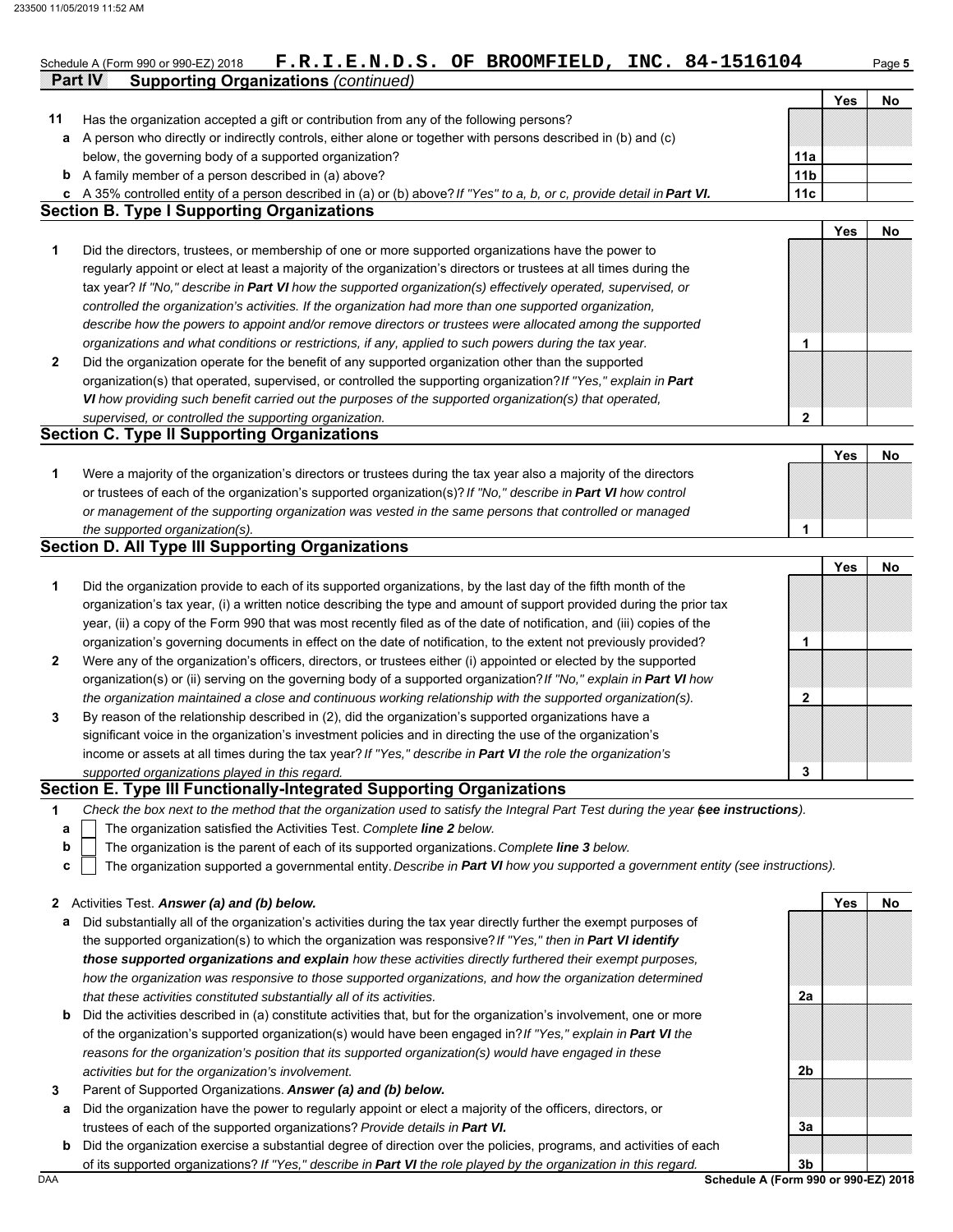|                                                                                   |                |  |  | Schedule A (Form 990 or 990-EZ) 2018 $\mathbf{F} \cdot \mathbf{R} \cdot \mathbf{I} \cdot \mathbf{E} \cdot \mathbf{N} \cdot \mathbf{D} \cdot \mathbf{S}$ . OF BROOMFIELD, INC. 84-1516104 | Page 6 |  |
|-----------------------------------------------------------------------------------|----------------|--|--|------------------------------------------------------------------------------------------------------------------------------------------------------------------------------------------|--------|--|
| Part V<br>Type III Non-Functionally Integrated 509(a)(3) Supporting Organizations |                |  |  |                                                                                                                                                                                          |        |  |
|                                                                                   | المعادي الماضي |  |  |                                                                                                                                                                                          |        |  |

**1** Check here if the organization satisfied the Integral Part Test as a qualifying trust on Nov. 20, 1970 (explain in Part VI). **See instructions.** All other Type III non-functionally integrated supporting organizations must complete Sections A through E.

| <b>Section A - Adjusted Net Income</b>                                            |                | (A) Prior Year                 | (B) Current Year<br>(optional) |
|-----------------------------------------------------------------------------------|----------------|--------------------------------|--------------------------------|
| Net short-term capital gain<br>1                                                  | 1              |                                |                                |
| $\mathbf{2}$<br>Recoveries of prior-year distributions                            | $\mathbf{2}$   |                                |                                |
| Other gross income (see instructions)<br>3                                        | 3              |                                |                                |
| Add lines 1 through 3.<br>4                                                       | 4              |                                |                                |
| Depreciation and depletion<br>5.                                                  | 5              |                                |                                |
| Portion of operating expenses paid or incurred for production or<br>6             |                |                                |                                |
| collection of gross income or for management, conservation, or                    |                |                                |                                |
| maintenance of property held for production of income (see instructions)          | 6              |                                |                                |
| $\overline{7}$<br>Other expenses (see instructions)                               | $\overline{7}$ |                                |                                |
| Adjusted Net Income (subtract lines 5, 6, and 7 from line 4)<br>8                 | 8              |                                |                                |
| <b>Section B - Minimum Asset Amount</b>                                           | (A) Prior Year | (B) Current Year<br>(optional) |                                |
| Aggregate fair market value of all non-exempt-use assets (see<br>1.               |                |                                |                                |
| instructions for short tax year or assets held for part of year):                 |                |                                |                                |
| a Average monthly value of securities                                             | 1a             |                                |                                |
| <b>b</b> Average monthly cash balances                                            | 1 <sub>b</sub> |                                |                                |
| c Fair market value of other non-exempt-use assets                                | 1c             |                                |                                |
| <b>d</b> Total (add lines 1a, 1b, and 1c)                                         | 1d             |                                |                                |
| Discount claimed for blockage or other<br>е                                       |                |                                |                                |
| factors (explain in detail in <b>Part VI)</b> :                                   |                |                                |                                |
| $\mathbf{2}$<br>Acquisition indebtedness applicable to non-exempt-use assets      | $\mathbf{2}$   |                                |                                |
| Subtract line 2 from line 1d.<br>3                                                | 3              |                                |                                |
| Cash deemed held for exempt use. Enter 1-1/2% of line 3 (for greater amount,<br>4 |                |                                |                                |
| see instructions).                                                                | 4              |                                |                                |
| Net value of non-exempt-use assets (subtract line 4 from line 3)<br>5             | 5              |                                |                                |
| 6<br>Multiply line 5 by .035.                                                     | 6              |                                |                                |
| Recoveries of prior-year distributions<br>7                                       | 7              |                                |                                |
| Minimum Asset Amount (add line 7 to line 6)<br>8                                  | 8              |                                |                                |
| <b>Section C - Distributable Amount</b>                                           |                |                                | <b>Current Year</b>            |
| Adjusted net income for prior year (from Section A, line 8, Column A)<br>1.       | 1              |                                |                                |
| Enter 85% of line 1.<br>$\mathbf{2}$                                              | $\mathbf{2}$   |                                |                                |
| Minimum asset amount for prior year (from Section B, line 8, Column A)<br>3       | 3              |                                |                                |
| Enter greater of line 2 or line 3.<br>4                                           | 4              |                                |                                |
| Income tax imposed in prior year<br>5                                             | 5              |                                |                                |
| 6<br>Distributable Amount. Subtract line 5 from line 4, unless subject to         |                |                                |                                |
| emergency temporary reduction (see instructions).                                 | 6              |                                |                                |
|                                                                                   |                |                                |                                |

**7**  $\,$   $\,$   $\,$   $\,$   $\,$   $\,$  Check here if the current year is the organization's first as a non-functionally integrated Type III supporting organization (see instructions).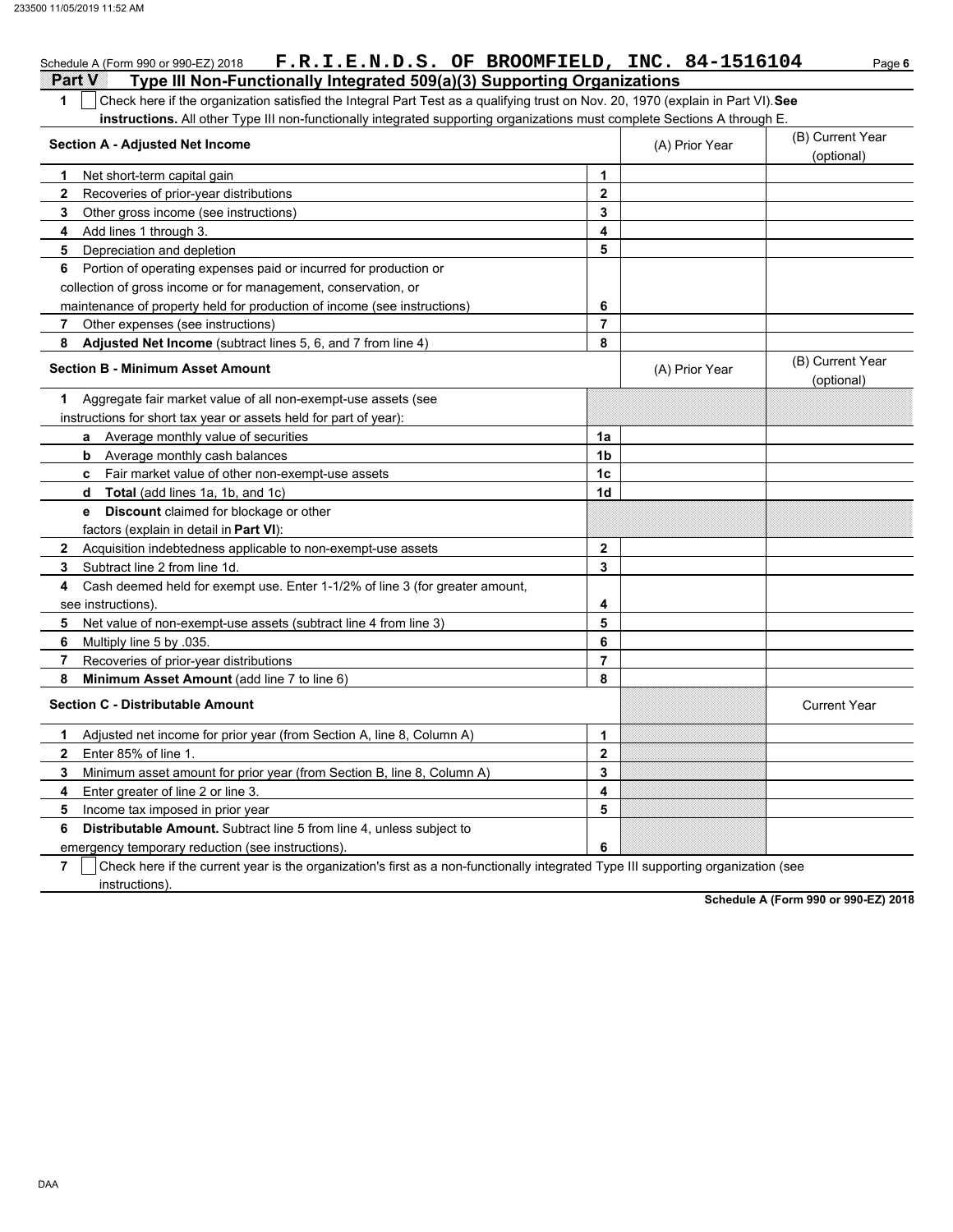## Schedule A (Form 990 or 990-EZ) 2018 **F.R.I.E.N.D.S. OF BROOMFIELD, INC. 84-1516104** Page 7

| PantV                            | Type III Non-Functionally Integrated 509(a)(3) Supporting Organizations (continued)        |                             |                           |                        |  |  |  |
|----------------------------------|--------------------------------------------------------------------------------------------|-----------------------------|---------------------------|------------------------|--|--|--|
| <b>Section D - Distributions</b> | <b>Current Year</b>                                                                        |                             |                           |                        |  |  |  |
| 1                                | Amounts paid to supported organizations to accomplish exempt purposes                      |                             |                           |                        |  |  |  |
| $\mathbf{2}$                     | Amounts paid to perform activity that directly furthers exempt purposes of supported       |                             |                           |                        |  |  |  |
|                                  | organizations, in excess of income from activity                                           |                             |                           |                        |  |  |  |
| 3                                | Administrative expenses paid to accomplish exempt purposes of supported organizations      |                             |                           |                        |  |  |  |
| 4                                | Amounts paid to acquire exempt-use assets                                                  |                             |                           |                        |  |  |  |
| 5                                | Qualified set-aside amounts (prior IRS approval required)                                  |                             |                           |                        |  |  |  |
| 6                                | Other distributions (describe in Part VI). See instructions.                               |                             |                           |                        |  |  |  |
| 7                                | Total annual distributions. Add lines 1 through 6.                                         |                             |                           |                        |  |  |  |
| 8                                | Distributions to attentive supported organizations to which the organization is responsive |                             |                           |                        |  |  |  |
|                                  | (provide details in Part VI). See instructions.                                            |                             |                           |                        |  |  |  |
| 9                                | Distributable amount for 2018 from Section C, line 6                                       |                             |                           |                        |  |  |  |
| 10                               | Line 8 amount divided by line 9 amount                                                     |                             |                           |                        |  |  |  |
|                                  |                                                                                            | (i)                         | (iii)                     | (iii)                  |  |  |  |
|                                  | <b>Section E - Distribution Allocations (see instructions)</b>                             | <b>Excess Distributions</b> | <b>Underdistributions</b> | <b>Distributable</b>   |  |  |  |
|                                  |                                                                                            |                             | Pre-2018                  | <b>Amount for 2018</b> |  |  |  |
| 1                                | Distributable amount for 2018 from Section C, line 6                                       |                             |                           |                        |  |  |  |
| $\mathbf{2}$                     | Underdistributions, if any, for years prior to 2018                                        |                             |                           |                        |  |  |  |
|                                  | (reasonable cause required-explain in Part VI). See                                        |                             |                           |                        |  |  |  |
| 3.                               | instructions.<br>Excess distributions carryover, if any, to 2018                           |                             |                           |                        |  |  |  |
|                                  |                                                                                            |                             |                           |                        |  |  |  |
|                                  |                                                                                            |                             |                           |                        |  |  |  |
|                                  | <b>c</b> From 2015                                                                         |                             |                           |                        |  |  |  |
|                                  |                                                                                            |                             |                           |                        |  |  |  |
|                                  |                                                                                            |                             |                           |                        |  |  |  |
|                                  | f Total of lines 3a through e                                                              |                             |                           |                        |  |  |  |
|                                  | g Applied to underdistributions of prior years                                             |                             |                           |                        |  |  |  |
|                                  | h Applied to 2018 distributable amount                                                     |                             |                           |                        |  |  |  |
|                                  | Carryover from 2013 not applied (see instructions)                                         |                             |                           |                        |  |  |  |
|                                  | Remainder. Subtract lines 3g, 3h, and 3i from 3f.                                          |                             |                           |                        |  |  |  |
| 4                                | Distributions for 2018 from                                                                |                             |                           |                        |  |  |  |
|                                  | Section D, line 7:<br>\$                                                                   |                             |                           |                        |  |  |  |
|                                  | a Applied to underdistributions of prior years                                             |                             |                           |                        |  |  |  |
|                                  | <b>b</b> Applied to 2018 distributable amount                                              |                             |                           |                        |  |  |  |
|                                  | <b>c</b> Remainder. Subtract lines 4a and 4b from 4.                                       |                             |                           |                        |  |  |  |
| 5                                | Remaining underdistributions for years prior to 2018, if                                   |                             |                           |                        |  |  |  |
|                                  | any. Subtract lines 3g and 4a from line 2. For result                                      |                             |                           |                        |  |  |  |
|                                  | greater than zero, explain in Part VI. See instructions.                                   |                             |                           |                        |  |  |  |
| 6                                | Remaining underdistributions for 2018. Subtract lines 3h                                   |                             |                           |                        |  |  |  |
|                                  | and 4b from line 1. For result greater than zero, explain in                               |                             |                           |                        |  |  |  |
|                                  | <b>Part VI</b> . See instructions.                                                         |                             |                           |                        |  |  |  |
| 7                                | Excess distributions carryover to 2019. Add lines 3j                                       |                             |                           |                        |  |  |  |
|                                  | and 4c.                                                                                    |                             |                           |                        |  |  |  |
| 8                                | Breakdown of line 7:                                                                       |                             |                           |                        |  |  |  |
|                                  | a Excess from 2014                                                                         |                             |                           |                        |  |  |  |
|                                  | <b>b</b> Excess from 2015                                                                  |                             |                           |                        |  |  |  |
|                                  | c Excess from 2016                                                                         |                             |                           |                        |  |  |  |
|                                  | d Excess from 2017                                                                         |                             |                           |                        |  |  |  |
|                                  | e Excess from 2018                                                                         |                             |                           |                        |  |  |  |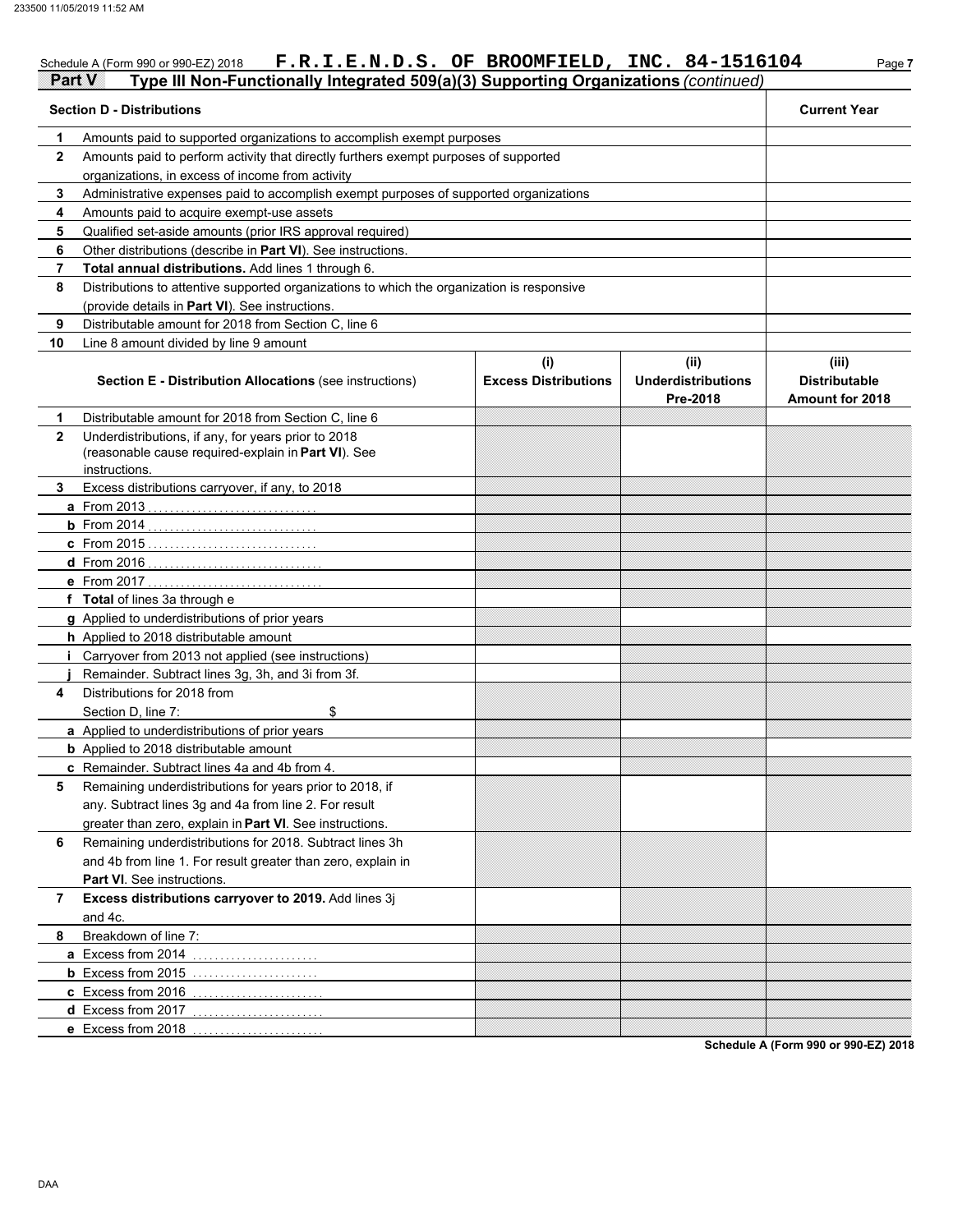|         | Schedule A (Form 990 or 990-EZ) 2018 F.R.I.E.N.D.S. OF BROOMFIELD, INC. 84-1516104             |    |         |                                                                                                                                                                                                                                                                                                                                                                   | Page 8 |
|---------|------------------------------------------------------------------------------------------------|----|---------|-------------------------------------------------------------------------------------------------------------------------------------------------------------------------------------------------------------------------------------------------------------------------------------------------------------------------------------------------------------------|--------|
| Part VI |                                                                                                |    |         | Supplemental Information. Provide the explanations required by Part II, line 10; Part II, line 17a or 17b; Part<br>III, line 12; Part IV, Section A, lines 1, 2, 3b, 3c, 4b, 4c, 5a, 6, 9a, 9b, 9c, 11a, 11b, and 11c; Part IV, Section<br>B, lines 1 and 2; Part IV, Section C, line 1; Part IV, Section D, lines 2 and 3; Part IV, Section E, lines 1c, 2a, 2b, |        |
|         | lines 2, 5, and 6. Also complete this part for any additional information. (See instructions.) |    |         | 3a, and 3b; Part V, line 1; Part V, Section B, line 1e; Part V, Section D, lines 5, 6, and 8; and Part V, Section E,                                                                                                                                                                                                                                              |        |
|         | PART II, LINE 10 - OTHER INCOME DETAIL                                                         |    |         |                                                                                                                                                                                                                                                                                                                                                                   |        |
|         | SPECIAL EVENT SALES                                                                            | \$ | 240,505 |                                                                                                                                                                                                                                                                                                                                                                   |        |
|         |                                                                                                |    |         |                                                                                                                                                                                                                                                                                                                                                                   |        |
|         |                                                                                                |    |         |                                                                                                                                                                                                                                                                                                                                                                   |        |
|         |                                                                                                |    |         |                                                                                                                                                                                                                                                                                                                                                                   |        |
|         |                                                                                                |    |         |                                                                                                                                                                                                                                                                                                                                                                   |        |
|         |                                                                                                |    |         |                                                                                                                                                                                                                                                                                                                                                                   |        |
|         |                                                                                                |    |         |                                                                                                                                                                                                                                                                                                                                                                   |        |
|         |                                                                                                |    |         |                                                                                                                                                                                                                                                                                                                                                                   |        |
|         |                                                                                                |    |         |                                                                                                                                                                                                                                                                                                                                                                   |        |
|         |                                                                                                |    |         |                                                                                                                                                                                                                                                                                                                                                                   |        |
|         |                                                                                                |    |         |                                                                                                                                                                                                                                                                                                                                                                   |        |
|         |                                                                                                |    |         |                                                                                                                                                                                                                                                                                                                                                                   |        |
|         |                                                                                                |    |         |                                                                                                                                                                                                                                                                                                                                                                   |        |
|         |                                                                                                |    |         |                                                                                                                                                                                                                                                                                                                                                                   |        |
|         |                                                                                                |    |         |                                                                                                                                                                                                                                                                                                                                                                   |        |
|         |                                                                                                |    |         |                                                                                                                                                                                                                                                                                                                                                                   |        |
|         |                                                                                                |    |         |                                                                                                                                                                                                                                                                                                                                                                   |        |
|         |                                                                                                |    |         |                                                                                                                                                                                                                                                                                                                                                                   |        |
|         |                                                                                                |    |         |                                                                                                                                                                                                                                                                                                                                                                   |        |
|         |                                                                                                |    |         |                                                                                                                                                                                                                                                                                                                                                                   |        |
|         |                                                                                                |    |         |                                                                                                                                                                                                                                                                                                                                                                   |        |
|         |                                                                                                |    |         |                                                                                                                                                                                                                                                                                                                                                                   |        |
|         |                                                                                                |    |         |                                                                                                                                                                                                                                                                                                                                                                   |        |
|         |                                                                                                |    |         |                                                                                                                                                                                                                                                                                                                                                                   |        |
|         |                                                                                                |    |         |                                                                                                                                                                                                                                                                                                                                                                   |        |
|         |                                                                                                |    |         |                                                                                                                                                                                                                                                                                                                                                                   |        |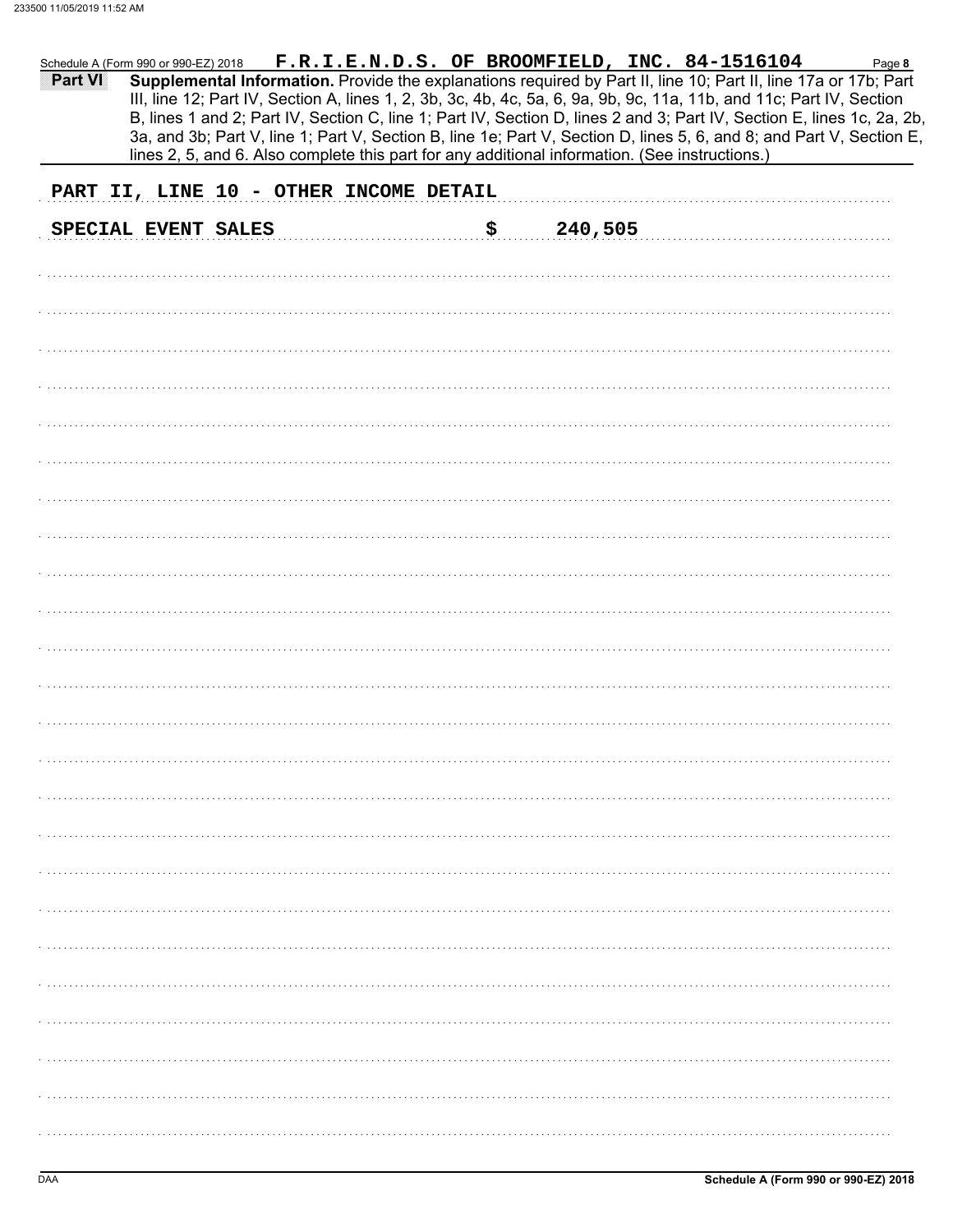|        | <b>SCHEDULE D</b>                         |                                                                                                                                                                           |                                                                                                                       |                                | OMB No. 1545-0047               |
|--------|-------------------------------------------|---------------------------------------------------------------------------------------------------------------------------------------------------------------------------|-----------------------------------------------------------------------------------------------------------------------|--------------------------------|---------------------------------|
|        | (Form 990)                                |                                                                                                                                                                           | Supplemental Financial Statements<br>$\triangleright$ Complete if the organization answered "Yes" on Form 990,        |                                |                                 |
|        | Department of the Treasury                |                                                                                                                                                                           | Part IV, line 6, 7, 8, 9, 10, 11a, 11b, 11c, 11d, 11e, 11f, 12a, or 12b.<br>Attach to Form 990.                       |                                | <b>Open to Public</b>           |
|        | Internal Revenue Service                  |                                                                                                                                                                           | Go to www.irs.gov/Form990 for instructions and the latest information.                                                |                                | <b>Inspection</b>               |
|        | Name of the organization                  |                                                                                                                                                                           |                                                                                                                       | Employer identification number |                                 |
|        |                                           | F.R.I.E.N.D.S. OF BROOMFIELD, INC.                                                                                                                                        |                                                                                                                       | 84-1516104                     |                                 |
|        | <b>Earth</b>                              | Organizations Maintaining Donor Advised Funds or Other Similar Funds or Accounts.                                                                                         |                                                                                                                       |                                |                                 |
|        |                                           | Complete if the organization answered "Yes" on Form 990, Part IV, line 6.                                                                                                 |                                                                                                                       |                                |                                 |
|        |                                           |                                                                                                                                                                           | (a) Donor advised funds                                                                                               |                                | (b) Funds and other accounts    |
|        |                                           |                                                                                                                                                                           |                                                                                                                       |                                |                                 |
| 2      |                                           |                                                                                                                                                                           |                                                                                                                       |                                |                                 |
| 3<br>4 |                                           |                                                                                                                                                                           | <u> 1989 - John Stein, mars and de Brandenberg and de Brandenberg and de Brandenberg and de Brandenberg and de Br</u> |                                |                                 |
| 5      | Aggregate value at end of year            | Did the organization inform all donors and donor advisors in writing that the assets held in donor advised                                                                |                                                                                                                       |                                |                                 |
|        |                                           |                                                                                                                                                                           |                                                                                                                       |                                | Yes<br>No                       |
| 6      |                                           | Did the organization inform all grantees, donors, and donor advisors in writing that grant funds can be used                                                              |                                                                                                                       |                                |                                 |
|        |                                           | only for charitable purposes and not for the benefit of the donor or donor advisor, or for any other purpose                                                              |                                                                                                                       |                                |                                 |
|        | conferring impermissible private benefit? |                                                                                                                                                                           |                                                                                                                       |                                | Yes<br>No.                      |
|        | Part II                                   | <b>Conservation Easements.</b><br>Complete if the organization answered "Yes" on Form 990, Part IV, line 7.                                                               |                                                                                                                       |                                |                                 |
|        |                                           | Purpose(s) of conservation easements held by the organization (check all that apply).                                                                                     |                                                                                                                       |                                |                                 |
|        |                                           | Preservation of land for public use (e.g., recreation or education)                                                                                                       | Preservation of a historically important land area                                                                    |                                |                                 |
|        | Protection of natural habitat             |                                                                                                                                                                           | Preservation of a certified historic structure                                                                        |                                |                                 |
|        | Preservation of open space                |                                                                                                                                                                           |                                                                                                                       |                                |                                 |
| 2      | easement on the last day of the tax year. | Complete lines 2a through 2d if the organization held a qualified conservation contribution in the form of a conservation                                                 |                                                                                                                       |                                | Held at the End of the Tax Year |
| а      | Total number of conservation easements    |                                                                                                                                                                           |                                                                                                                       | 2a                             |                                 |
|        |                                           |                                                                                                                                                                           |                                                                                                                       | 2 <sub>b</sub>                 |                                 |
|        |                                           | Number of conservation easements on a certified historic structure included in (a) [11] Number of conservation                                                            |                                                                                                                       | 2c                             |                                 |
|        |                                           | d Number of conservation easements included in (c) acquired after 7/25/06, and not on a                                                                                   |                                                                                                                       |                                |                                 |
|        |                                           | historic structure listed in the National Register                                                                                                                        |                                                                                                                       | 2d                             |                                 |
| 3      |                                           | Number of conservation easements modified, transferred, released, extinguished, or terminated by the organization during the                                              |                                                                                                                       |                                |                                 |
|        | tax year $\blacktriangleright$            |                                                                                                                                                                           |                                                                                                                       |                                |                                 |
|        |                                           | Number of states where property subject to conservation easement is located ▶                                                                                             |                                                                                                                       |                                |                                 |
| 5      |                                           | Does the organization have a written policy regarding the periodic monitoring, inspection, handling of                                                                    |                                                                                                                       |                                |                                 |
|        |                                           | violations, and enforcement of the conservation easements it holds?                                                                                                       |                                                                                                                       |                                | $\Box$ Yes<br>No                |
| 6      |                                           | Staff and volunteer hours devoted to monitoring, inspecting, handling of violations, and enforcing conservation easements during the year                                 |                                                                                                                       |                                |                                 |
| 7      | .                                         | Amount of expenses incurred in monitoring, inspecting, handling of violations, and enforcing conservation easements during the year                                       |                                                                                                                       |                                |                                 |
|        | ▶ \$                                      |                                                                                                                                                                           |                                                                                                                       |                                |                                 |
| 8      |                                           | Does each conservation easement reported on line 2(d) above satisfy the requirements of section 170(h)(4)(B)(i)                                                           |                                                                                                                       |                                |                                 |
|        |                                           |                                                                                                                                                                           |                                                                                                                       |                                | <b>Yes</b><br>No                |
| 9      |                                           | In Part XIII, describe how the organization reports conservation easements in its revenue and expense statement, and                                                      |                                                                                                                       |                                |                                 |
|        |                                           | balance sheet, and include, if applicable, the text of the footnote to the organization's financial statements that describes the                                         |                                                                                                                       |                                |                                 |
|        |                                           | organization's accounting for conservation easements.                                                                                                                     |                                                                                                                       |                                |                                 |
|        | Part III                                  | Organizations Maintaining Collections of Art, Historical Treasures, or Other Similar Assets.<br>Complete if the organization answered "Yes" on Form 990, Part IV, line 8. |                                                                                                                       |                                |                                 |
|        |                                           | 1a If the organization elected, as permitted under SFAS 116 (ASC 958), not to report in its revenue statement and balance sheet                                           |                                                                                                                       |                                |                                 |
|        |                                           | works of art, historical treasures, or other similar assets held for public exhibition, education, or research in furtherance of                                          |                                                                                                                       |                                |                                 |
|        |                                           | public service, provide, in Part XIII, the text of the footnote to its financial statements that describes these items.                                                   |                                                                                                                       |                                |                                 |
|        |                                           | <b>b</b> If the organization elected, as permitted under SFAS 116 (ASC 958), to report in its revenue statement and balance sheet                                         |                                                                                                                       |                                |                                 |
|        |                                           | works of art, historical treasures, or other similar assets held for public exhibition, education, or research in furtherance of                                          |                                                                                                                       |                                |                                 |
|        |                                           | public service, provide the following amounts relating to these items:                                                                                                    |                                                                                                                       |                                |                                 |
|        |                                           | (i) Revenue included on Form 990, Part VIII, line 1 [2010] CONDITIONAL CONDUCT A REVENUE ON REVENUE A REPORT A                                                            |                                                                                                                       |                                |                                 |
|        | (ii) Assets included in Form 990, Part X  |                                                                                                                                                                           |                                                                                                                       |                                |                                 |
| 2      |                                           | If the organization received or held works of art, historical treasures, or other similar assets for financial gain, provide the                                          |                                                                                                                       |                                |                                 |
|        |                                           | following amounts required to be reported under SFAS 116 (ASC 958) relating to these items:                                                                               |                                                                                                                       |                                |                                 |
|        |                                           |                                                                                                                                                                           |                                                                                                                       |                                |                                 |
|        |                                           |                                                                                                                                                                           |                                                                                                                       |                                |                                 |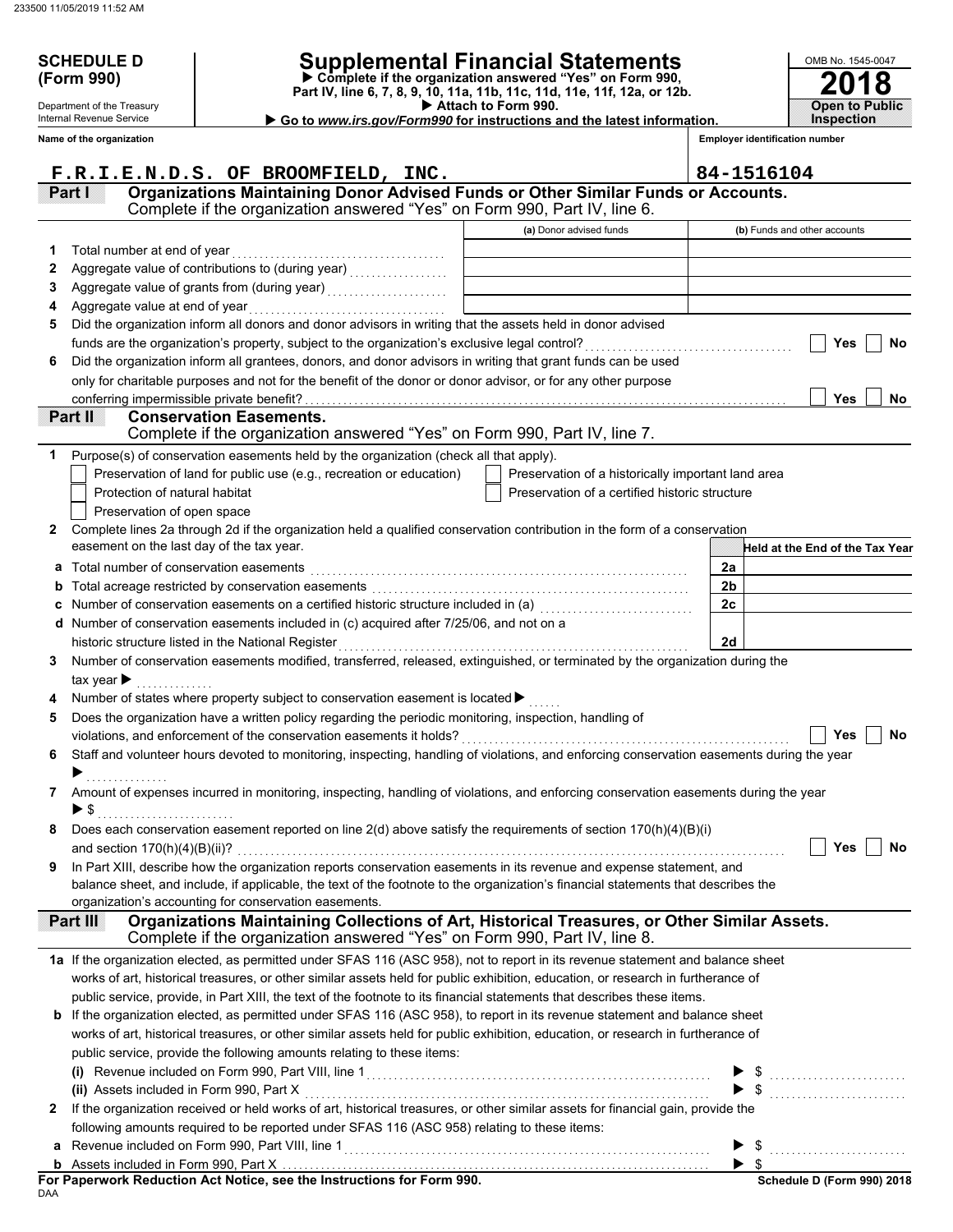|   | Schedule D (Form 990) 2018 $\mathbf{F.R. I. E.N.D.S.}$ OF BROOMFIELD, INC. 84-1516104                                                                                                                                            |                                         |                                    |                    |                                 |        |                     | Page 2   |
|---|----------------------------------------------------------------------------------------------------------------------------------------------------------------------------------------------------------------------------------|-----------------------------------------|------------------------------------|--------------------|---------------------------------|--------|---------------------|----------|
|   | Organizations Maintaining Collections of Art, Historical Treasures, or Other Similar Assets (continued)<br>earun                                                                                                                 |                                         |                                    |                    |                                 |        |                     |          |
| 3 | Using the organization's acquisition, accession, and other records, check any of the following that are a significant use of its<br>collection items (check all that apply):                                                     |                                         |                                    |                    |                                 |        |                     |          |
| a | Public exhibition<br>Loan or exchange programs<br>d                                                                                                                                                                              |                                         |                                    |                    |                                 |        |                     |          |
| b | Scholarly research                                                                                                                                                                                                               | е                                       |                                    |                    |                                 |        |                     |          |
| c | Preservation for future generations                                                                                                                                                                                              |                                         |                                    |                    |                                 |        |                     |          |
| 4 | Provide a description of the organization's collections and explain how they further the organization's exempt purpose in Part                                                                                                   |                                         |                                    |                    |                                 |        |                     |          |
| 5 | XIII.                                                                                                                                                                                                                            |                                         |                                    |                    |                                 |        |                     |          |
|   | During the year, did the organization solicit or receive donations of art, historical treasures, or other similar                                                                                                                |                                         |                                    |                    |                                 |        |                     |          |
|   | <b>Escrow and Custodial Arrangements.</b>                                                                                                                                                                                        |                                         |                                    |                    |                                 |        | Yes                 | No       |
|   | <b>Part IV</b><br>Complete if the organization answered "Yes" on Form 990, Part IV, line 9, or reported an amount on Form                                                                                                        |                                         |                                    |                    |                                 |        |                     |          |
|   | 990, Part X, line 21.                                                                                                                                                                                                            |                                         |                                    |                    |                                 |        |                     |          |
|   | 1a Is the organization an agent, trustee, custodian or other intermediary for contributions or other assets not                                                                                                                  |                                         |                                    |                    |                                 |        |                     |          |
|   | included on Form 990, Part X?                                                                                                                                                                                                    |                                         |                                    |                    |                                 |        | Yes                 | No       |
|   | b If "Yes," explain the arrangement in Part XIII and complete the following table:                                                                                                                                               |                                         |                                    |                    |                                 |        |                     |          |
|   |                                                                                                                                                                                                                                  |                                         |                                    |                    |                                 |        | Amount              |          |
|   | c Beginning balance                                                                                                                                                                                                              |                                         |                                    |                    | 1c                              |        |                     |          |
|   | d Additions during the year<br>interaction continuous continuous continuous during the year of the year of the set of the set of the set of the set of the set of the set of the set of the set of the set of the set of the set |                                         |                                    |                    | 1d                              |        |                     |          |
|   |                                                                                                                                                                                                                                  |                                         |                                    |                    | 1e                              |        |                     |          |
|   | Ending balance with a construction of the construction of the construction of the construction of the construction of the construction of the construction of the construction of the construction of the construction of the    |                                         |                                    |                    | 1f                              |        |                     |          |
|   | 2a Did the organization include an amount on Form 990, Part X, line 21, for escrow or custodial account liability?                                                                                                               |                                         |                                    |                    |                                 |        | Yes                 | No       |
|   | b If "Yes," explain the arrangement in Part XIII. Check here if the explanation has been provided on Part XIII                                                                                                                   |                                         |                                    |                    |                                 |        |                     |          |
|   | Part V<br><b>Endowment Funds.</b>                                                                                                                                                                                                |                                         |                                    |                    |                                 |        |                     |          |
|   | Complete if the organization answered "Yes" on Form 990, Part IV, line 10.                                                                                                                                                       |                                         |                                    |                    |                                 |        |                     |          |
|   |                                                                                                                                                                                                                                  | (a) Current year                        | (b) Prior year                     | (c) Two years back | (d) Three years back            |        | (e) Four years back |          |
|   | 1a Beginning of year balance <i>minimizing</i>                                                                                                                                                                                   | 86,320                                  | 79,771                             | 96,774             | 102,262                         |        |                     | 95,396   |
|   | <b>b</b> Contributions <b>contributions</b>                                                                                                                                                                                      |                                         |                                    |                    |                                 |        |                     | 300      |
|   | c Net investment earnings, gains, and                                                                                                                                                                                            |                                         |                                    |                    |                                 |        |                     |          |
|   |                                                                                                                                                                                                                                  | 2,676                                   | 7,047                              | 3,250              |                                 | 242    |                     | 7,551    |
|   | d Grants or scholarships                                                                                                                                                                                                         |                                         |                                    |                    |                                 |        |                     |          |
|   | e Other expenditures for facilities and                                                                                                                                                                                          |                                         |                                    |                    |                                 |        |                     |          |
|   |                                                                                                                                                                                                                                  |                                         |                                    | 19,645             |                                 | 5,132  |                     |          |
|   | f Administrative expenses                                                                                                                                                                                                        |                                         | 498                                |                    | 608                             | 598    |                     | 985      |
|   | g End of year balance <i>minimum</i>                                                                                                                                                                                             | 88,996                                  | 86,320                             | 79,771             |                                 | 96,774 |                     | 102, 262 |
|   | 2 Provide the estimated percentage of the current year end balance (line 1g, column (a)) held as:                                                                                                                                |                                         |                                    |                    |                                 |        |                     |          |
|   | <b>a</b> Board designated or quasi-endowment $\blacktriangleright$ 100 $\centerdot$ 00 %                                                                                                                                         |                                         |                                    |                    |                                 |        |                     |          |
|   | <b>b</b> Permanent endowment<br>$\%$                                                                                                                                                                                             |                                         |                                    |                    |                                 |        |                     |          |
|   | c Temporarily restricted endowment                                                                                                                                                                                               | %                                       |                                    |                    |                                 |        |                     |          |
|   | The percentages on lines 2a, 2b, and 2c should equal 100%.                                                                                                                                                                       |                                         |                                    |                    |                                 |        |                     |          |
|   | 3a Are there endowment funds not in the possession of the organization that are held and administered for the                                                                                                                    |                                         |                                    |                    |                                 |        |                     |          |
|   | organization by:                                                                                                                                                                                                                 |                                         |                                    |                    |                                 |        | Yes                 | No       |
|   |                                                                                                                                                                                                                                  |                                         |                                    |                    |                                 |        | х<br>3a(i)          |          |
|   |                                                                                                                                                                                                                                  |                                         |                                    |                    |                                 |        | 3a(ii)              | X        |
|   |                                                                                                                                                                                                                                  |                                         |                                    |                    |                                 |        | 3b                  |          |
|   |                                                                                                                                                                                                                                  |                                         |                                    |                    |                                 |        |                     |          |
|   | Describe in Part XIII the intended uses of the organization's endowment funds.<br>Land, Buildings, and Equipment.<br><b>Patevi</b>                                                                                               |                                         |                                    |                    |                                 |        |                     |          |
|   | Complete if the organization answered "Yes" on Form 990, Part IV, line 11a. See Form 990, Part X, line 10.                                                                                                                       |                                         |                                    |                    |                                 |        |                     |          |
|   |                                                                                                                                                                                                                                  |                                         |                                    |                    |                                 |        |                     |          |
|   | Description of property                                                                                                                                                                                                          | (a) Cost or other basis<br>(investment) | (b) Cost or other basis<br>(other) |                    | (c) Accumulated<br>depreciation |        | (d) Book value      |          |
|   |                                                                                                                                                                                                                                  |                                         |                                    |                    |                                 |        |                     |          |
|   |                                                                                                                                                                                                                                  |                                         |                                    |                    |                                 |        |                     |          |
|   |                                                                                                                                                                                                                                  |                                         |                                    | 3,175,405          | 410,266                         |        | 2,765,139           |          |
|   | c Leasehold improvements                                                                                                                                                                                                         |                                         |                                    |                    |                                 |        |                     |          |
|   | d Equipment                                                                                                                                                                                                                      |                                         |                                    | 302,246            | 270,535                         |        |                     | 31,711   |
|   |                                                                                                                                                                                                                                  |                                         |                                    | 21,518             | 10,972                          |        |                     | 10,546   |
|   | Total. Add lines 1a through 1e. (Column (d) must equal Form 990, Part X, column (B), line 10c.)                                                                                                                                  |                                         |                                    |                    |                                 |        | 2,807,396           |          |

**Schedule D (Form 990) 2018**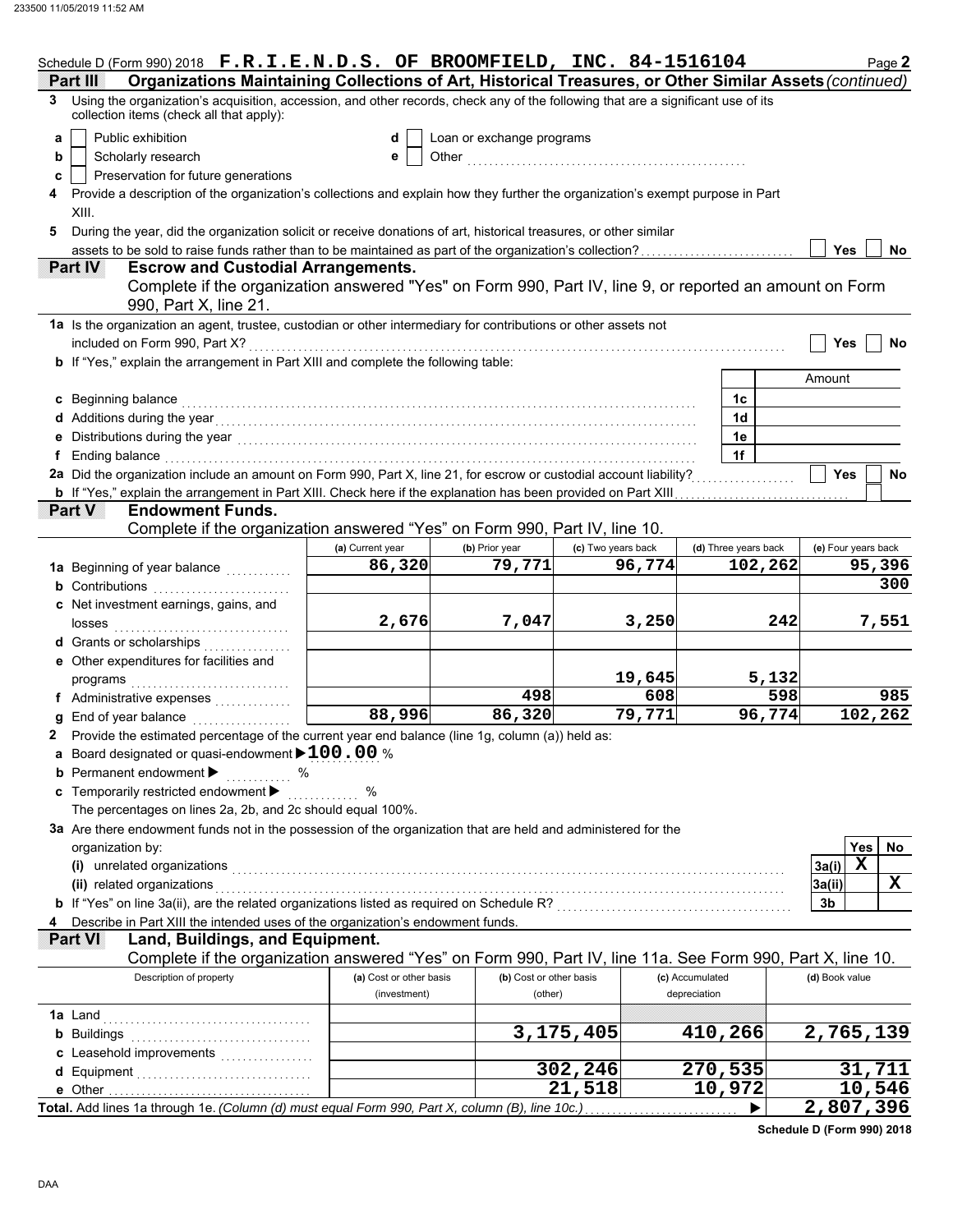|                           | Schedule D (Form 990) 2018 F.R.I.E.N.D.S. OF BROOMFIELD, INC. 84-1516104                                   |                |                                                              | Page 3         |
|---------------------------|------------------------------------------------------------------------------------------------------------|----------------|--------------------------------------------------------------|----------------|
| Part VII                  | <b>Investments-Other Securities.</b>                                                                       |                |                                                              |                |
|                           | Complete if the organization answered "Yes" on Form 990, Part IV, line 11b. See Form 990, Part X, line 12. |                |                                                              |                |
|                           | (a) Description of security or category<br>(including name of security)                                    | (b) Book value | (c) Method of valuation:<br>Cost or end-of-year market value |                |
| (1) Financial derivatives |                                                                                                            |                |                                                              |                |
|                           |                                                                                                            |                |                                                              |                |
| $(3)$ Other               |                                                                                                            |                |                                                              |                |
| (A)                       |                                                                                                            |                |                                                              |                |
|                           |                                                                                                            |                |                                                              |                |
|                           |                                                                                                            |                |                                                              |                |
|                           |                                                                                                            |                |                                                              |                |
|                           |                                                                                                            |                |                                                              |                |
|                           |                                                                                                            |                |                                                              |                |
| (G)                       |                                                                                                            |                |                                                              |                |
| (H)                       |                                                                                                            |                |                                                              |                |
| <b>Part VIII</b>          | Total. (Column (b) must equal Form 990, Part X, col. (B) line 12.)▶<br><b>Investments-Program Related.</b> |                |                                                              |                |
|                           | Complete if the organization answered "Yes" on Form 990, Part IV, line 11c. See Form 990, Part X, line 13. |                |                                                              |                |
|                           | (a) Description of investment                                                                              | (b) Book value | (c) Method of valuation:                                     |                |
|                           |                                                                                                            |                | Cost or end-of-year market value                             |                |
| (1)                       |                                                                                                            |                |                                                              |                |
| (2)                       |                                                                                                            |                |                                                              |                |
| (3)                       |                                                                                                            |                |                                                              |                |
| (4)                       |                                                                                                            |                |                                                              |                |
| (5)                       |                                                                                                            |                |                                                              |                |
| (6)                       |                                                                                                            |                |                                                              |                |
| (7)                       |                                                                                                            |                |                                                              |                |
| (8)                       |                                                                                                            |                |                                                              |                |
| (9)                       |                                                                                                            |                |                                                              |                |
| <b>Part IX</b>            | Total. (Column (b) must equal Form 990, Part X, col. (B) line 13.)<br><b>Other Assets.</b>                 |                |                                                              |                |
|                           | Complete if the organization answered "Yes" on Form 990, Part IV, line 11d. See Form 990, Part X, line 15. |                |                                                              |                |
|                           | (a) Description                                                                                            |                |                                                              | (b) Book value |
| (1)                       |                                                                                                            |                |                                                              |                |
| (2)                       |                                                                                                            |                |                                                              |                |
| (3)                       |                                                                                                            |                |                                                              |                |
| (4)                       |                                                                                                            |                |                                                              |                |
| (5)                       |                                                                                                            |                |                                                              |                |
| (6)                       |                                                                                                            |                |                                                              |                |
| (7)                       |                                                                                                            |                |                                                              |                |
| (8)                       |                                                                                                            |                |                                                              |                |
| (9)                       |                                                                                                            |                |                                                              |                |
| <b>Part</b> X             | Total. (Column (b) must equal Form 990, Part X, col. (B) line 15.)<br><b>Other Liabilities.</b>            |                |                                                              |                |
|                           | Complete if the organization answered "Yes" on Form 990, Part IV, line 11e or 11f. See Form 990, Part X,   |                |                                                              |                |
|                           | line 25.                                                                                                   |                |                                                              |                |
| 1.                        | (a) Description of liability                                                                               | (b) Book value |                                                              |                |
| (1)                       | Federal income taxes                                                                                       |                |                                                              |                |
| (2)                       | CAPITAL LEASE OBLIGATIONS                                                                                  | 2,976          |                                                              |                |
| (3)                       |                                                                                                            |                |                                                              |                |
| (4)                       |                                                                                                            |                |                                                              |                |
| (5)                       |                                                                                                            |                |                                                              |                |
| (6)                       |                                                                                                            |                |                                                              |                |
| (7)                       |                                                                                                            |                |                                                              |                |
| (8)                       |                                                                                                            |                |                                                              |                |
| (9)                       |                                                                                                            |                |                                                              |                |
|                           | Total. (Column (b) must equal Form 990, Part X, col. (B) line $25.$ )                                      | 2,976          |                                                              |                |

Liability for uncertain tax positions. In Part XIII, provide the text of the footnote to the organization's financial statements that reports the **2.** organization's liability for uncertain tax positions under FIN 48 (ASC 740). Check here if the text of the footnote has been provided in Part XIII

٦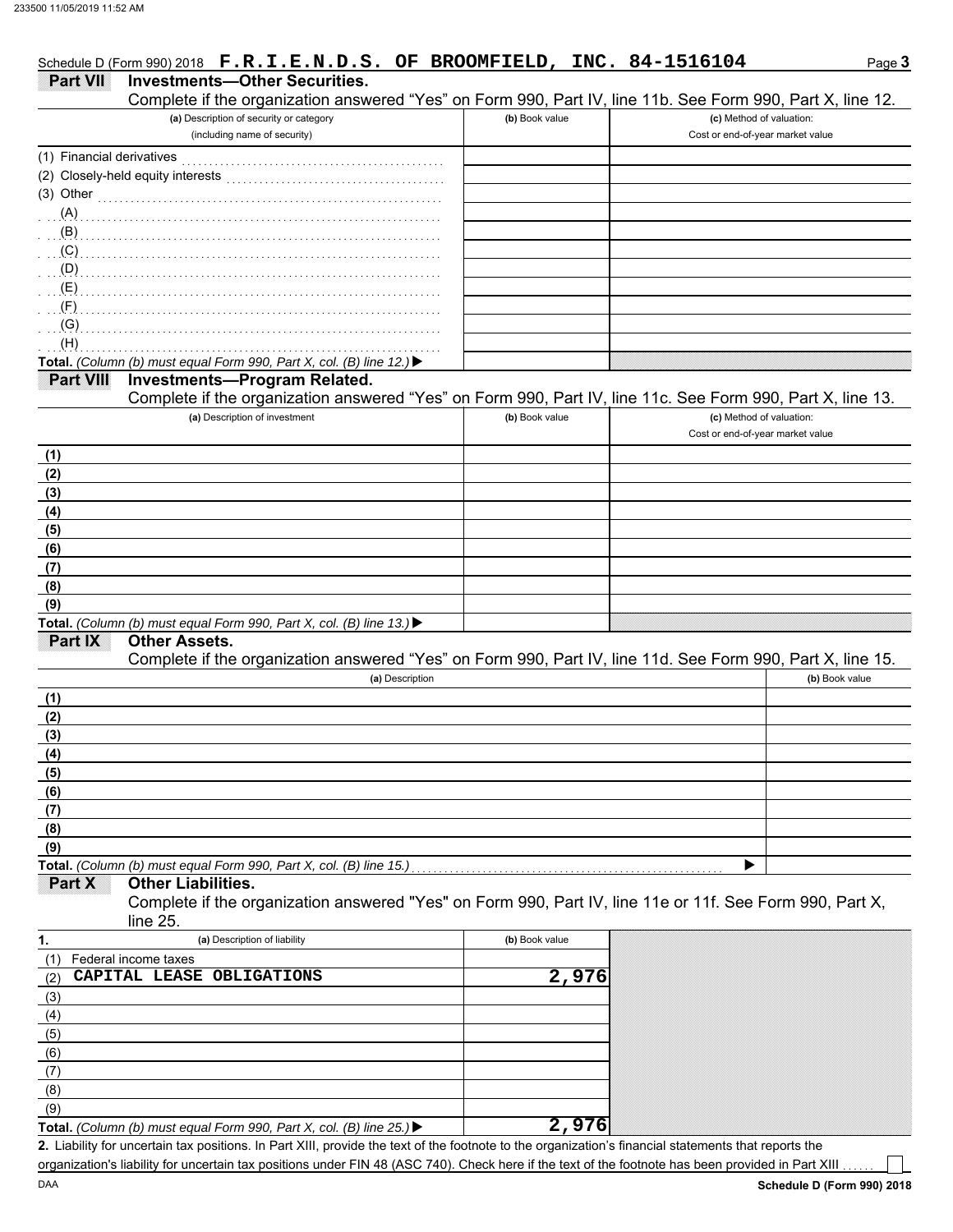|              |                                                                                                                                                                                                                                      |                | Schedule D (Form 990) 2018 F.R.I.E.N.D.S. OF BROOMFIELD, INC. 84-1516104 |              | Page 4                 |
|--------------|--------------------------------------------------------------------------------------------------------------------------------------------------------------------------------------------------------------------------------------|----------------|--------------------------------------------------------------------------|--------------|------------------------|
|              | Reconciliation of Revenue per Audited Financial Statements With Revenue per Return.<br>Part XI                                                                                                                                       |                |                                                                          |              |                        |
|              | Complete if the organization answered "Yes" on Form 990, Part IV, line 12a.                                                                                                                                                          |                |                                                                          |              |                        |
| 1            | Total revenue, gains, and other support per audited financial statements                                                                                                                                                             |                |                                                                          | $\mathbf{1}$ | 1,540,988              |
| $\mathbf{2}$ | Amounts included on line 1 but not on Form 990, Part VIII, line 12:                                                                                                                                                                  |                |                                                                          |              |                        |
|              |                                                                                                                                                                                                                                      | 2a             | $\frac{2,551}{4,330}$                                                    |              |                        |
| b            |                                                                                                                                                                                                                                      | 2 <sub>b</sub> |                                                                          |              |                        |
|              |                                                                                                                                                                                                                                      | 2c             |                                                                          |              |                        |
|              |                                                                                                                                                                                                                                      | 2d             |                                                                          |              |                        |
| е            | Add lines 2a through 2d <b>contained a contained a contained a contained a contained a contained a contained a contained a contained a contained a contained a contained a contained a contained a contained a contained a conta</b> |                |                                                                          | 2e           | <u>6,881</u>           |
| 3            | Subtract line 2e from line 1                                                                                                                                                                                                         |                |                                                                          | 3            | 1,534,107              |
| 4            | Amounts included on Form 990, Part VIII, line 12, but not on line 1:                                                                                                                                                                 |                |                                                                          |              |                        |
| а            |                                                                                                                                                                                                                                      | 4а             |                                                                          |              |                        |
|              | <b>b</b> Other (Describe in Part XIII.) <b>CONSIDENT DESCRIPTION DESCRIPTION DESCRIPTION DESCRIPTION DESCRIPTION DESCRIPTION DESCRIPTION DESCRIPTION DESCRIPTION DESCRIPTION DESCRIPTION DESCRIPTION DESCRI</b>                      | 4 <sub>b</sub> |                                                                          |              |                        |
|              | c Add lines 4a and 4b                                                                                                                                                                                                                |                |                                                                          | 4c           |                        |
|              |                                                                                                                                                                                                                                      |                |                                                                          | 5            | 1,534,107              |
|              | Part XII Reconciliation of Expenses per Audited Financial Statements With Expenses per Return.                                                                                                                                       |                |                                                                          |              |                        |
|              | Complete if the organization answered "Yes" on Form 990, Part IV, line 12a.                                                                                                                                                          |                |                                                                          |              |                        |
| 1            | Total expenses and losses per audited financial statements                                                                                                                                                                           |                |                                                                          | $\mathbf 1$  | 1,531,677              |
| 2            | Amounts included on line 1 but not on Form 990, Part IX, line 25:                                                                                                                                                                    |                |                                                                          |              |                        |
| a            |                                                                                                                                                                                                                                      | 2a             | 26,400                                                                   |              |                        |
| b            |                                                                                                                                                                                                                                      | 2 <sub>b</sub> |                                                                          |              |                        |
| c            | Other losses                                                                                                                                                                                                                         | 2c             |                                                                          |              |                        |
| d            |                                                                                                                                                                                                                                      | 2d             |                                                                          |              |                        |
| е            | Add lines 2a through 2d <b>contained a contained a contained a contained a contained a contained a contained a</b>                                                                                                                   |                |                                                                          | 2е           | 26,400                 |
| З            |                                                                                                                                                                                                                                      |                |                                                                          | 3            | $\overline{1,505,277}$ |
| 4            | Amounts included on Form 990, Part IX, line 25, but not on line 1:                                                                                                                                                                   |                |                                                                          |              |                        |
|              |                                                                                                                                                                                                                                      | 4а             |                                                                          |              |                        |
|              | <b>b</b> Other (Describe in Part XIII.) <b>CONSIDENT DESCRIPTION DESCRIPTION DESCRIPTION DESCRIPTION DESCRIPTION DESCRIPTION DESCRIPTION DESCRIPTION DESCRIPTION DESCRIPTION DESCRIPTION DESCRIPTION DESCRI</b>                      | 4 <sub>b</sub> |                                                                          |              |                        |
|              | c Add lines 4a and 4b                                                                                                                                                                                                                |                |                                                                          | 4c<br>5      | 1,505,277              |
|              | <b>Part XIII</b> Supplemental Information.                                                                                                                                                                                           |                |                                                                          |              |                        |
|              | Provide the descriptions required for Part II, lines 3, 5, and 9; Part III, lines 1a and 4; Part IV, lines 1b and 2b; Part V, line 4; Part X, line                                                                                   |                |                                                                          |              |                        |
|              | 2; Part XI, lines 2d and 4b; and Part XII, lines 2d and 4b. Also complete this part to provide any additional information.<br>PART V, LINE 4 - INTENDED USES FOR ENDOWMENT FUNDS<br>SUPPORT PROGRAM OBJECTIVES                       |                |                                                                          |              |                        |
|              |                                                                                                                                                                                                                                      |                |                                                                          |              |                        |
|              |                                                                                                                                                                                                                                      |                |                                                                          |              |                        |
|              |                                                                                                                                                                                                                                      |                |                                                                          |              |                        |
|              |                                                                                                                                                                                                                                      |                |                                                                          |              |                        |
|              |                                                                                                                                                                                                                                      |                |                                                                          |              |                        |
|              |                                                                                                                                                                                                                                      |                |                                                                          |              |                        |
|              |                                                                                                                                                                                                                                      |                |                                                                          |              |                        |
|              |                                                                                                                                                                                                                                      |                |                                                                          |              |                        |
|              |                                                                                                                                                                                                                                      |                |                                                                          |              |                        |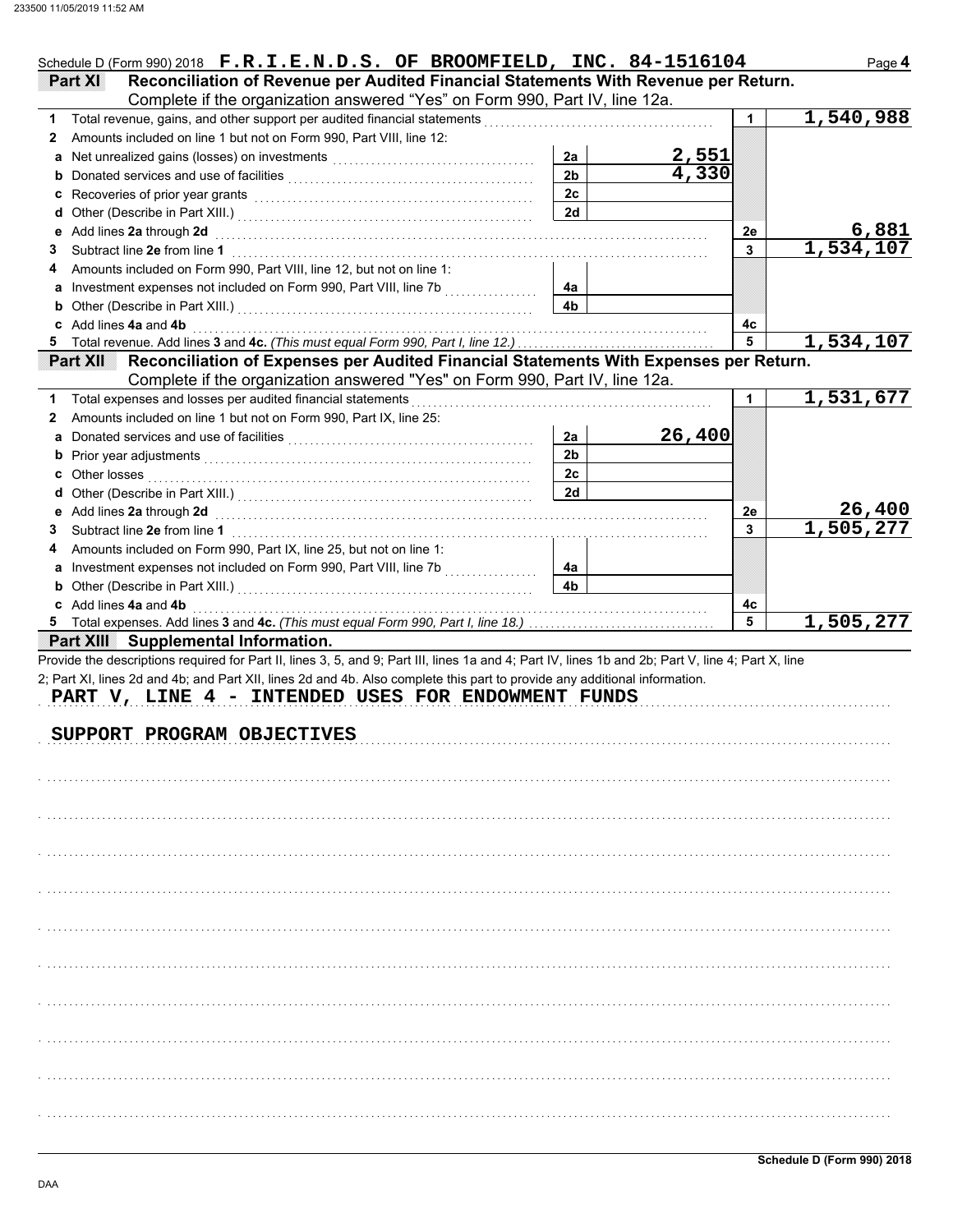| <b>Part XIII</b> Supplemental Information (continued) |
|-------------------------------------------------------|
|                                                       |
|                                                       |
|                                                       |
|                                                       |
|                                                       |
|                                                       |
|                                                       |
|                                                       |
|                                                       |
|                                                       |
|                                                       |
|                                                       |
|                                                       |
|                                                       |
|                                                       |
|                                                       |
|                                                       |
|                                                       |
|                                                       |
|                                                       |
|                                                       |
|                                                       |
|                                                       |
|                                                       |
|                                                       |
|                                                       |
|                                                       |
|                                                       |

Schedule D (Form 990) 2018 F.R.I.E.N.D.S. OF BROOMFIELD, INC. 84-1516104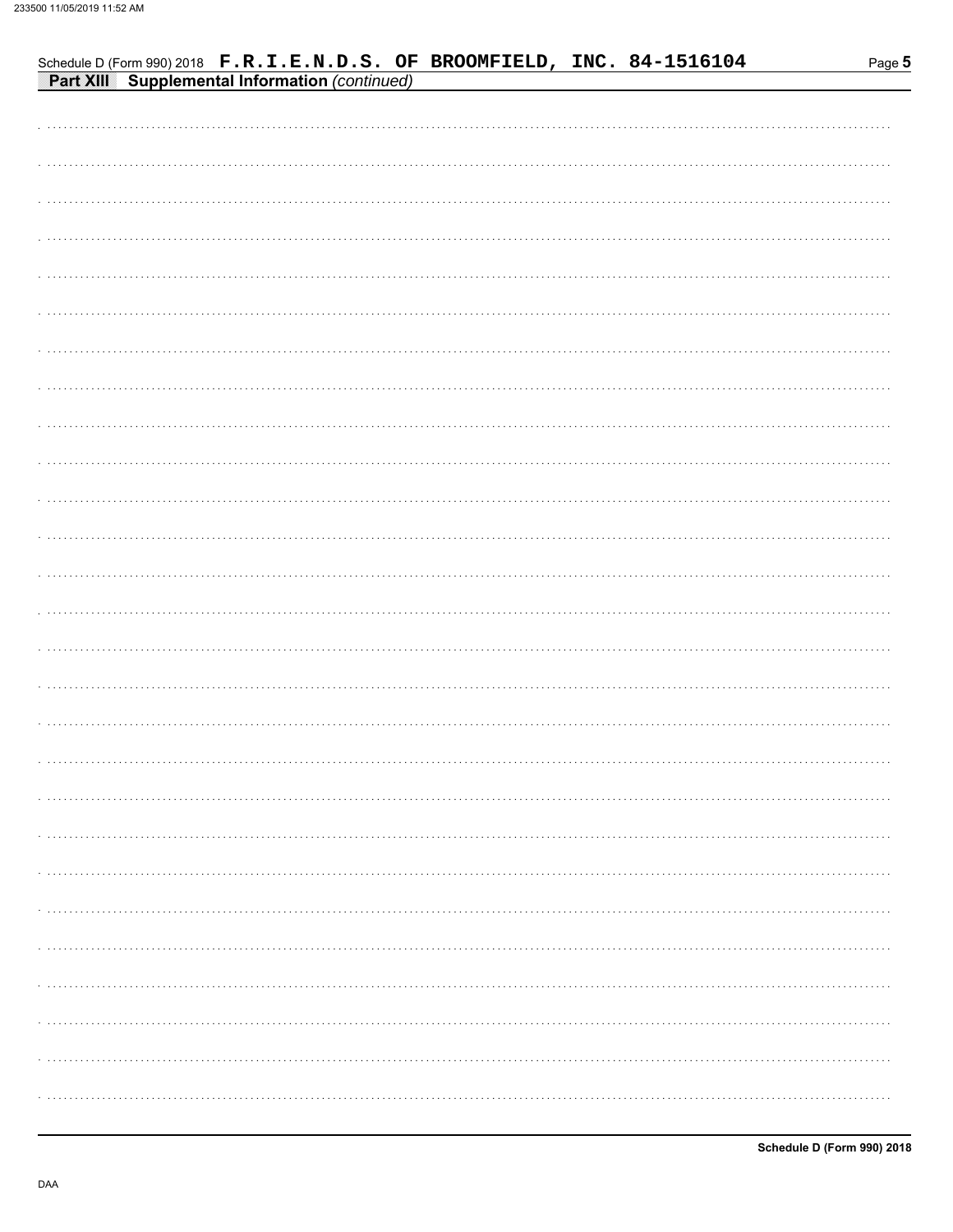| <b>SCHEDULE G</b><br><b>Supplemental Information Regarding Fundraising or Gaming Activities</b><br>(Form 990 or 990-EZ)                                                                                                                  | organization entered more than \$15,000 on Form 990-EZ, line 6a. |                           | Complete if the organization answered "Yes" on Form 990, Part IV, line 17, 18, or 19, or if the |                                        | OMB No. 1545-0047                       |
|------------------------------------------------------------------------------------------------------------------------------------------------------------------------------------------------------------------------------------------|------------------------------------------------------------------|---------------------------|-------------------------------------------------------------------------------------------------|----------------------------------------|-----------------------------------------|
| Department of the Treasury<br>Internal Revenue Service                                                                                                                                                                                   | Attach to Form 990 or Form 990-EZ.                               |                           | Go to www.irs.gov/Form990 for instructions and the latest information.                          |                                        | Open to Public<br>Inspection            |
| Name of the organization                                                                                                                                                                                                                 |                                                                  |                           |                                                                                                 | <b>Employer identification number</b>  |                                         |
| F.R.I.E.N.D.S. OF BROOMFIELD, INC.                                                                                                                                                                                                       |                                                                  |                           |                                                                                                 | 84-1516104                             |                                         |
| Fundraising Activities. Complete if the organization answered "Yes" on Form 990, Part IV, line 17.<br>Pariti<br>Form 990-EZ filers are not required to complete this part.                                                               |                                                                  |                           |                                                                                                 |                                        |                                         |
| Indicate whether the organization raised funds through any of the following activities. Check all that apply.<br>1.                                                                                                                      |                                                                  |                           |                                                                                                 |                                        |                                         |
| Mail solicitations<br>a                                                                                                                                                                                                                  | e                                                                |                           | Solicitation of non-government grants                                                           |                                        |                                         |
| Internet and email solicitations<br>b                                                                                                                                                                                                    | f                                                                |                           | Solicitation of government grants                                                               |                                        |                                         |
| Phone solicitations<br>с                                                                                                                                                                                                                 | Special fundraising events<br>g                                  |                           |                                                                                                 |                                        |                                         |
| In-person solicitations<br>d                                                                                                                                                                                                             |                                                                  |                           |                                                                                                 |                                        |                                         |
| 2a Did the organization have a written or oral agreement with any individual (including officers, directors, trustees,<br>or key employees listed in Form 990, Part VII) or entity in connection with professional fundraising services? |                                                                  |                           |                                                                                                 |                                        |                                         |
| <b>b</b> If "Yes," list the 10 highest paid individuals or entities (fundraisers) pursuant to agreements under which the fundraiser is to be                                                                                             |                                                                  |                           |                                                                                                 |                                        | Yes<br>No                               |
| compensated at least \$5,000 by the organization.                                                                                                                                                                                        |                                                                  | (iii) Did fund-           |                                                                                                 |                                        |                                         |
| (i) Name and address of individual                                                                                                                                                                                                       |                                                                  | raiser have<br>custody or | (iv) Gross receipts                                                                             | (v) Amount paid to<br>(or retained by) | (vi) Amount paid to<br>(or retained by) |
| or entity (fundraiser)                                                                                                                                                                                                                   | (ii) Activity                                                    | control of                | from activity                                                                                   | fundraiser listed in                   | organization                            |
|                                                                                                                                                                                                                                          |                                                                  | contributions?<br>Yes No  |                                                                                                 | col. (i)                               |                                         |
| 1                                                                                                                                                                                                                                        |                                                                  |                           |                                                                                                 |                                        |                                         |
|                                                                                                                                                                                                                                          |                                                                  |                           |                                                                                                 |                                        |                                         |
| $\mathbf{2}$                                                                                                                                                                                                                             |                                                                  |                           |                                                                                                 |                                        |                                         |
|                                                                                                                                                                                                                                          |                                                                  |                           |                                                                                                 |                                        |                                         |
| 3                                                                                                                                                                                                                                        |                                                                  |                           |                                                                                                 |                                        |                                         |
|                                                                                                                                                                                                                                          |                                                                  |                           |                                                                                                 |                                        |                                         |
| 4                                                                                                                                                                                                                                        |                                                                  |                           |                                                                                                 |                                        |                                         |
|                                                                                                                                                                                                                                          |                                                                  |                           |                                                                                                 |                                        |                                         |
|                                                                                                                                                                                                                                          |                                                                  |                           |                                                                                                 |                                        |                                         |
| 5                                                                                                                                                                                                                                        |                                                                  |                           |                                                                                                 |                                        |                                         |
|                                                                                                                                                                                                                                          |                                                                  |                           |                                                                                                 |                                        |                                         |
| 6                                                                                                                                                                                                                                        |                                                                  |                           |                                                                                                 |                                        |                                         |
|                                                                                                                                                                                                                                          |                                                                  |                           |                                                                                                 |                                        |                                         |
| 7                                                                                                                                                                                                                                        |                                                                  |                           |                                                                                                 |                                        |                                         |
|                                                                                                                                                                                                                                          |                                                                  |                           |                                                                                                 |                                        |                                         |
|                                                                                                                                                                                                                                          |                                                                  |                           |                                                                                                 |                                        |                                         |
| 8                                                                                                                                                                                                                                        |                                                                  |                           |                                                                                                 |                                        |                                         |
|                                                                                                                                                                                                                                          |                                                                  |                           |                                                                                                 |                                        |                                         |
| 9                                                                                                                                                                                                                                        |                                                                  |                           |                                                                                                 |                                        |                                         |
|                                                                                                                                                                                                                                          |                                                                  |                           |                                                                                                 |                                        |                                         |
| 10                                                                                                                                                                                                                                       |                                                                  |                           |                                                                                                 |                                        |                                         |
|                                                                                                                                                                                                                                          |                                                                  |                           |                                                                                                 |                                        |                                         |
| Total                                                                                                                                                                                                                                    |                                                                  |                           |                                                                                                 |                                        |                                         |
| List all states in which the organization is registered or licensed to solicit contributions or has been notified it is exempt from<br>3                                                                                                 |                                                                  |                           |                                                                                                 |                                        |                                         |
| registration or licensing.                                                                                                                                                                                                               |                                                                  |                           |                                                                                                 |                                        |                                         |
|                                                                                                                                                                                                                                          |                                                                  |                           |                                                                                                 |                                        |                                         |
|                                                                                                                                                                                                                                          |                                                                  |                           |                                                                                                 |                                        |                                         |
|                                                                                                                                                                                                                                          |                                                                  |                           |                                                                                                 |                                        |                                         |
|                                                                                                                                                                                                                                          |                                                                  |                           |                                                                                                 |                                        |                                         |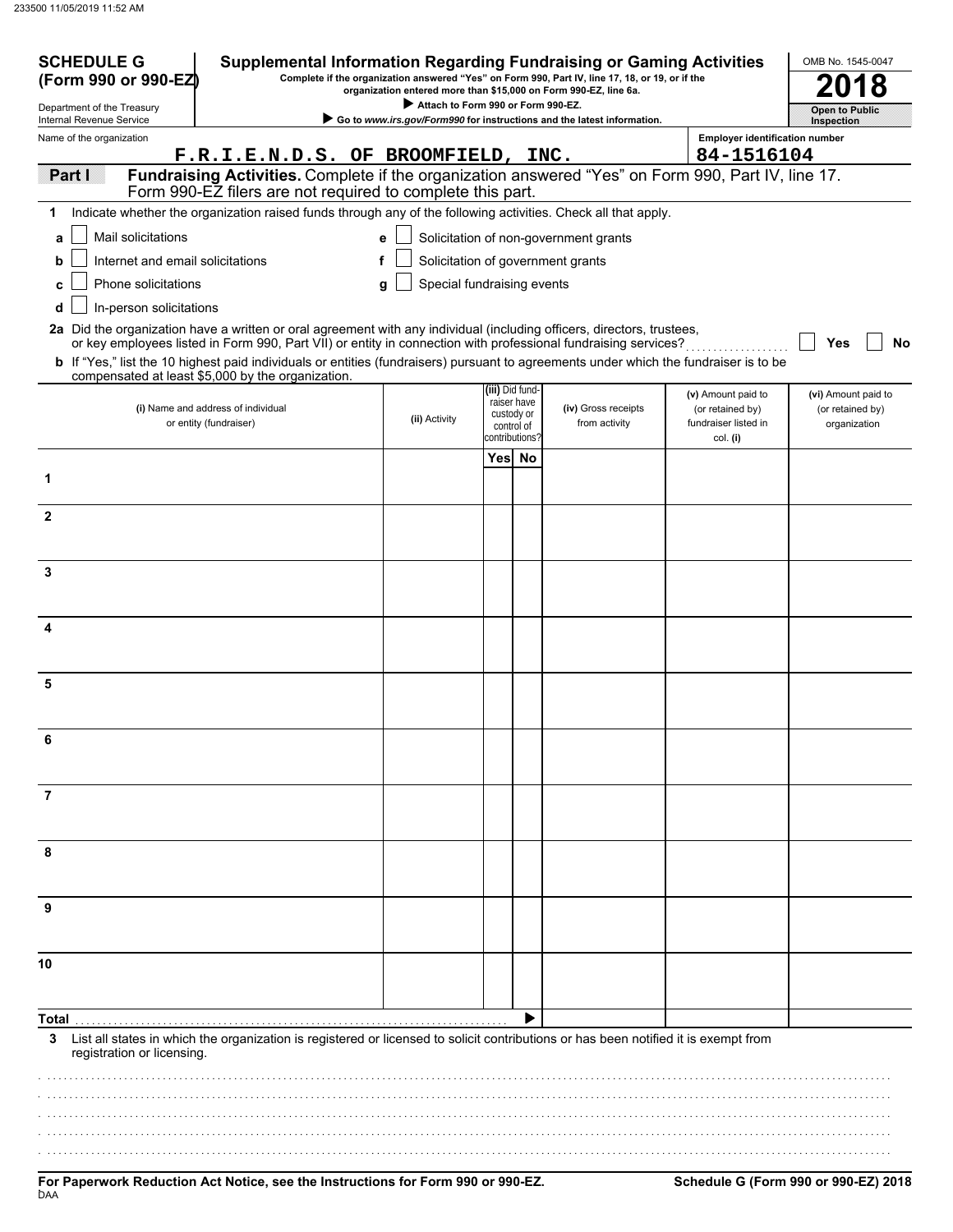| gross receipts greater than \$5,000.      | (a) Event $#1$                                                                                                                                                   | $(b)$ Event #2                                                                                                                                          | (c) Other events              | (d) Total events                                    |
|-------------------------------------------|------------------------------------------------------------------------------------------------------------------------------------------------------------------|---------------------------------------------------------------------------------------------------------------------------------------------------------|-------------------------------|-----------------------------------------------------|
|                                           | <b>ANNUAL EVENT</b><br>(event type)                                                                                                                              | <b>GIRLFRIENDS EVE</b><br>(event type)                                                                                                                  | $\mathbf 1$<br>(total number) | (add col. (a) through<br>col. (c)                   |
| 1 Gross receipts                          | 75,583                                                                                                                                                           | 11,426                                                                                                                                                  | 6,863                         | 93,872                                              |
| 2 Less: Contributions                     | 54,622                                                                                                                                                           |                                                                                                                                                         |                               | 54,622                                              |
| 3 Gross income (line 1 minus<br>$line 2)$ | 20,961                                                                                                                                                           | 11,426                                                                                                                                                  | 6,863                         | 39,250                                              |
| 4 Cash prizes                             |                                                                                                                                                                  |                                                                                                                                                         |                               |                                                     |
| 5 Noncash prizes                          |                                                                                                                                                                  |                                                                                                                                                         |                               |                                                     |
| 6 Rent/facility costs                     |                                                                                                                                                                  |                                                                                                                                                         |                               |                                                     |
| 7 Food and beverages                      |                                                                                                                                                                  |                                                                                                                                                         |                               |                                                     |
| 8 Entertainment                           |                                                                                                                                                                  |                                                                                                                                                         |                               |                                                     |
| 9 Other direct expenses                   | 28,199                                                                                                                                                           | 3,256                                                                                                                                                   | 2,606                         | 34,061                                              |
|                                           |                                                                                                                                                                  |                                                                                                                                                         |                               |                                                     |
| Part III                                  | than \$15,000 on Form 990-EZ, line 6a.<br>(a) Bingo                                                                                                              | Gaming. Complete if the organization answered "Yes" on Form 990, Part IV, line 19, or reported more<br>(b) Pull tabs/instant<br>bingo/progressive bingo | (c) Other gaming              | (d) Total gaming (add<br>col. (a) through col. (c)) |
| 1 Gross revenue                           |                                                                                                                                                                  |                                                                                                                                                         |                               |                                                     |
|                                           |                                                                                                                                                                  |                                                                                                                                                         |                               |                                                     |
| 3 Noncash prizes                          |                                                                                                                                                                  |                                                                                                                                                         |                               |                                                     |
| 4 Rent/facility costs                     |                                                                                                                                                                  |                                                                                                                                                         |                               | $\frac{34,061}{5,189}$                              |
| 5 Other direct expenses                   |                                                                                                                                                                  |                                                                                                                                                         |                               |                                                     |
| 6 Volunteer labor                         | Yes<br>%<br>No                                                                                                                                                   | Yes<br>%<br><b>No</b>                                                                                                                                   | ℅<br>Yes<br><b>No</b>         |                                                     |
|                                           | 7 Direct expense summary. Add lines 2 through 5 in column (d)                                                                                                    | <u> 1986 - Jan Berlin Standard Berlin (d. 1986)</u>                                                                                                     |                               |                                                     |
|                                           |                                                                                                                                                                  |                                                                                                                                                         |                               |                                                     |
| b If "No," explain:                       | Enter the state(s) in which the organization conducts gaming activities:<br>a Is the organization licensed to conduct gaming activities in each of these states? |                                                                                                                                                         |                               | Yes<br>No                                           |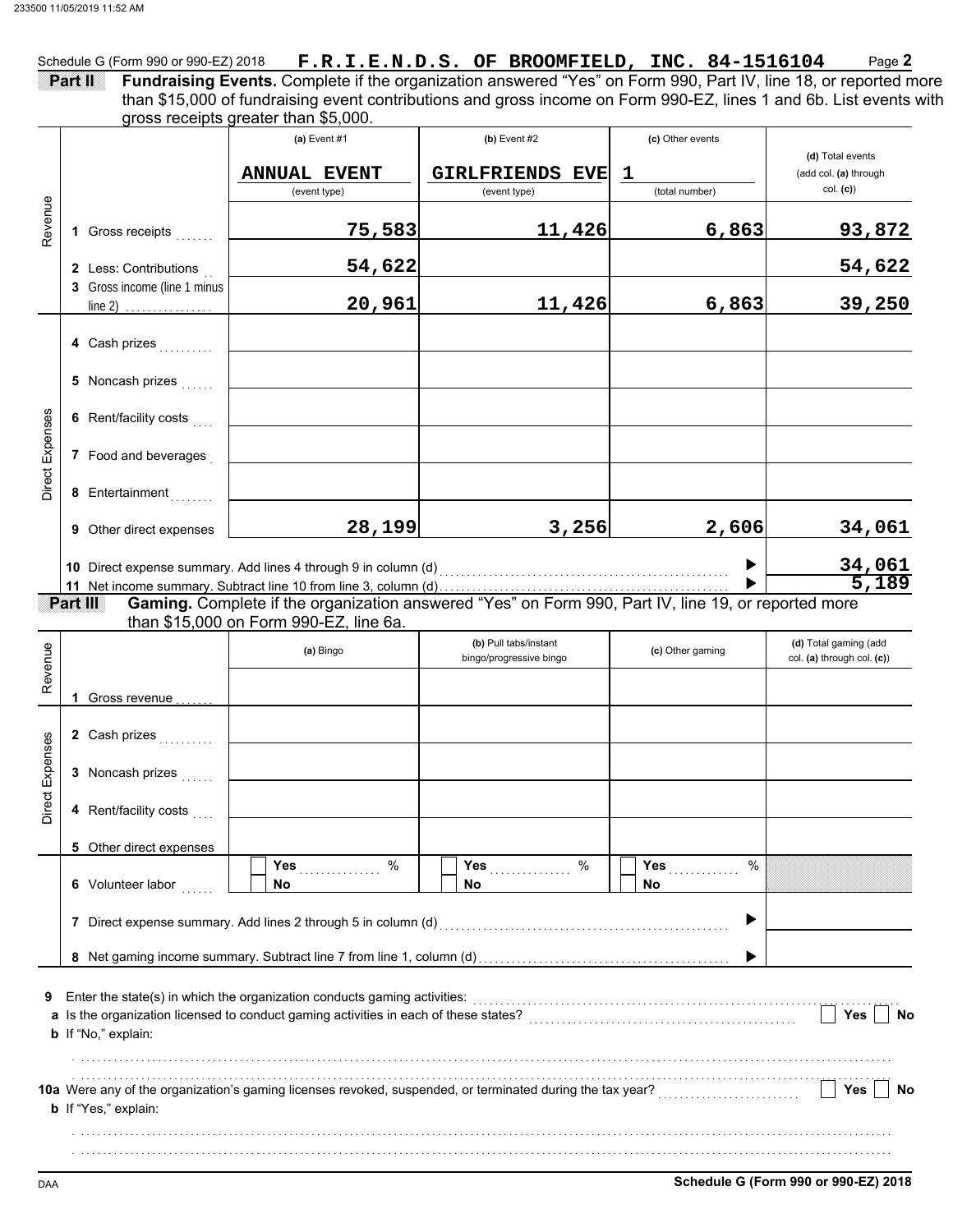|    | F.R.I.E.N.D.S. OF BROOMFIELD, INC. 84-1516104<br>Schedule G (Form 990 or 990-EZ) 2018                                                                                                                                                                                                                                                     |                 | Page 3                  |
|----|-------------------------------------------------------------------------------------------------------------------------------------------------------------------------------------------------------------------------------------------------------------------------------------------------------------------------------------------|-----------------|-------------------------|
| 11 | Does the organization conduct gaming activities with nonmembers?                                                                                                                                                                                                                                                                          |                 | <b>Yes</b><br><b>No</b> |
| 12 | Is the organization a grantor, beneficiary or trustee of a trust, or a member of a partnership or other entity                                                                                                                                                                                                                            |                 |                         |
|    |                                                                                                                                                                                                                                                                                                                                           |                 | Yes<br>No               |
| 13 | Indicate the percentage of gaming activity conducted in:                                                                                                                                                                                                                                                                                  |                 |                         |
| а  | The organization's facility with the contract of the contract of the contract of the contract of the contract of the contract of the contract of the contract of the contract of the contract of the contract of the contract                                                                                                             | 13а             | %                       |
| b  |                                                                                                                                                                                                                                                                                                                                           | 13 <sub>b</sub> | %                       |
| 14 | An outside facility with an account of the set of a control of the set of an account of the set of an account of the set of an account of the set of an account of the set of the set of the set of the set of the set of the<br>Enter the name and address of the person who prepares the organization's gaming/special events books and |                 |                         |
|    | records:                                                                                                                                                                                                                                                                                                                                  |                 |                         |
|    |                                                                                                                                                                                                                                                                                                                                           |                 |                         |
|    |                                                                                                                                                                                                                                                                                                                                           |                 |                         |
|    |                                                                                                                                                                                                                                                                                                                                           |                 |                         |
|    |                                                                                                                                                                                                                                                                                                                                           |                 |                         |
|    | Address $\blacktriangleright$                                                                                                                                                                                                                                                                                                             |                 |                         |
|    |                                                                                                                                                                                                                                                                                                                                           |                 |                         |
|    | 15a Does the organization have a contract with a third party from whom the organization receives gaming                                                                                                                                                                                                                                   |                 |                         |
|    | revenue?                                                                                                                                                                                                                                                                                                                                  |                 | Yes<br>No               |
|    |                                                                                                                                                                                                                                                                                                                                           |                 |                         |
|    |                                                                                                                                                                                                                                                                                                                                           |                 |                         |
|    | c If "Yes," enter name and address of the third party:                                                                                                                                                                                                                                                                                    |                 |                         |
|    |                                                                                                                                                                                                                                                                                                                                           |                 |                         |
|    |                                                                                                                                                                                                                                                                                                                                           |                 |                         |
|    |                                                                                                                                                                                                                                                                                                                                           |                 |                         |
|    | Address $\blacktriangleright$                                                                                                                                                                                                                                                                                                             |                 |                         |
|    |                                                                                                                                                                                                                                                                                                                                           |                 |                         |
| 16 | Gaming manager information:                                                                                                                                                                                                                                                                                                               |                 |                         |
|    |                                                                                                                                                                                                                                                                                                                                           |                 |                         |
|    | Name <b>Definition of the contract of the contract of the contract of the contract of the contract of the contract of the contract of the contract of the contract of the contract of the contract of the contract of the contra</b>                                                                                                      |                 |                         |
|    |                                                                                                                                                                                                                                                                                                                                           |                 |                         |
|    |                                                                                                                                                                                                                                                                                                                                           |                 |                         |
|    |                                                                                                                                                                                                                                                                                                                                           |                 |                         |
|    |                                                                                                                                                                                                                                                                                                                                           |                 |                         |
|    |                                                                                                                                                                                                                                                                                                                                           |                 |                         |
|    | Director/officer<br>Employee<br>Independent contractor                                                                                                                                                                                                                                                                                    |                 |                         |
|    |                                                                                                                                                                                                                                                                                                                                           |                 |                         |
| 17 | Mandatory distributions:                                                                                                                                                                                                                                                                                                                  |                 |                         |
| a  | Is the organization required under state law to make charitable distributions from the gaming proceeds to                                                                                                                                                                                                                                 |                 |                         |
|    |                                                                                                                                                                                                                                                                                                                                           |                 | <b>Yes</b><br>No        |
|    | <b>b</b> Enter the amount of distributions required under state law to be distributed to other exempt organizations or                                                                                                                                                                                                                    |                 |                         |
|    | spent in the organization's own exempt activities during the tax year > \$                                                                                                                                                                                                                                                                |                 |                         |
|    | Supplemental Information. Provide the explanations required by Part I, line 2b, columns (iii) and (v); and<br>Part IV                                                                                                                                                                                                                     |                 |                         |
|    | Part III, lines 9, 9b, 10b, 15b, 15c, 16, and 17b, as applicable. Also provide any additional information.                                                                                                                                                                                                                                |                 |                         |
|    | See instructions.                                                                                                                                                                                                                                                                                                                         |                 |                         |
|    |                                                                                                                                                                                                                                                                                                                                           |                 |                         |
|    |                                                                                                                                                                                                                                                                                                                                           |                 |                         |
|    |                                                                                                                                                                                                                                                                                                                                           |                 |                         |
|    |                                                                                                                                                                                                                                                                                                                                           |                 |                         |
|    |                                                                                                                                                                                                                                                                                                                                           |                 |                         |
|    |                                                                                                                                                                                                                                                                                                                                           |                 |                         |
|    |                                                                                                                                                                                                                                                                                                                                           |                 |                         |
|    |                                                                                                                                                                                                                                                                                                                                           |                 |                         |
|    |                                                                                                                                                                                                                                                                                                                                           |                 |                         |
|    |                                                                                                                                                                                                                                                                                                                                           |                 |                         |
|    |                                                                                                                                                                                                                                                                                                                                           |                 |                         |
|    |                                                                                                                                                                                                                                                                                                                                           |                 |                         |
|    |                                                                                                                                                                                                                                                                                                                                           |                 |                         |
|    | Schedule G (Form 990 or 990-EZ) 2018                                                                                                                                                                                                                                                                                                      |                 |                         |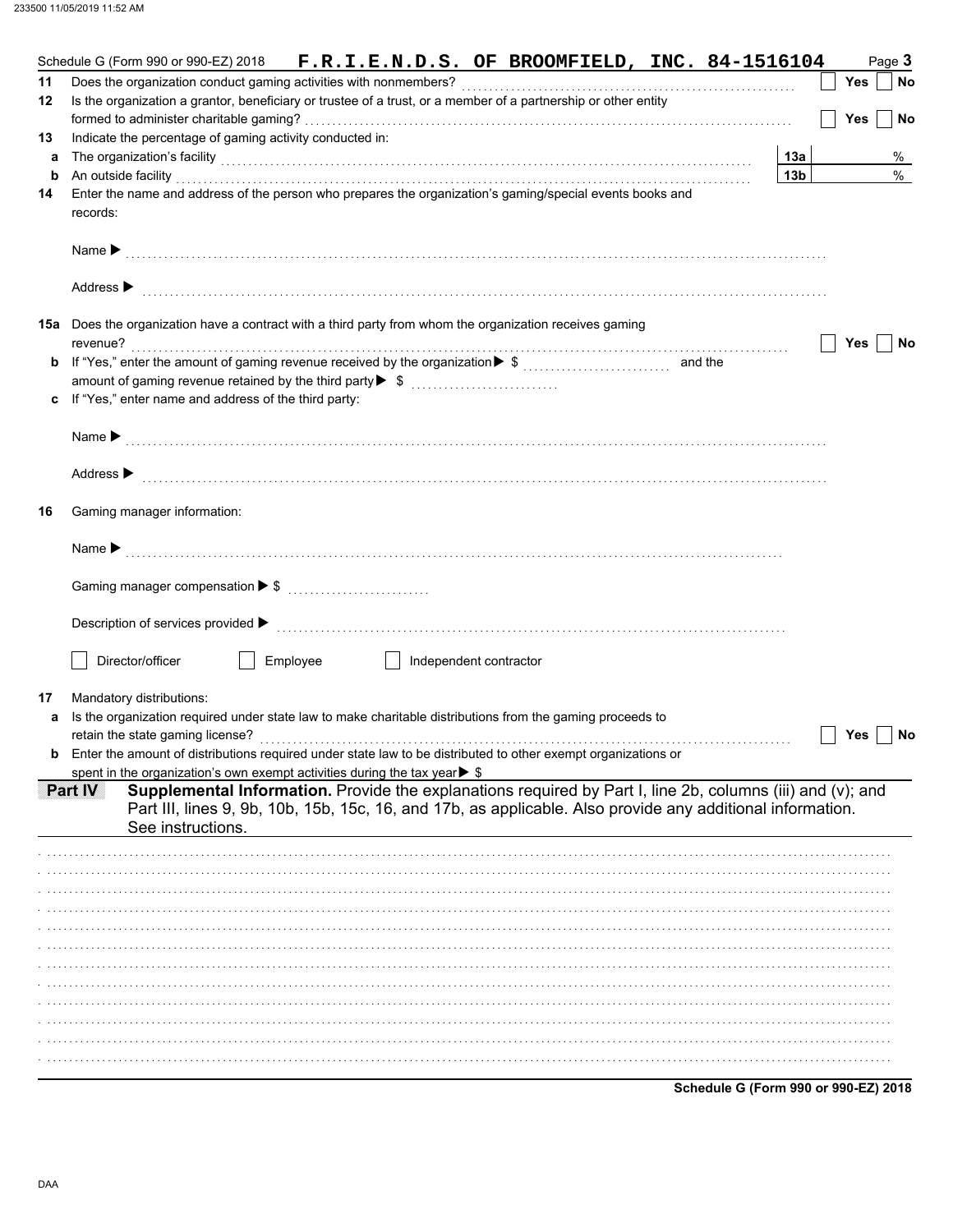**SCHEDULE O** (Form 990 or 990-EZ)

#### Supplemental Information to Form 990 or 990-EZ

Complete to provide information for responses to specific questions on Form 990 or 990-EZ or to provide any additional information.

> Attach to Form 990 or 990-EZ. Go to www.irs.gov/Form990 for the latest information.

> > INC.

OMB No. 1545-0047

2018 **Open to Public Inspection** 

Department of the Treasury<br>Internal Revenue Service Name of the organization

**Employer identification number** 

84-1516104

FORM 990, PART III, LINE 2

F.R.I.E.N.D.S. OF BROOMFIELD,

DURING 2018, AN EXTENDED TRAVEL PROGRAM WAS STARTED. THE NEW PROGRAM PROVIDES SUPPORT SERVICES FOR 5 TO 9 DAY TRIPS, BOTH DOMESTIC AND INTERNATIONAL DESTINATIONS. OUR TRIPS ARE DEVELOPED FOR EVERYONE. WE SUPPORT INDIVIDUALS WHO ARE INDEPENDENT, THOSE WHO NEED WHEELCHAIRS, AND THOSE WHO MAY NEED EXTRA ASSISTANCE.

FORM 990, PART III, LINE 4D - ALL OTHER ACCOMPLISHMENTS FRIENDS SOCIAL PROGRAMS - THESE PROGRAMS ARE TRIPS AND EVENING EVENTS PROVIDING OPPORTUNITIES THAT INCREASE SOCIAL NETWORKS, FOSTER FRIENDSHIPS AND PARTICIPATION IN LEISURE ACTIVITIES IN THE COMMUNITY SUCH AS VACATIONS, CONCERTS, MOVIES, DANCES AND DINING OUT. WE OFFER GENDER SPECIFIC ACTIVITIES AND INVITE INDIVIDUALS FROM THE COMMUNITY IN ADDITION TO THOSE IN OUR OTHER PROGRAMS.

FORM 990, PART VI, LINE 11B - ORGANIZATION'S PROCESS TO REVIEW FORM 990 ONCE APPROVED BY THE EXECUTIVE DIRECTOR, A COPY IS PROVIDED TO THE BOARD OF DIRECTORS FOR REVIEW AND APPROVAL PRIOR TO SUBMISSION.

FORM 990, PART VI, LINE 12C - ENFORCEMENT OF CONFLICTS POLICY AN ACKOWLEDMENT FORM IS SIGNED ANNUALLY AT THE TIME OF DISCLOSURE.

FORM 990, PART VI, LINE 15A - COMPENSATION PROCESS FOR TOP OFFICIAL THE BOARD OF DIRECTORS DETERMINES COMPENSATION FOR THE EXECUTIVE DIRECTOR BASED ON A REVIEW OF A SALARY SURVEY AND THE RESULTS OF AN ANNUAL